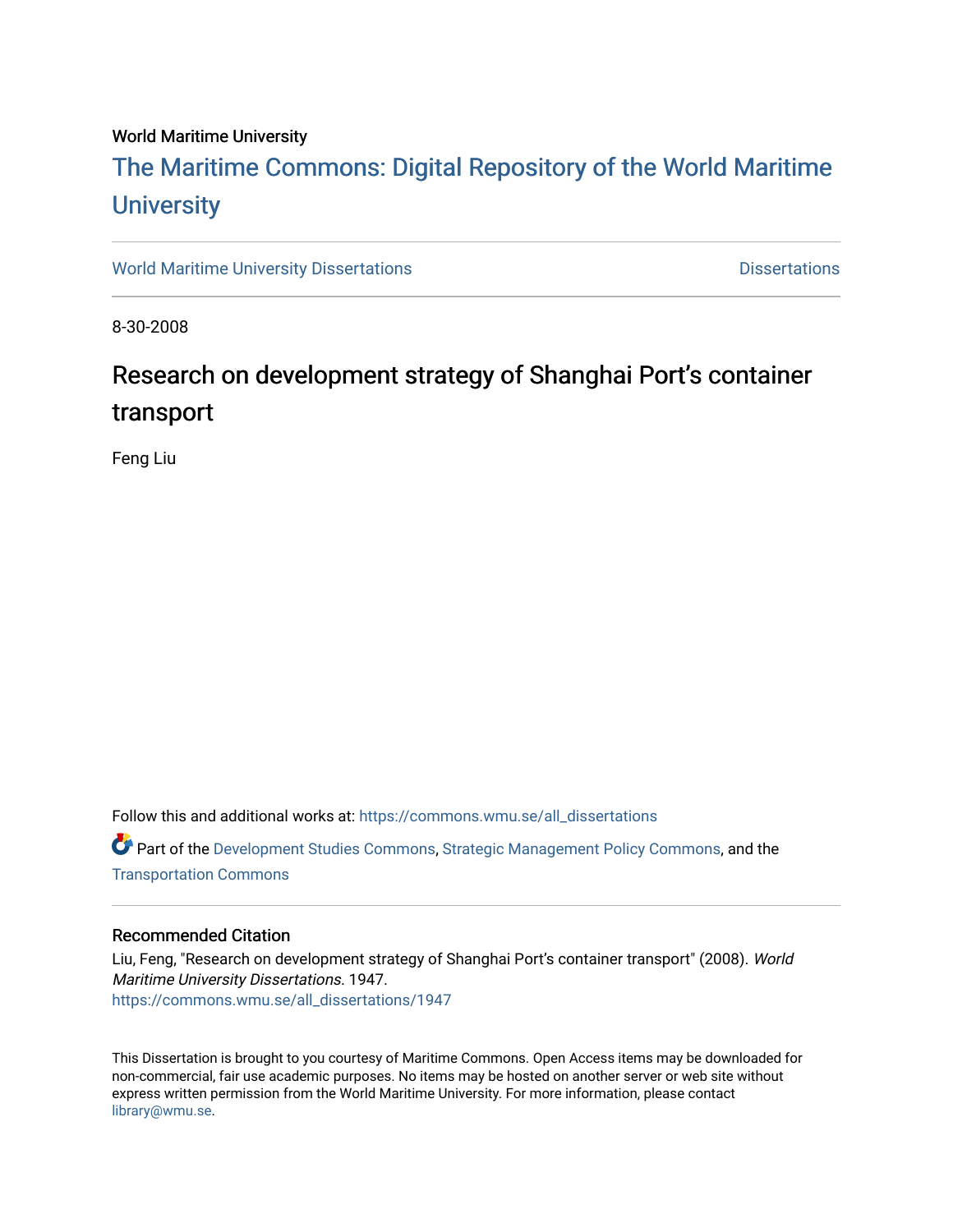

# **WORLD MARITIME UNIVERSITY**

Shanghai, China

# **Research on Development Strategy of Shanghai**

# **Port's Container Transport**

By

# **Liu Feng**

**China** 

**A research paper submitted to the World Maritime University in partial Fulfillment of the requirements for the award of the degree of** 

# **MASTER OF SCIENCE**

# **INTERNATIONAL TRANSPORT AND LOGISTICS**

**2008** 

Copyright Liu Feng, 2008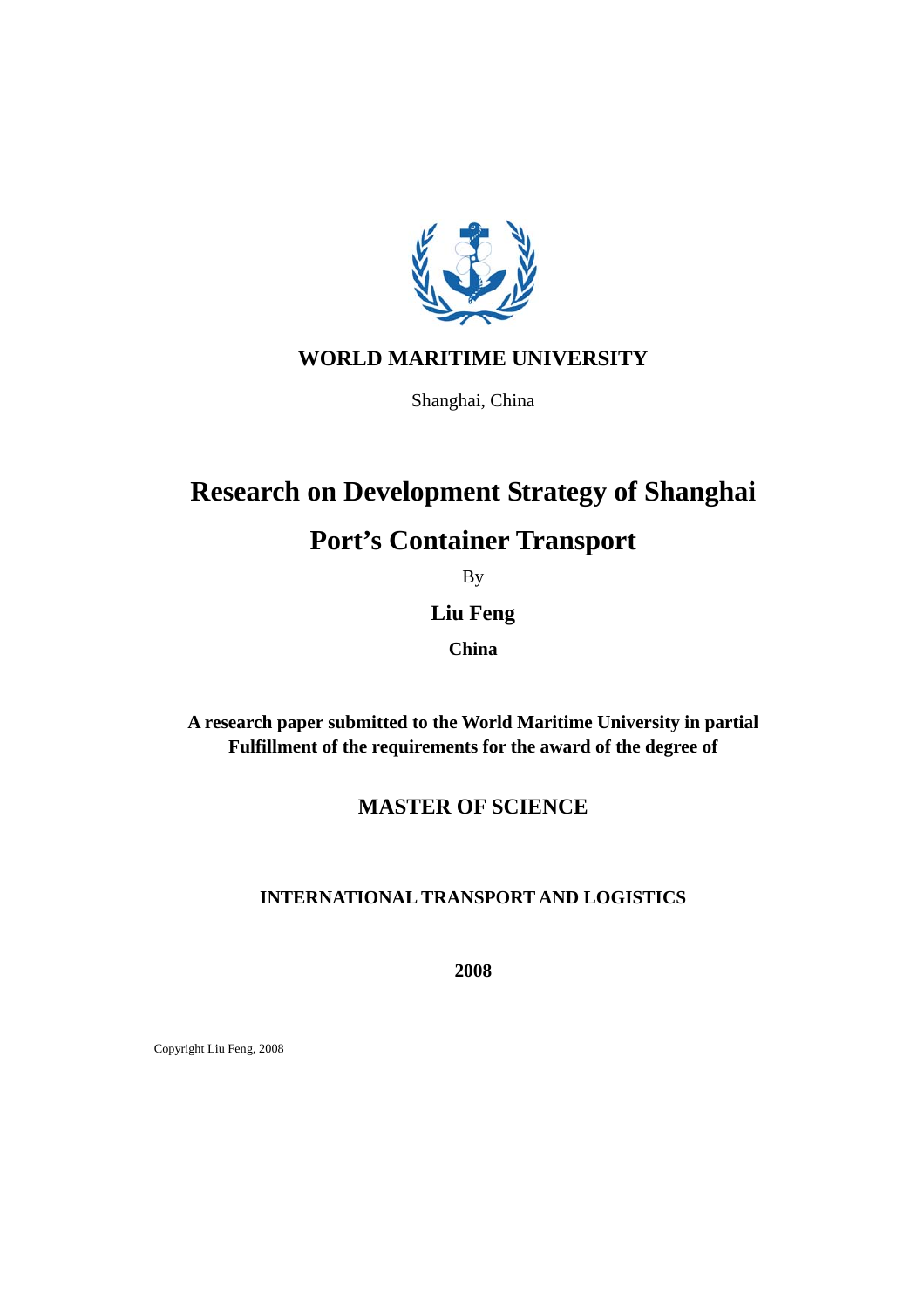# **DECLARATION**

<span id="page-2-0"></span>I certify that all the material in this dissertation that is not my own work has been identified, and that no material is included for which a degree has previously been conferred on me.

The contents of this dissertation reflect my own personal views, and are not necessarily endorsed by the University.

(Signature):

(Date): 

**Supervised by**  Professor Wu Jianguo Shanghai Maritime University

**Assessor** 

World Maritime University

**Co-assessor** 

Shanghai Maritime University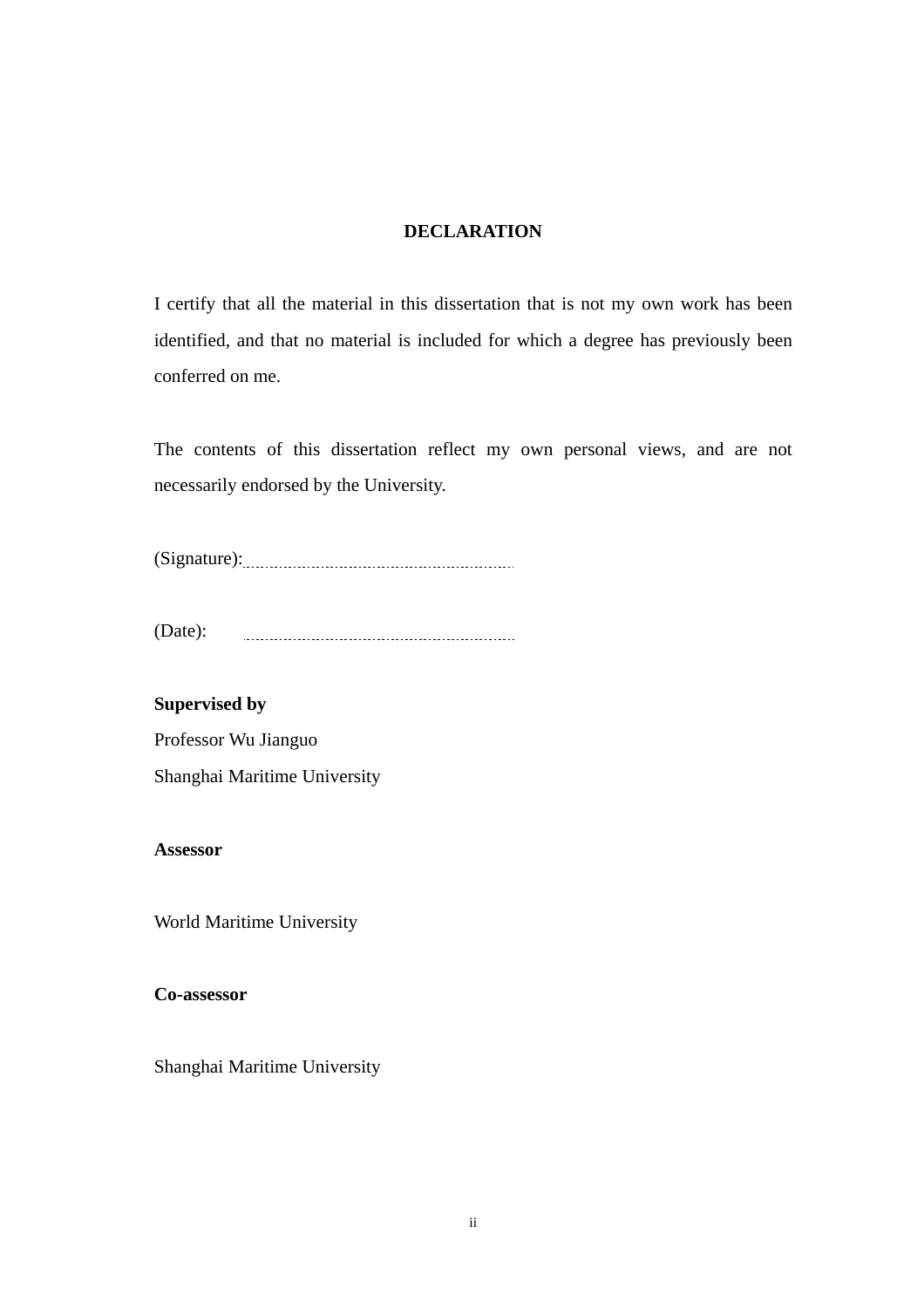# **ACKNOWLEDGEMENT**

<span id="page-3-0"></span>I am thankful to Shanghai Maritime University and World Maritime University to give me the opportunity to study in this program.

I am thankful to whole faculty, especially to Mr. Ma Shuo, Ms. Zhou Yingchun and Ms. Huang Ying who have given a lot of help in this program. I sincerely appreciate to all the foreign teachers who have provided with lot of knowledge and made us understand the shipping-related industry.

I am profoundly grateful to my supervisor Professor Wu Jianguo for guiding me and providing me with invaluable advice and insight into the subject matter. Without his encouragement and continuous suggestions, this dissertation would not have been completed.

I wish to express my thanks to my roommates and classmates who have given me help and assistance on this paper.

Last but not least, I wish to express my indebtedness to my beloved parents, who have offered me full support and encouragement over the past two years. I am fortunate to have their measureless love as I go forward in my life and career.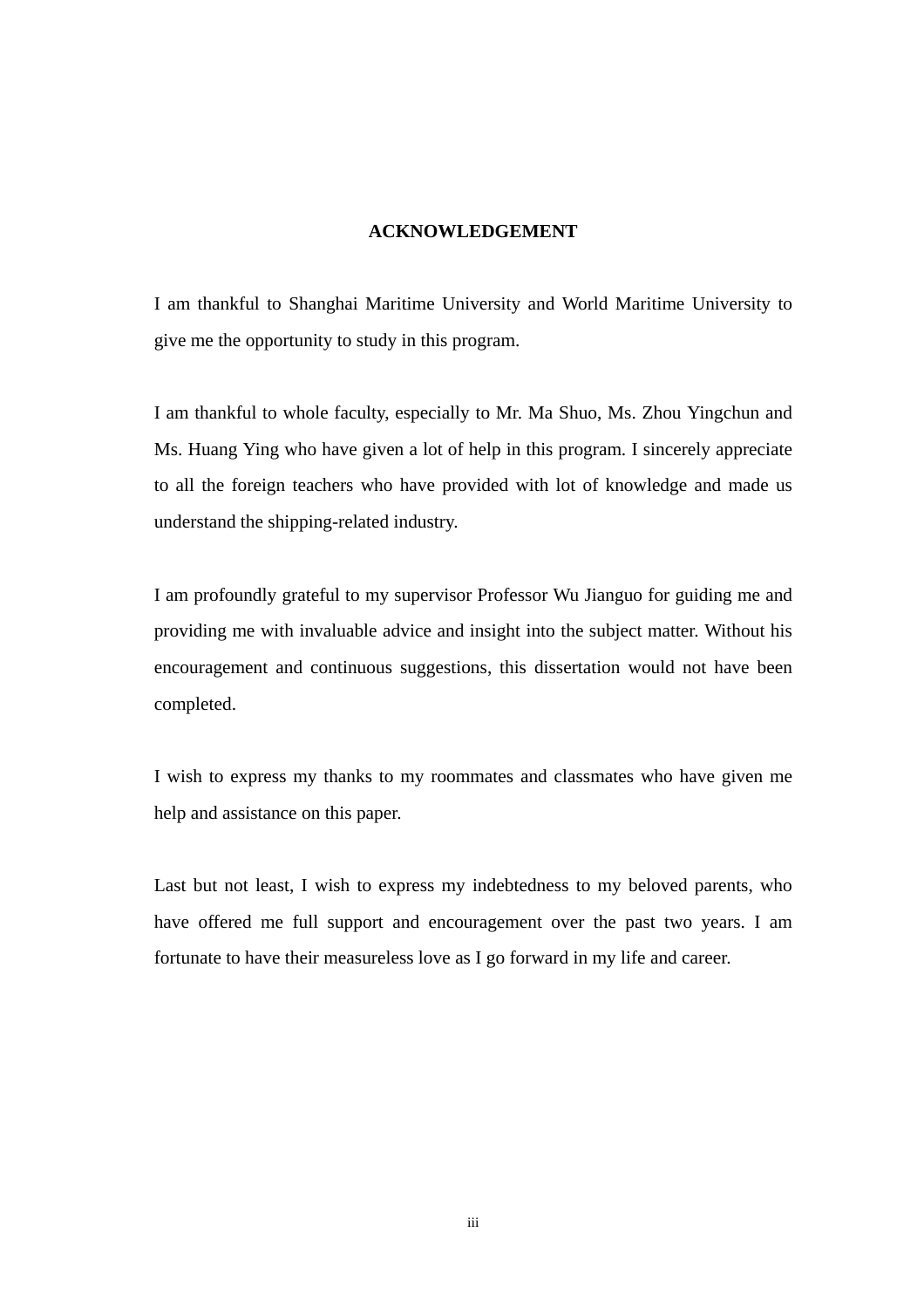### **ABSTRACT**

# <span id="page-4-0"></span>Title of Dissertation: **Research on Strategic Development of Shanghai Port's Container Transport**

Degree: **MSc**

Shanghai port is the biggest of China. As early as in 1930s, Shanghai port has developed as shipping center in Far East by virtue of the golden waterway Yangtze River. At present, economic globalization, China entry into WTO and the construction of Shanghai international shipping center have brought new opportunity to Shanghai port container transport development. Meanwhile, completion of Yang Shan deepwater port has propelled the development of container transport in Shanghai port and makes Shanghai port container transport development enter into a new era. Shanghai port should keep alert all the time and to know the new situation of internal or external environment, complete itself and keep pace with new situation, all of this will make Shanghai port enter into a invincible position. This paper on the basis made an in-depth research to Shanghai port container transport development.

First of all, this paper analysis the internal and external environment of Shanghai port in order to have a more complete understanding. Secondly, by use of SWOT model to analyze the current situation of Shanghai port container transport .Then make strategic portfolio for these SWOT factors, thus providing basis for strategy development. Thirdly, by use of Gray model system to predict the future container throughput of Shanghai port and deeply research on the future development strategy in a perspective view. Finally, on the basis of above research, the author will enumerate new strategies and strategy guarantee system.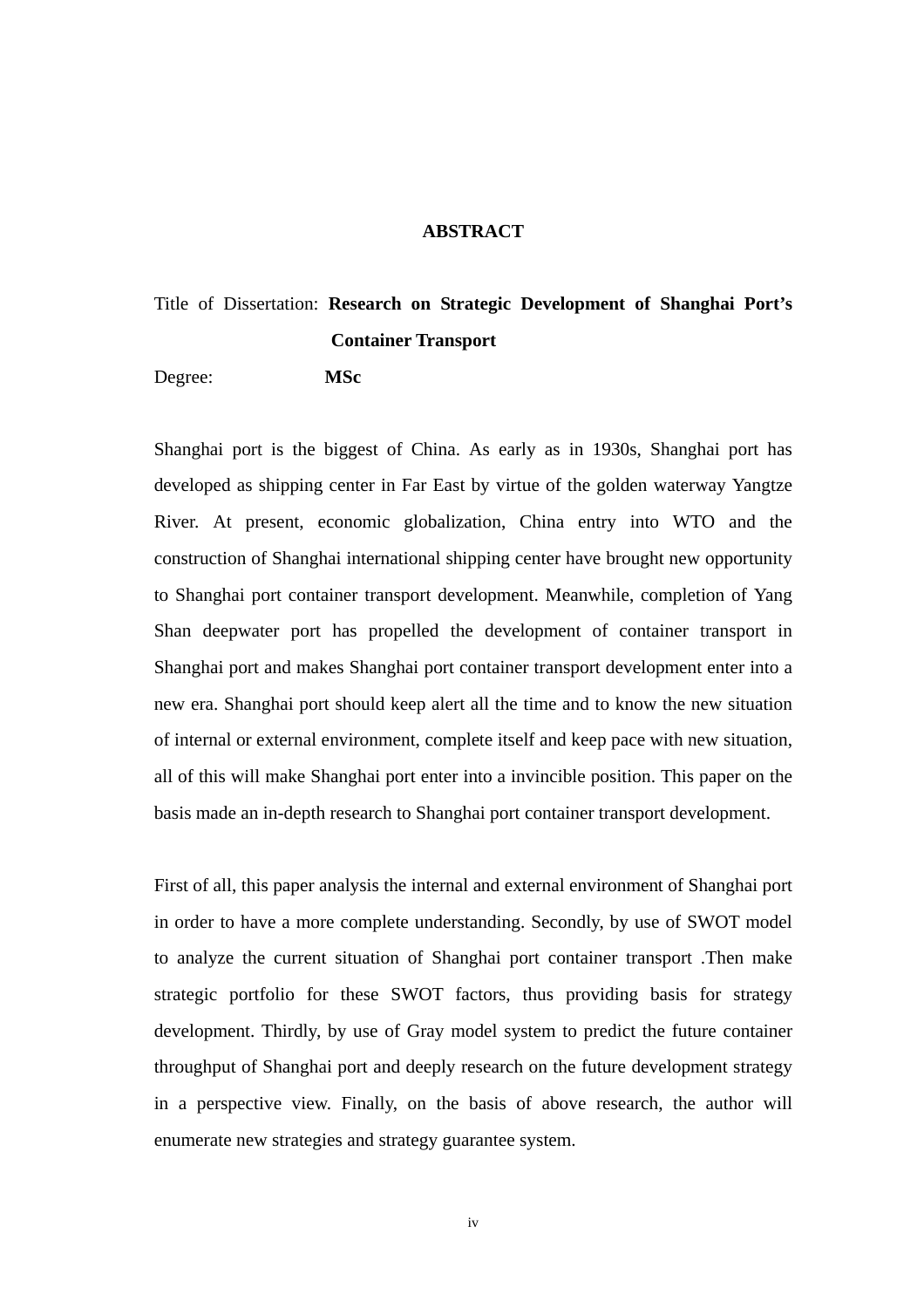# **KEY WORDS:** Shanghai port, SWOT model, Grey model system, Development Strategy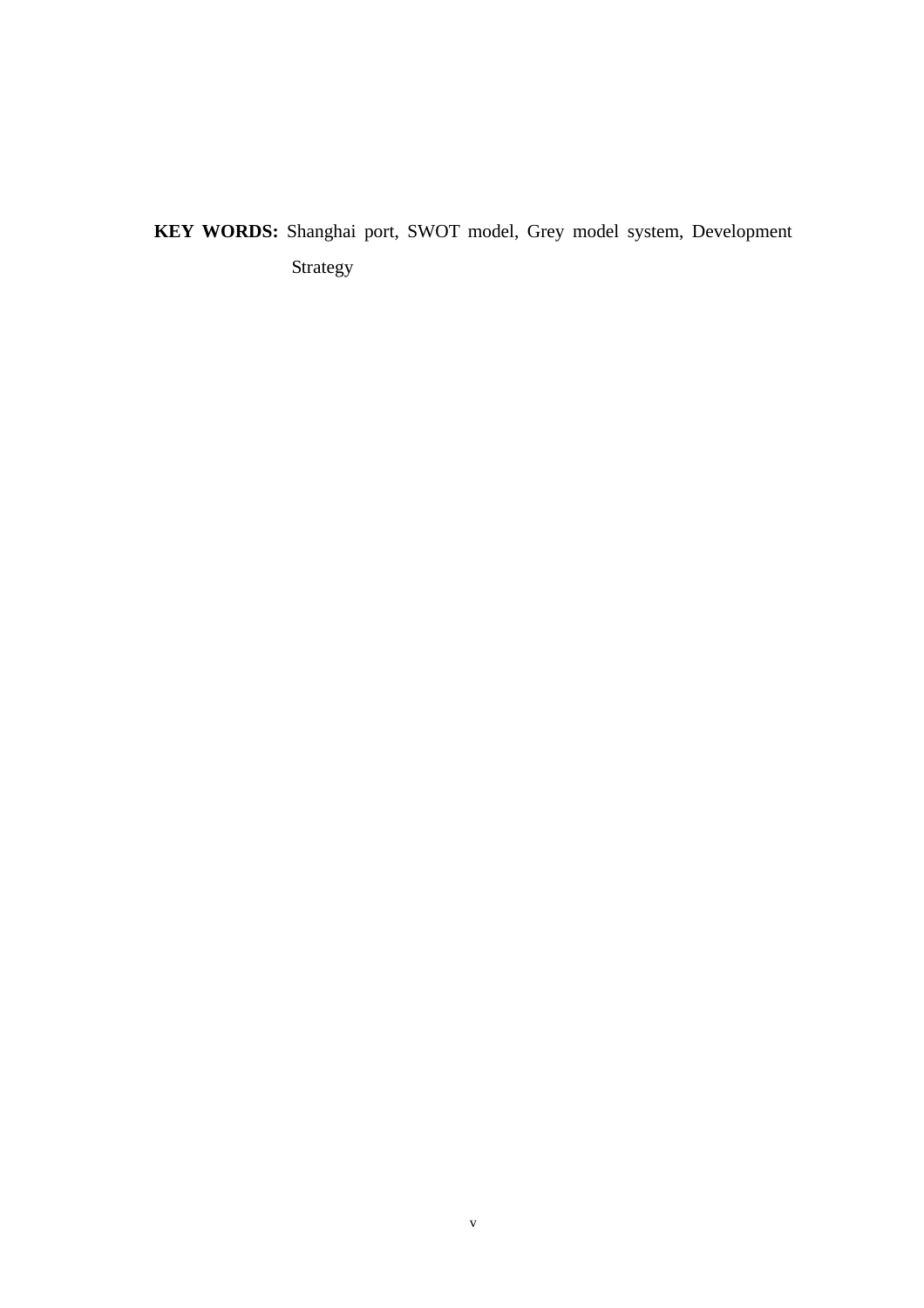# **TABLE OF CONTENTS**

<span id="page-6-0"></span>

| <b>DECLARATION</b>                                                  | $\overline{\mathbf{11}}$ |
|---------------------------------------------------------------------|--------------------------|
| <b>ACKNOWLEDGEMENT</b>                                              | iii                      |
| <b>ABSTRACT</b>                                                     | iv                       |
| <b>TABLE OF CONTENTS</b>                                            | vi                       |
| <b>LIST OF FIGURES</b>                                              | X                        |
| <b>LIST OF ABBREVIATIONS</b>                                        | xi                       |
| <b>Chapter 1 Introduction</b>                                       | $\mathbf{1}$             |
| 1.1 Background of this Dissertation                                 | $\mathbf{1}$             |
| 1.2 Research Objectives                                             | $\mathbf{2}$             |
| 1.3 Literature Review                                               | 3                        |
| 1.4 Structure & Research Methods                                    | 6                        |
| <b>Chapter 2 Analysis on the Present Situation of Shanghai Port</b> | 8                        |
| 2.1 Analysis on Internal Environment                                | 8                        |
| 2.1.1 Brief Introduction to Shanghai Port                           | 8                        |
| 2.1.2 Distribution of Container Terminals                           | 8                        |
| 2.1.3 Introduction to International Container Lines                 | 9                        |
| 2.1.4 Present Situation of Consolidation and Reconlidation System   | 10                       |
| 2.1.5 The Process of Yang Shan Deepwater Port Project               | 11                       |
| 2.2 Analysis on External Environment                                | 12                       |
| 2.2.1 Analysis on Economic Environment                              | 12                       |
| 2.2.2 Analysis on Social Environment                                | 14                       |
| 2.2.3 Analysis on Technology Environment                            | 16                       |
| Chapter 3 SWOT Analysis on the Current Situation of Shanghai Port's |                          |
| <b>Container Transport</b>                                          | 17                       |
| 3.1 Strength                                                        | 17                       |
| 3.1.1 Superior Location and Abundant Hinterland Goods               | 17                       |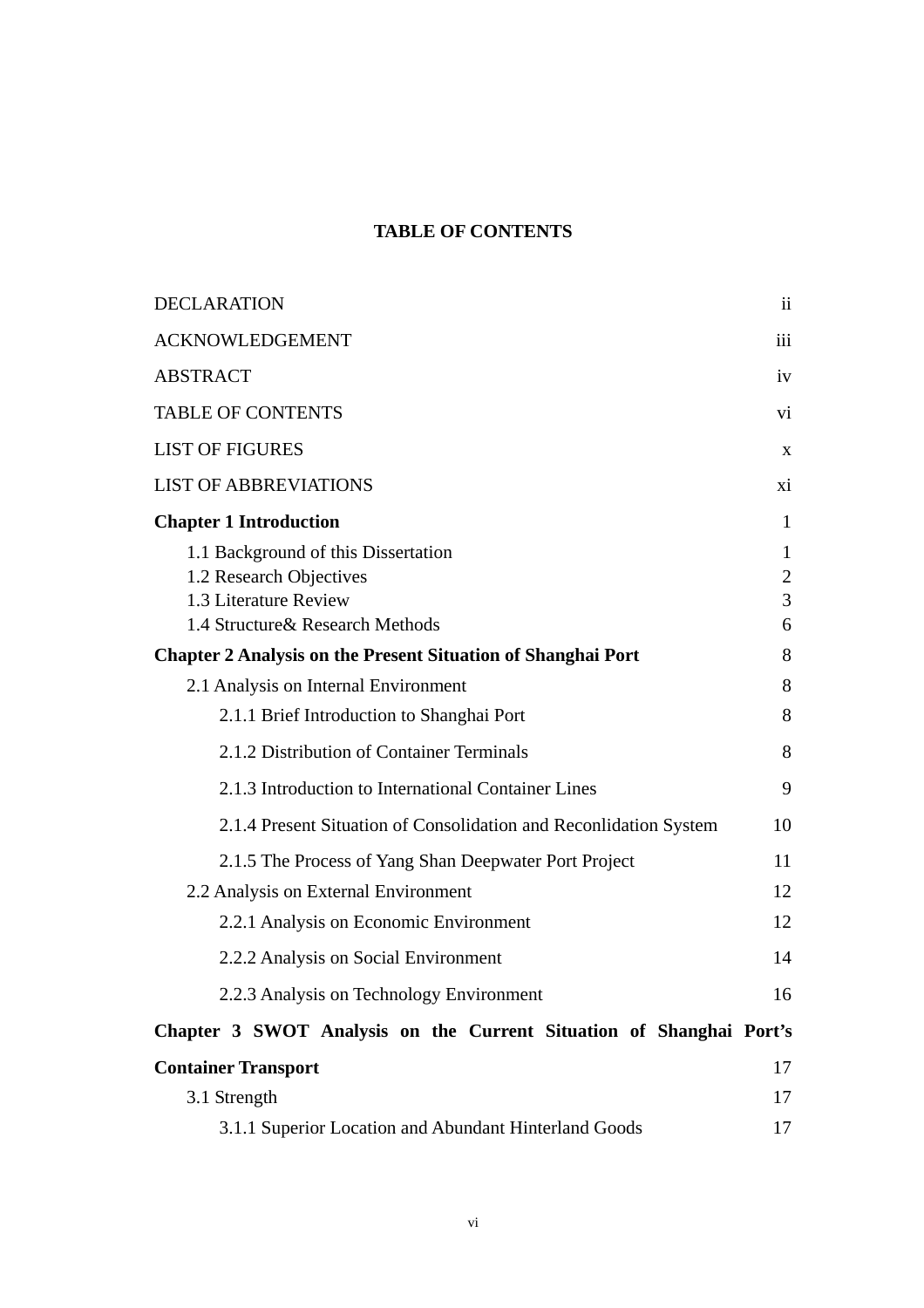| 3.1.2 Superior Consolidation and Deconsolidation Conditions                       | 18 |
|-----------------------------------------------------------------------------------|----|
| 3.1.3 Rapid Growth of Container Throughput                                        | 18 |
| 3.1.4 Constantly Improving Related Services of Shipping Industry                  | 19 |
| 3.1.5 Concentrated Shipping Companies and Shipping Lines                          | 19 |
| 3.2 Weakness                                                                      | 20 |
| 3.2.1 Slow Development of Railway and Inland Container Transport                  | 20 |
| 3.2.2 Imperfect Transport Structure                                               | 20 |
| 3.2.3 Inefficient Customs Clearance-Related Environment                           | 21 |
| 3.2.4 Inadequate International Transit Volumes                                    | 21 |
| 3.2.5 Shortage of Shipping Industry-Related Professional                          | 22 |
| 3.3 Opportunity                                                                   | 22 |
| 3.3.1 Opportunity of Yang Shan Deepwater Port Construction                        | 22 |
| 3.3.2 Next Five-Year Development Plan in Shanghai                                 | 23 |
| 3.3.3 Abundant Talents Reserve                                                    | 23 |
| 3.3.4 After entry into WTO                                                        | 23 |
| 3.4 Threat                                                                        | 24 |
| 3.4.1 Competition from Northeast Asia Ports                                       | 24 |
| 3.4.2 Competition from Domestic Ports                                             | 24 |
| 3.4.3 Threat from Potential Competitors                                           | 25 |
| 3.5 Forecast of Shanghai Container Throughput                                     | 26 |
| 3.5.1 Gray Model System                                                           | 26 |
| 3.5.2 Build $x^{(0)}$ -GM (1, 1) model                                            | 27 |
| 3.5.3 Accuracy test: Residual Error Test and Posterior Error Test                 | 28 |
| 3.5.4 Forecast Result                                                             | 29 |
| <b>Chapter 4 Exploration into Shanghai Port's Container Transport Development</b> |    |
| <b>Strategy</b>                                                                   | 30 |
| 4.1 Significance of Development Strategy                                          | 30 |

| 4.1 Significance of Development Strategy              |  |
|-------------------------------------------------------|--|
| 4.2 Strategic Portfolio on the Basis of SWOT Analysis |  |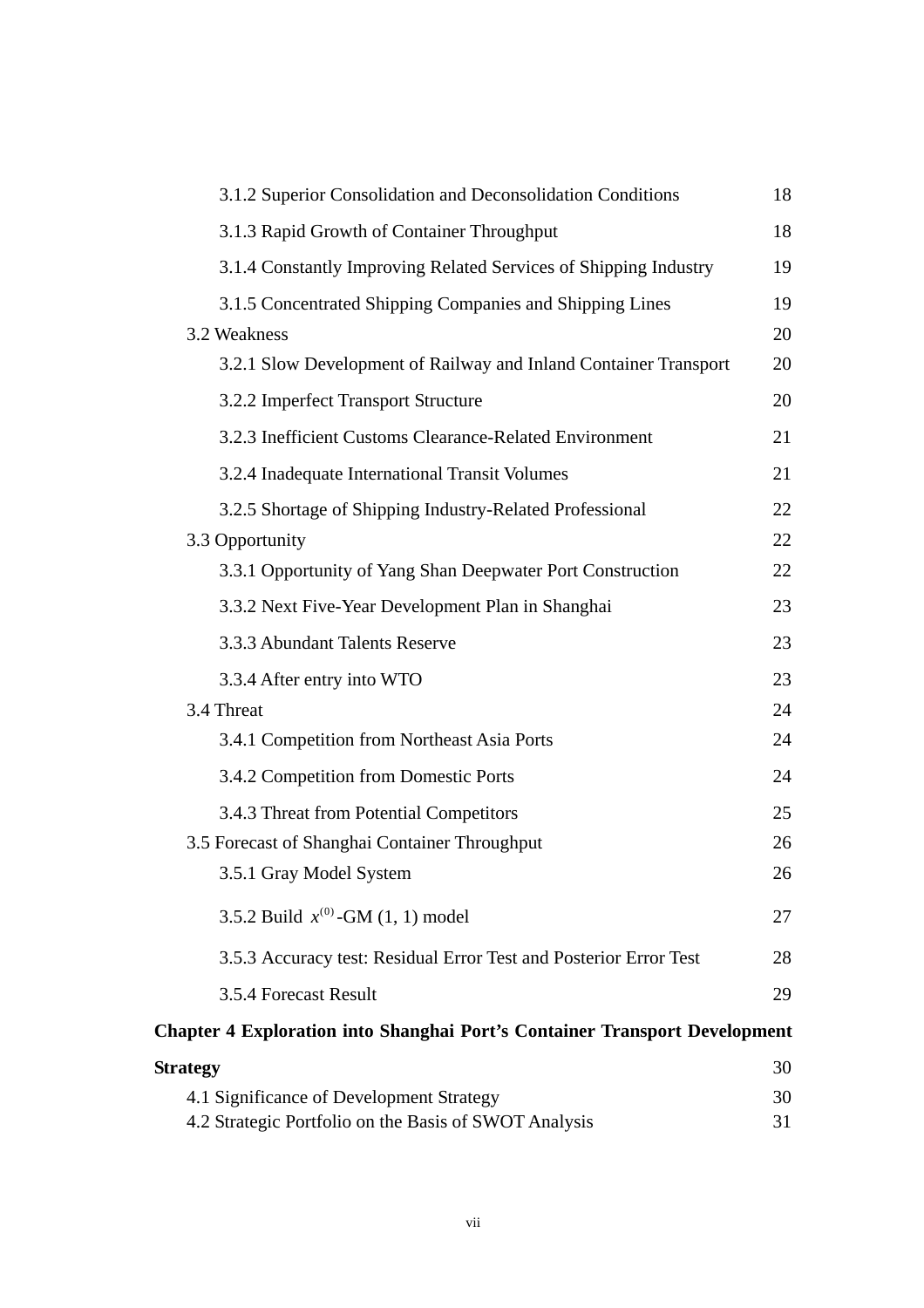| 4.3 Suggested Development strategy                                  | 34 |
|---------------------------------------------------------------------|----|
| 4.3.1 Marketing Strategy                                            | 34 |
| 4.3.2 Restructuring of Port                                         | 35 |
| 4.3.3 Promote Port Cooperation                                      | 36 |
| 4.3.4 Enforcing the Port's Law                                      | 37 |
| 4.3.5 Optimizing the Structure of Consolidation and Deconsolidation | 41 |
| 4.3.6 Strategic Management Innovation                               | 46 |
| 4.3.7 Port-City Interactive Strategy                                | 48 |
| Chapter 5 Suggested Measures to Ensure Implementation of Strategic  |    |
| Development for Shanghai Port Container Transport                   | 51 |
| 5.1 Prerequisite to Ensure Strategic Development                    | 51 |
| 5.1.1 Completing Port Policy and Legal System                       | 51 |
| 5.1.2 Raising Port's Reputation                                     | 51 |
| 5.1.3 Strengthening Technical Service Exchange with the Other Ports | 51 |
| 5.1.4 Establishing Port Enterprise Features                         | 52 |
| 5.2 Implementation of Suggested Measures                            | 52 |
| 5.2.1 Establishing Monitoring Mechanism                             | 52 |
| 5.2.2 Procedures of Monitoring Mechanism                            | 53 |
| <b>CONCLUSIONS</b>                                                  | 56 |
| <b>REFERENCE</b>                                                    | 58 |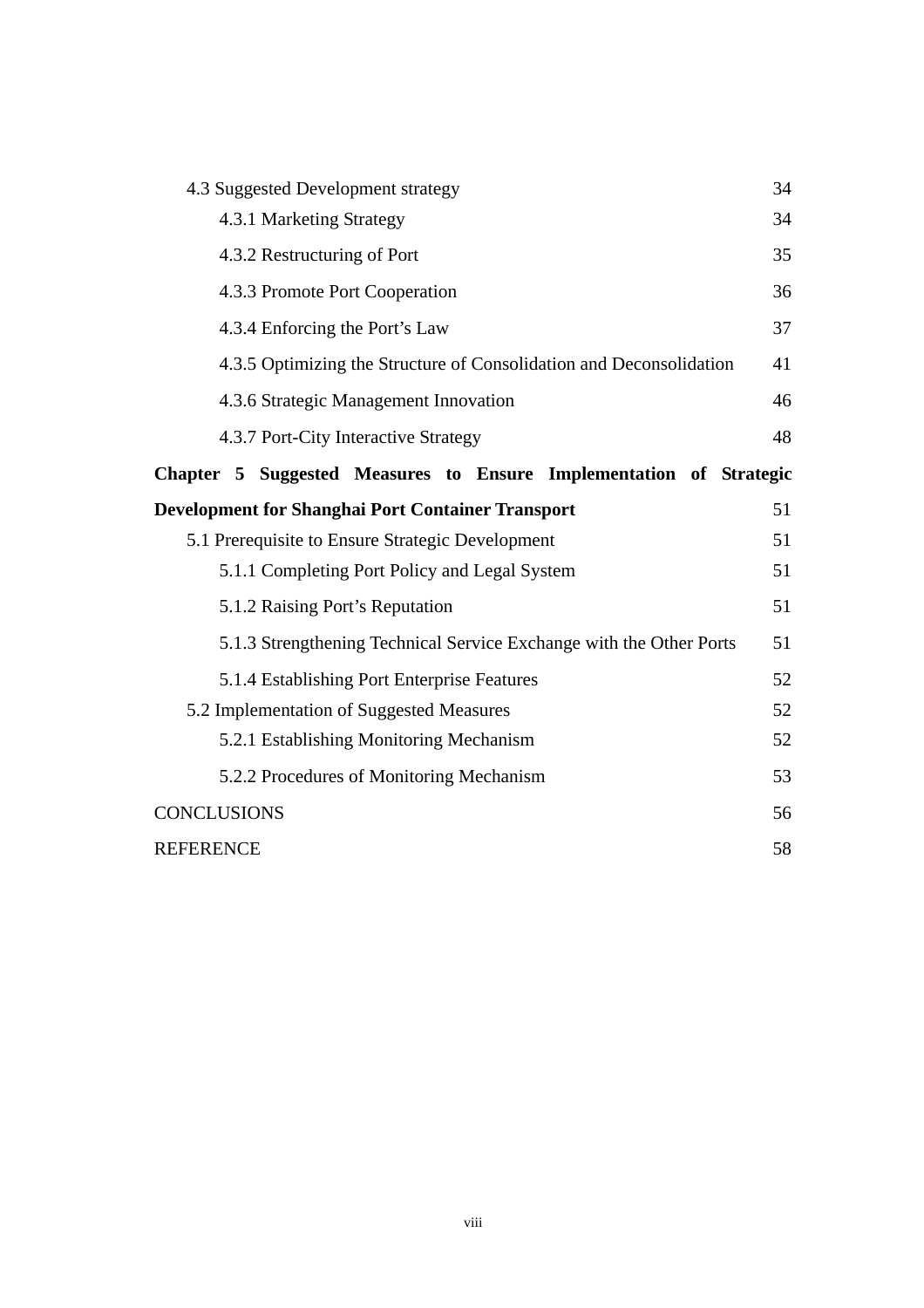# **LIST OF TABLES**

| Table 2.1- distribution of Shanghai port container terminals |    |
|--------------------------------------------------------------|----|
| Table 3.1 Container throughput from 2002 to 2007             | 18 |
| Table 3.2- SWOT Analysis                                     | 26 |
| Table 3.3 Container throughput from 1998 to 2003             | 31 |
| Table 3.4-Forecast result of container throughput            | 31 |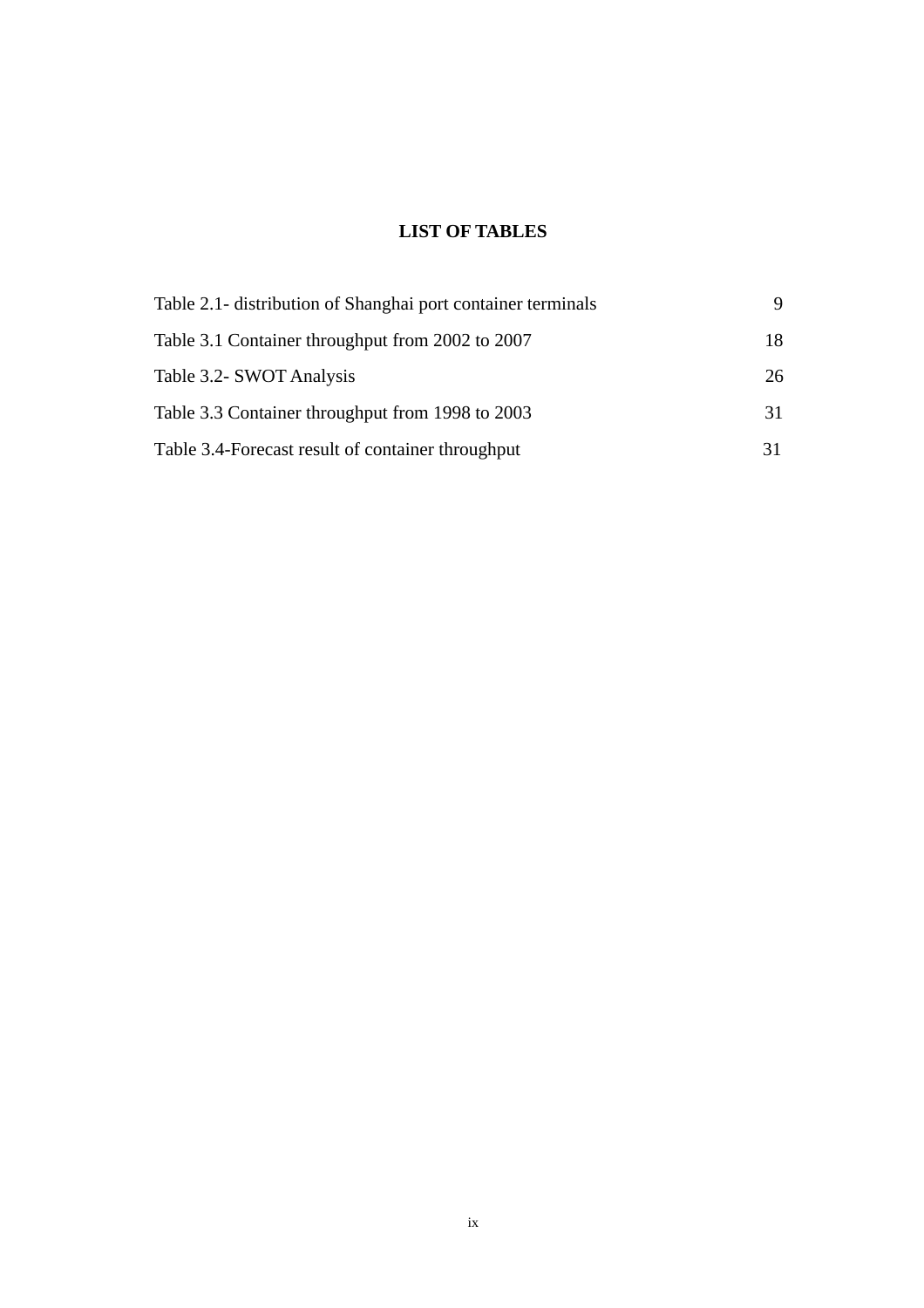# **LIST OF FIGURES**

<span id="page-10-0"></span>

| Figure 1.1-Structure of this paper        |  |
|-------------------------------------------|--|
| Figure 5.1-Strategy control flowing chart |  |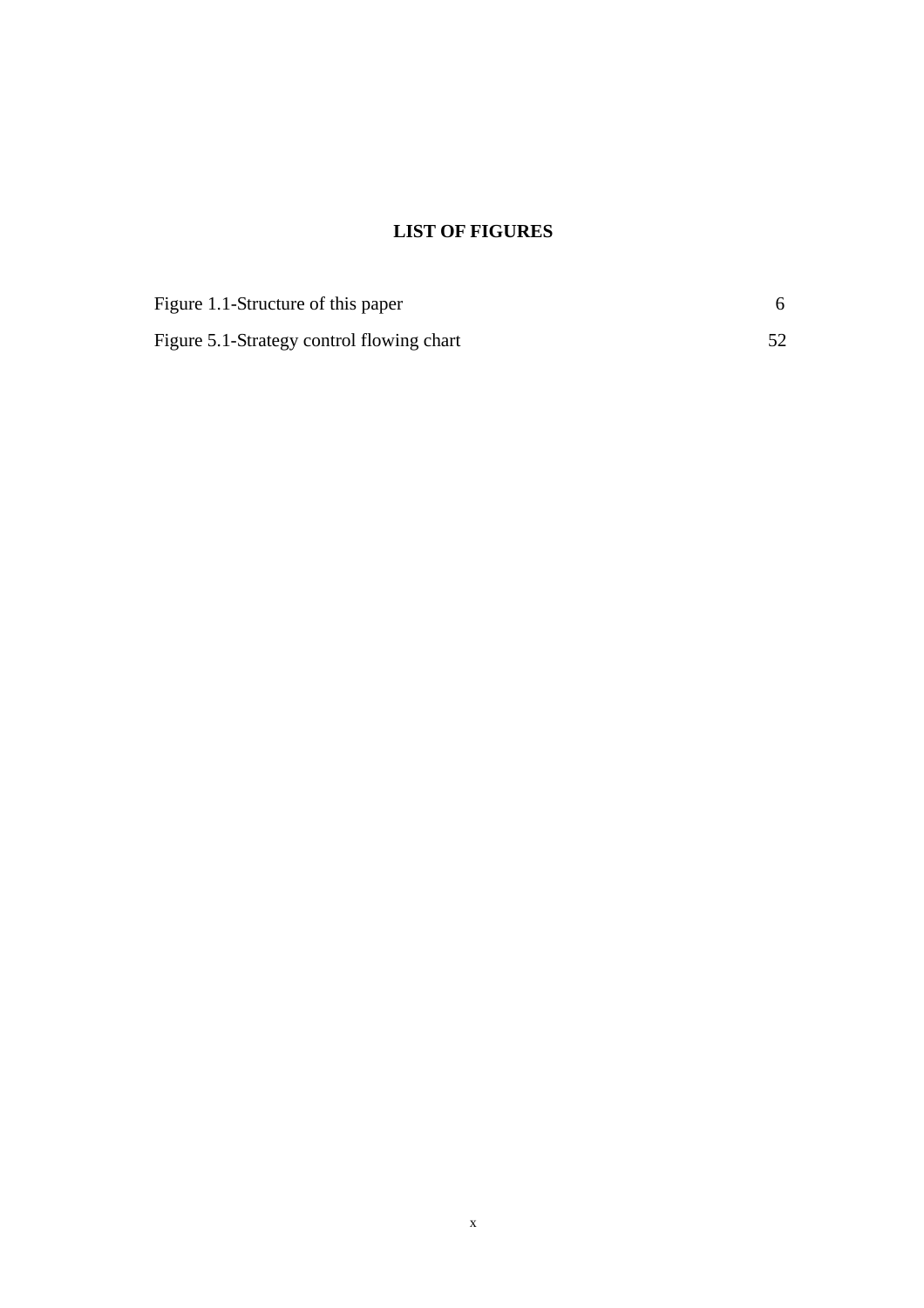# **LIST OF ABBREVIATIONS**

<span id="page-11-0"></span>

| <b>WTO</b>  | World Trade Organization                   |
|-------------|--------------------------------------------|
| <b>SWOT</b> | Strength, Weakness, Opportunity and Threat |
| <b>TEU</b>  | <b>Twenty Equivalent Units</b>             |
| <b>SSE</b>  | Shanghai Shipping Exchange                 |
| FOB         | Free on Board                              |
| <b>CIF</b>  | Cost, Insurance and Freight                |
| SCT         | Shanghai Container Terminals Limited       |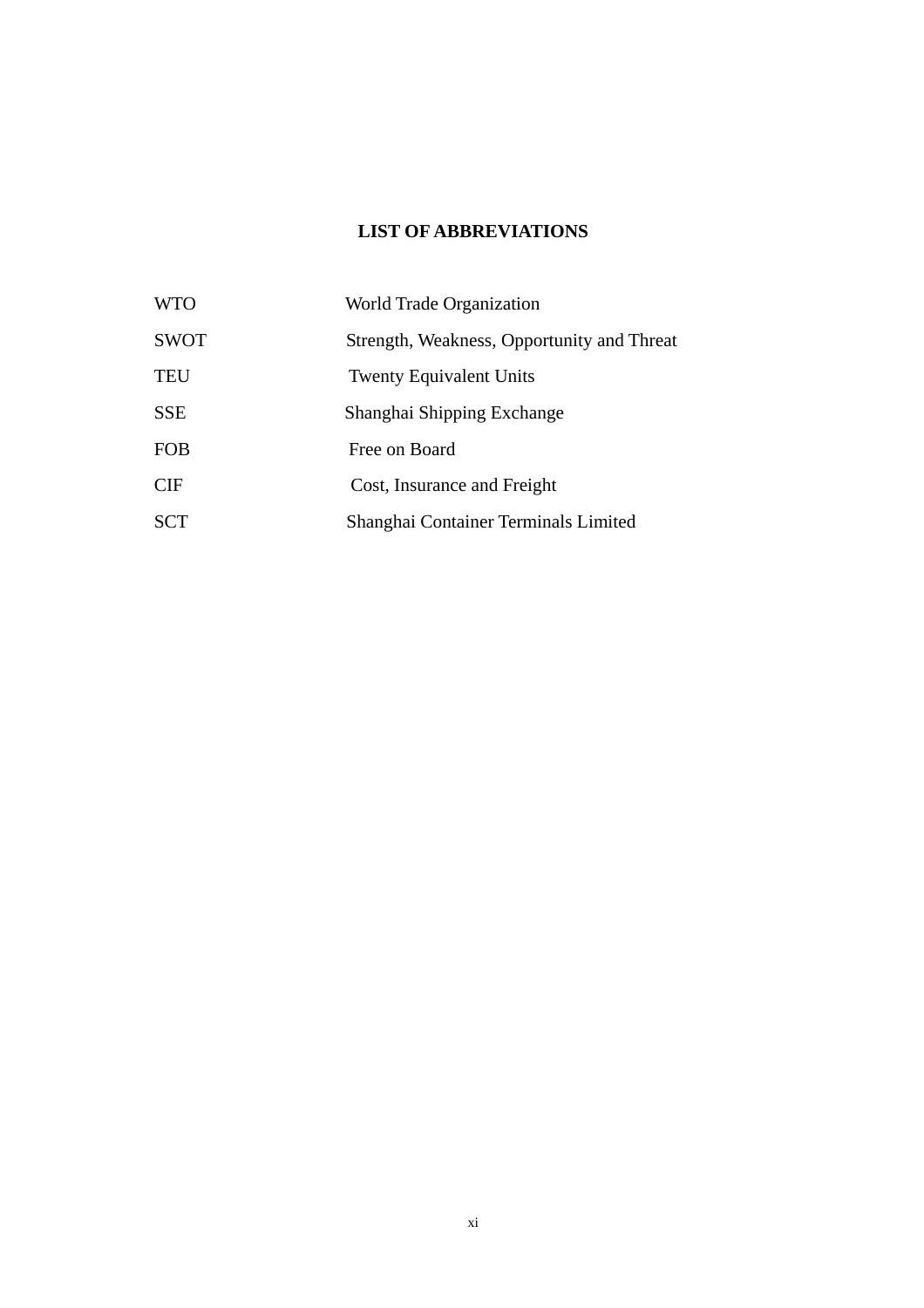# **Chapter 1 Introduction**

## <span id="page-12-0"></span>**1.1 Background of this Dissertation**

Container transport is a kind of advanced modernized mode of transport, which is also a development tendency of general cargo transport. It's seems like a revolution in transport history. The creation and use of container has brought a lot to us, such as the high quantity of cargos, the short transit time and the lower cost. After the 1980s, on the premise of economic integration and container transport revolution, the ports with deep water, vast hinterland, good location and strong support of the major cities have gradually developed into a global integrated logistics services center, distribution center and financial center. With China's entry into WTO, China's economic and foreign trade will be even more rapid development, which also brought more broad prospects to China's container transport.

Since ancient times, Shanghai port has been the important port of China's foreign trade and transportation. After more than 50 years of construction and development, Shanghai port has become an integrated, multi-functional, large-scale modernized port, and has became one of the world's largest ports as well. Shanghai port is the largest port of China. International container transport and global economics bring opportunities and challenges to Shanghai port's development. In recent years, the construction of Shanghai international shipping center has made substantial progress.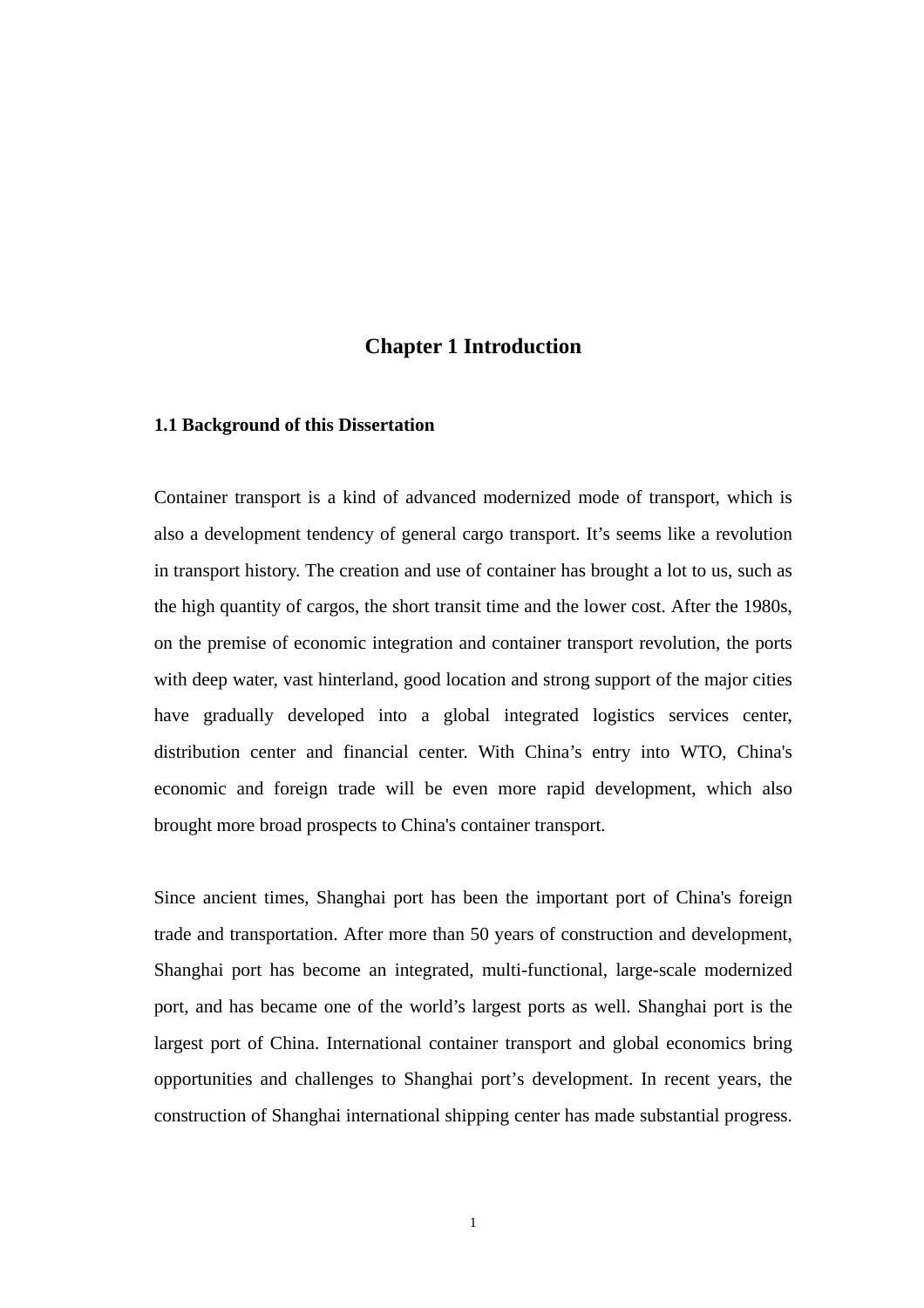<span id="page-13-0"></span>But refer to the size and facilities, Shanghai port has just been took an initial shape of the international shipping centre.

Nowadays, the world economy is staying at an important period of development. Asia-Pacific region is becoming the world's most dynamic economic region, which has also become a hot area of international maritime development. The development of Shanghai port and the construction of Shanghai international shipping center are facing not only an unprecedented opportunity for development, but also a huge challenge. So how to develop stably in a complex environment and how to be in an invincible position among the other famous port has become a huge task for Shanghai port development.

## **1.2 Research Objectives**

As a primary mode of maritime transport, the development of container transport will bring great impact on local logistics, people, funds and information. All of these will not only promote the explosion development of related industry, such as loading and unloading service, but also help the growth of transit trade and port-oriented industries. These will also enhance the attractiveness to foreign investment and promote local and regional economic development.

The rapid economic development in recent years of China has brought huge volume of freight, which also promote the construction of Shanghai port ,Shenzhen port and so on, but meanwhile the freight volume also brings a fiercely competition among the other world famous port, such as Hong Kong port and Singapore port. Generally speaking, the superior like location, throughput and concentrated routes are not unchangeable. The future is unpredictable, anything like changed environment and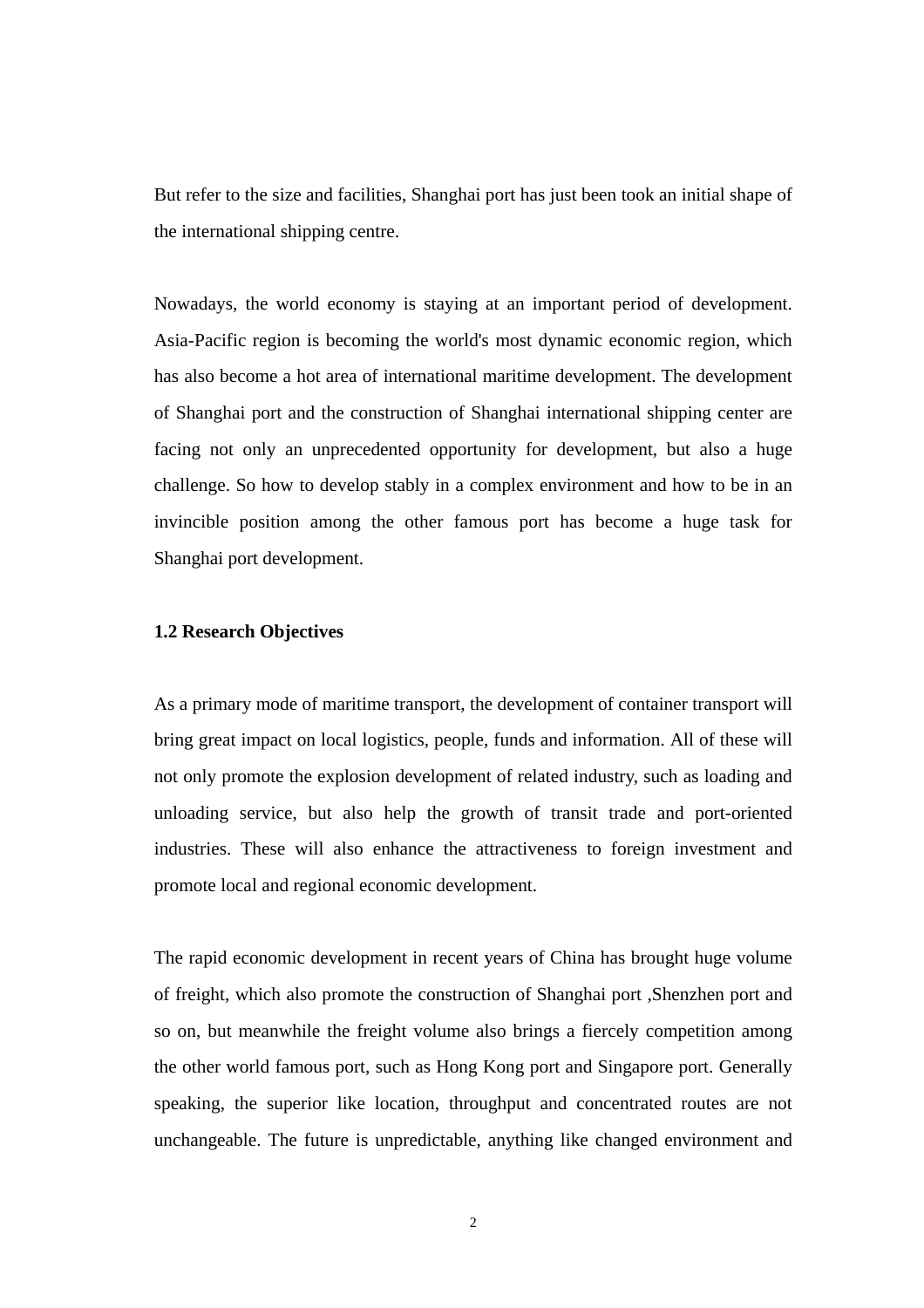<span id="page-14-0"></span>competitors will cause great impact on original port status. After finish the Yang Shan deepwater port project, Shanghai port will enter into a new stage. But at the same time, maybe everything has changed, like the economic environment and technology environment, as well as the competition advantage and disadvantage among the ports nearby. So, it's necessary to recognize the current situation of Shanghai port, discovery its weak point, aware of the potential environmental crisis and the opportunity to build competitive advantage for the future. In a word, Shanghai port should keep pace with the times and compete for a bright future.

The purpose of this paper first re-realize Shanghai port's new situation, and then propose new development strategies for container transport. All the contents are focus on the followings:

- 1. The needs of adapt to integration of the world economy.
- 2. The needs of enhancing the competitiveness of the port itself.
- 3. The needs of develop Shanghai as an international shipping centre.
- 4. The needs of international shipping market development.

# **1.3 Literature Review**

Port's enterprises and experts are always pay close attention to develop strategies of port container transport. According to the current situation and market needs of container transport development, Zhang Huaqing (2002) analyzed the reason why China's container transport industry develops so fast. Then suggested that how to accelerate construct a hub port in China and how to make a sustainable strategy according to enterprise's own situation.

Shou Jianmin(2007)indicated that since 1978 the first container terminal constructed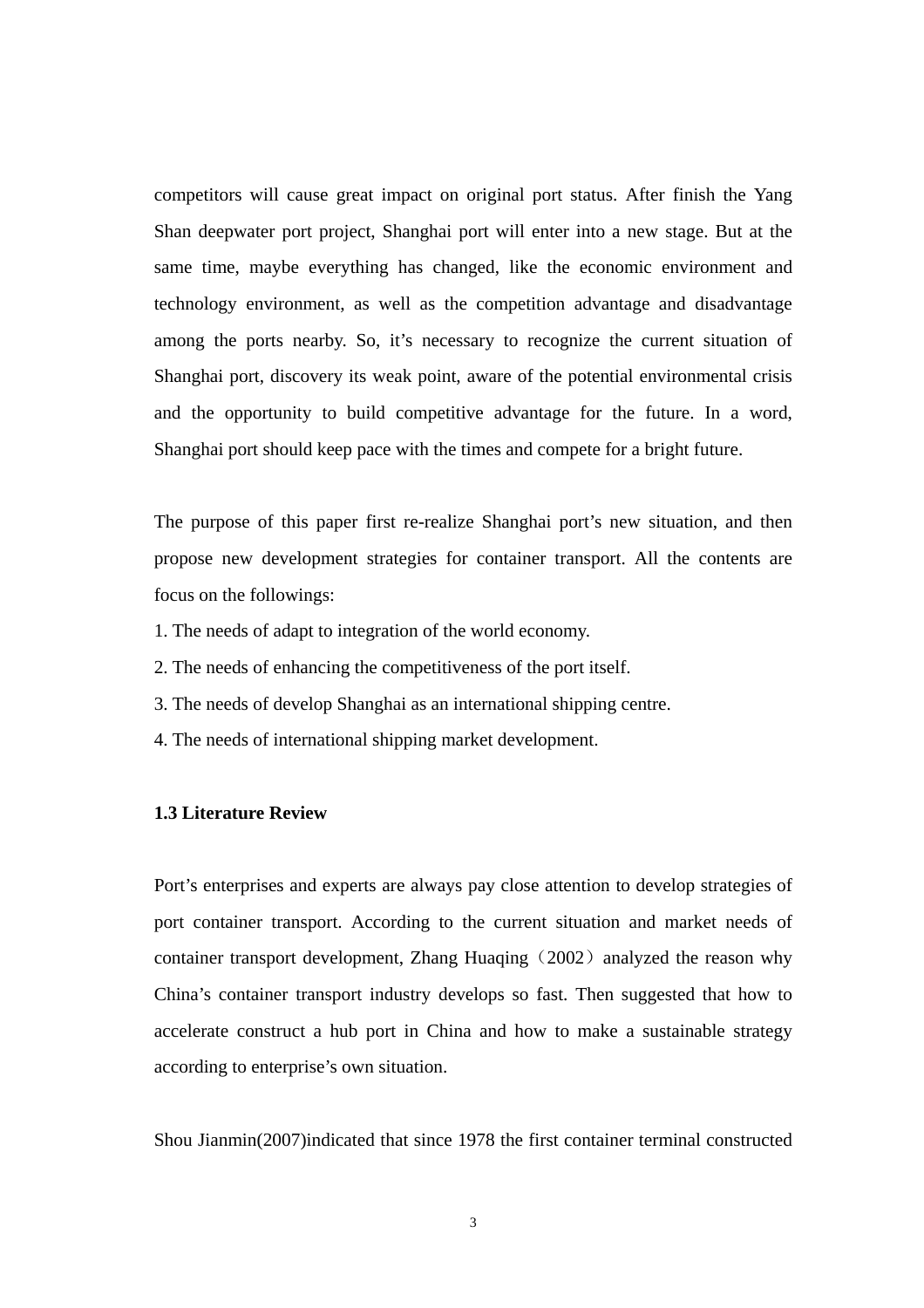in Shanghai, the total container throughput has reached 100 million TEU at the year-end 2007.The development of container transport have bring about great effect in domestic economy. Moreover, it also promotes the development of world's liner ship industry.

Huang Xi (2006) analyzed the present situation of container transport in Hong Kong port, Kaohsiung port, Shanghai port and Shenzhen port, and then concluded the opportunities and challenges in China's container market. Huang Xi also said Shanghai port now facing severe problems, such as the capability of throughput is not enough and water depth is serious inadequate.

Based on the result of comparison between China and US container transport, Peng Chuangsheng(2006)pointed out that compared to the US, China's container transport is still backward, such as ineffectiveness of container terminal operation and the lagged industry standard. In addition, construction of collection, distribution and transportation system is not perfect; most of container transport depends on road transport.

Zhong Xiaojun (2007) in his article describe that in recent years, because of the Chinese Government increasingly invest in the container transport industry, China's container transport industry growth rapidly. Over the past 10 years, container transport industry has made a great progress, but China's container transport industry is still facing a lot of constraints, such as the construction of container port is lagged, logistics develop slowly.

From the above, we can find that there are many problems need to be solved. Recently, more and more people are concentrating on this topic. Ge Rui, Feng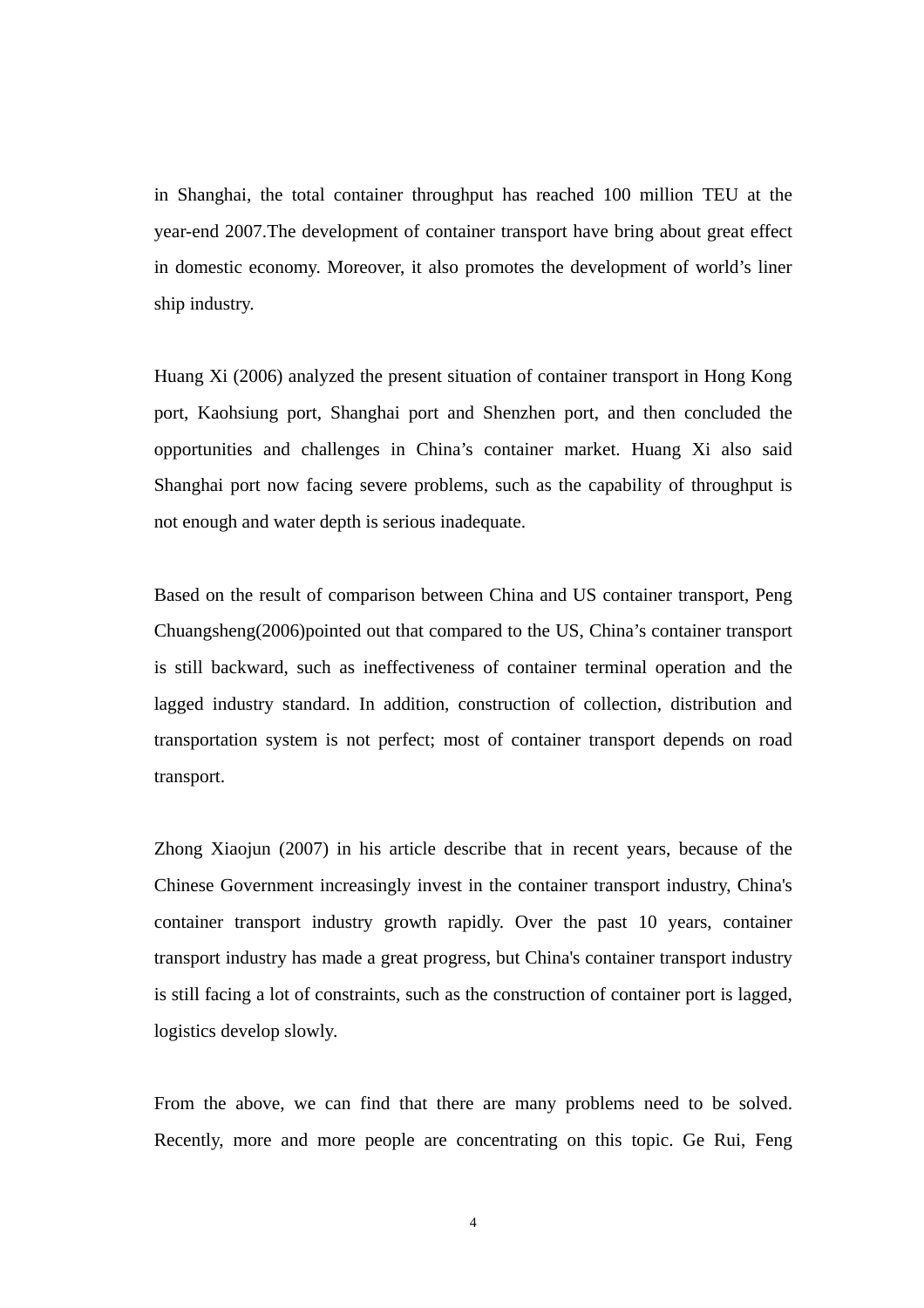Yuxiao,Lang Maoxiang(2007)suggested that railway could making full use of favorable of fast speed, safety, convenient, multitudinous, long distance, low cost and 24-hour to develop domestic double-stack transportation. They also proposed that to speed up construction of Sea-Rail combined transportation system.

Gao Jie(2005) gave some proposal of development of Shanghai port container transport competitiveness, such as the combination of sea transport and railway transport and promotes the development of information technology.

Zhang Jin and Xu Jianhua (2007) suggested that Shanghai port should strengthen cooperation with Yangtze Delta regional port and avoid the fierce competition with Ningbo port to develop the container transport.

Cai Zhixian(2007)use SWOT method to analyze the current situation of Shanghai port container transport, and then gave some of development strategies, such as promote development of logistics and implement free port policy.

Zhang Junfei (2007) also suggested that human resources is also very important, enterprises should strength human resources management system in order to train more talented person. Zhang also add that to expand function of free trade zone and improve port environment.

 $<<11<sup>th</sup>$  five-year period planning of Shanghai logistics development $>>(2006)$ states that continue to focus on the construction of Shanghai international shipping center, to focus on the Yang Shan deepwater port construction, optimizes port structure and the port environment, try to realize the port and urban area coordinated development.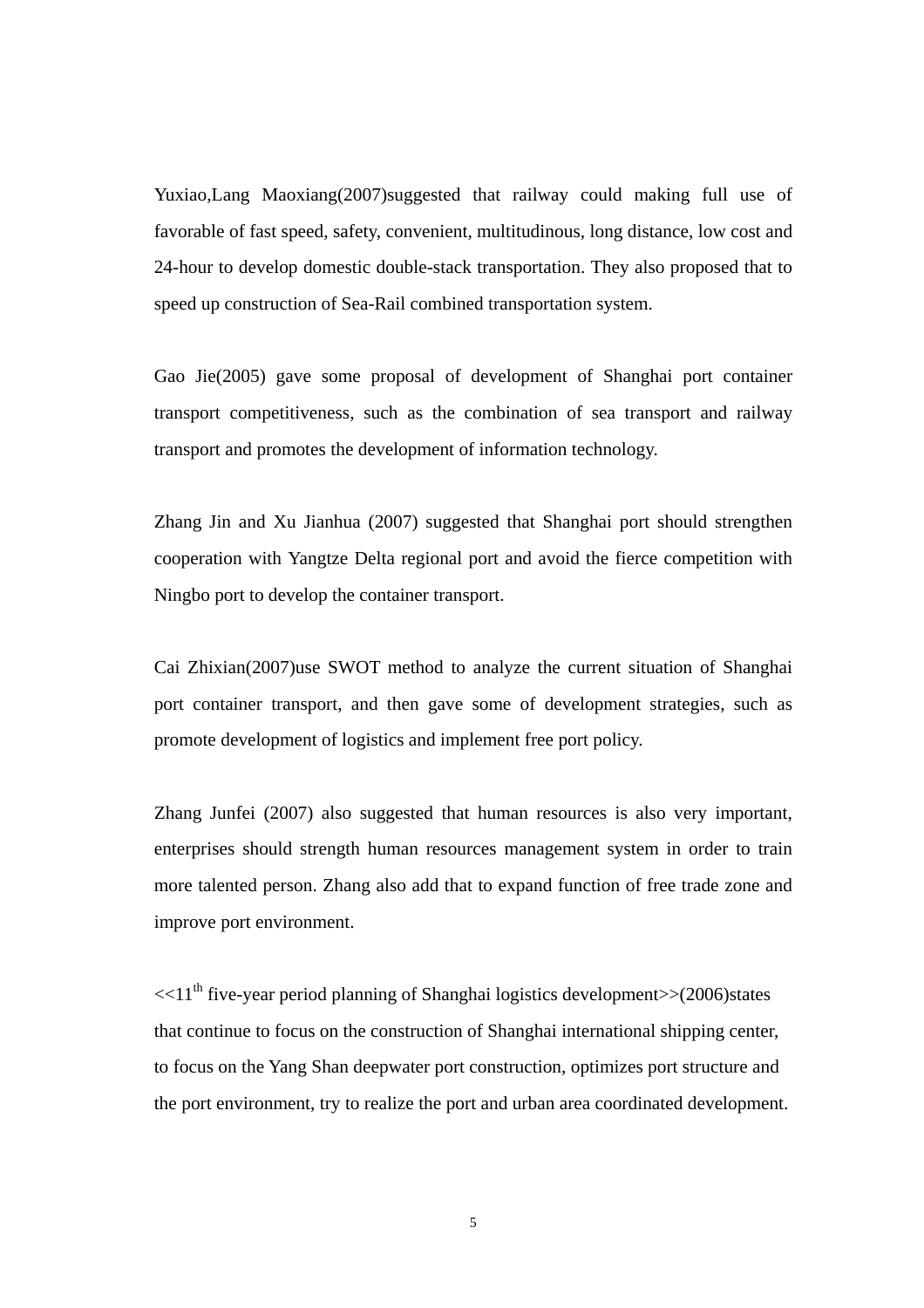<span id="page-17-0"></span>The container transport development does not have the fixed pattern. We'd better according to the reality of Shanghai port, take the experiences from succeed ports as references to promotes its international competitiveness.

# **1.4 Structure& Research Methods**

The structure of this paper is as the following,



Figure 1.1-Structure of this paper

This paper through SWOT analysis to definite the strength, weakness, opportunity and threat of Shanghai port container transport. It's a scientific way to realize the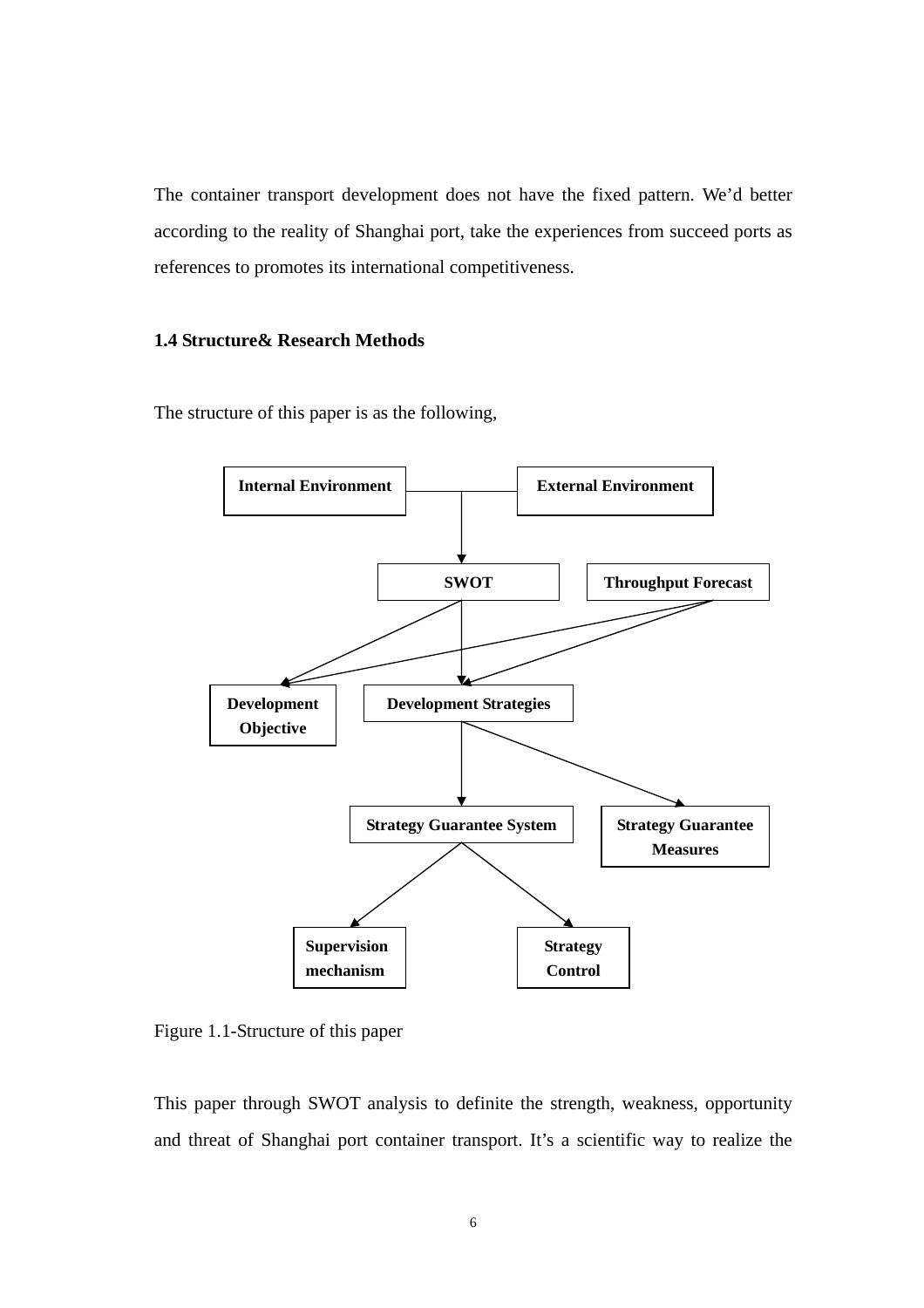internal factors like strength and weakness and external factors like opportunity and threat. It will profit future strategies of Shanghai port's container transport development.

Then the paper use grey model system to forecast future throughput of Shanghai port. It's usually to forecast throughput in related industries. Nothing but to clearly realize the future development trend can lead Shanghai port container transport into a new age.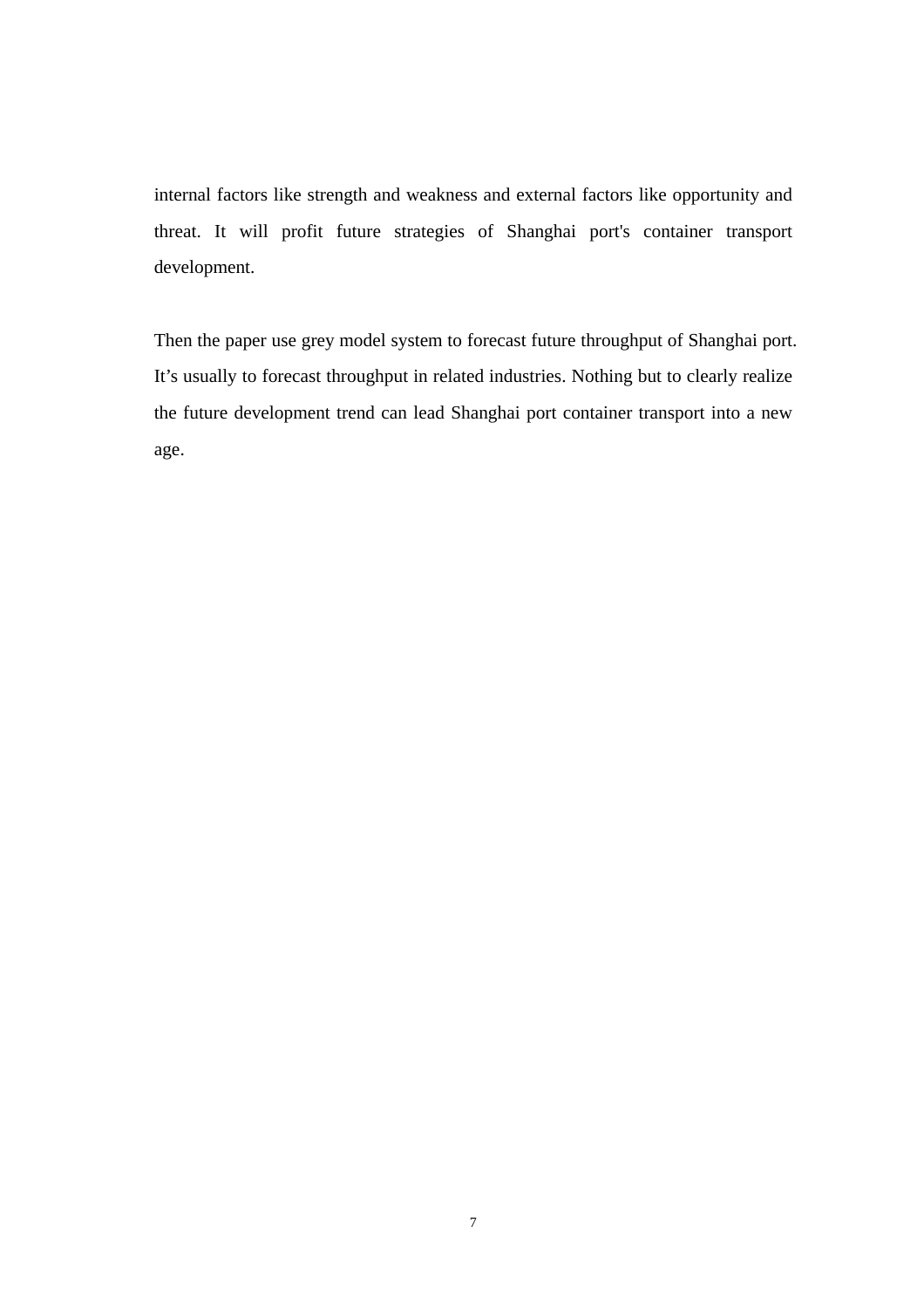# <span id="page-19-0"></span>**Chapter 2 Analysis on the Present Situation of Shanghai Port**

#### **2.1 Analysis on Internal Environment**

#### **2.1.1 Brief Introduction to Shanghai Port**

Shanghai port located in the front of Yangtze River delta, which also lies in the cross point between Yangtze River transport channel and seaway transport channel. It's the main hub port of China's coastal areas and it's also an important port of international economic cycling. About 99% foreign goods were imported and exported by Shanghai port, which is about 20% proportion of foreign trade throughput of the total major coastal ports in China. Shanghai has vast economic hinterland. Furthermore, Shanghai has good communications and well-developed air transport. After more than half a century's construction and development, Shanghai port has become a comprehensive, multi-functional and modernized large-scale hub port. (2006)

# **2.1.2 Distribution of Container Terminals**

With the rapid development of container throughput, Shanghai port container terminal is also accelerating the pace of construction. The Wai Gaoqiao 1-5 period has been put into use. The Yang Shan deep water port has become the first deep water port of Shanghai, which also change the current situation of Shanghai port. That is Shanghai port now is shortage of deepwater port. The distribution of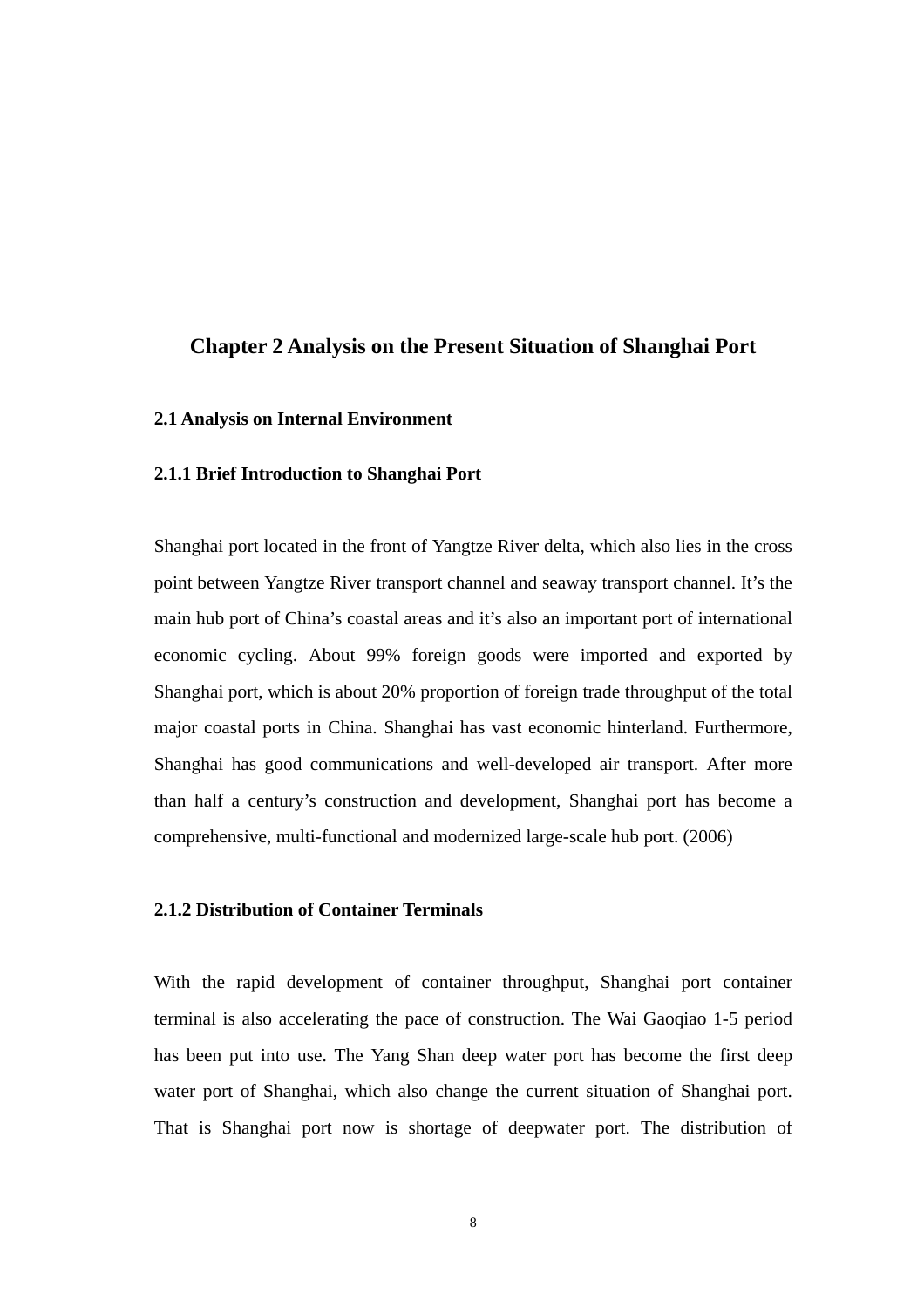<span id="page-20-0"></span>Shanghai port container terminals is as follows,

| Container terminals | Water depth/m | Berth          | Coastline/m | Throughput(TEUs/year) |  |
|---------------------|---------------|----------------|-------------|-----------------------|--|
| <b>SCT</b>          | $-10$         | 10             | 2281        | 2400000               |  |
| Wai Gaoqiao 1       | $-12$         | 3              | 900         | 600000                |  |
| Wai Gaoqiao 2       | $-13.2$       | 3              | 900         | 600000                |  |
| Wai Gaoqiao 3       | $-13.2$       | $\overline{2}$ | 900         | 650000                |  |
| Wai Gaoqiao 4       | $-14.2$       | 6              | 1250        | 1800000               |  |
| Wai Gaoqiao 5       | $-12.8$       | 3              | 1100        | 700000                |  |
| Yang Shan 1         | $-15.5$       | 5              | 1600        | 2200000               |  |
| Yang Shan 2         | $-15.5$       | $\overline{4}$ | 1400        | 2500000               |  |
| Yang Shan 3         | $-22$         | 7              | 2600        | 5000000               |  |

Table 2.1- Distribution of Shanghai port container terminals

Resource from: Shanghai Port Authority

# **2.1.3 Introduction to International Container Lines**

Presently, the container lines of Shanghai port have a global coverage of 12 district lines. Shanghai port has become the intersection point of east Asia-north America and Asia-Europe lines; it's also the intersection point of America-Asia-Europe and Asia-Europe lines. With the construction of Yang Shan deep water port, the fifth, sixth generation container ships could all-weather navigation to Shanghai port. That is to say, depend on the economic hinterland and the superior amount of containers, Shanghai port will become the most important container lines intersection port of Asia like Kaohsiung and Busan. (Xiao Hong, 2007)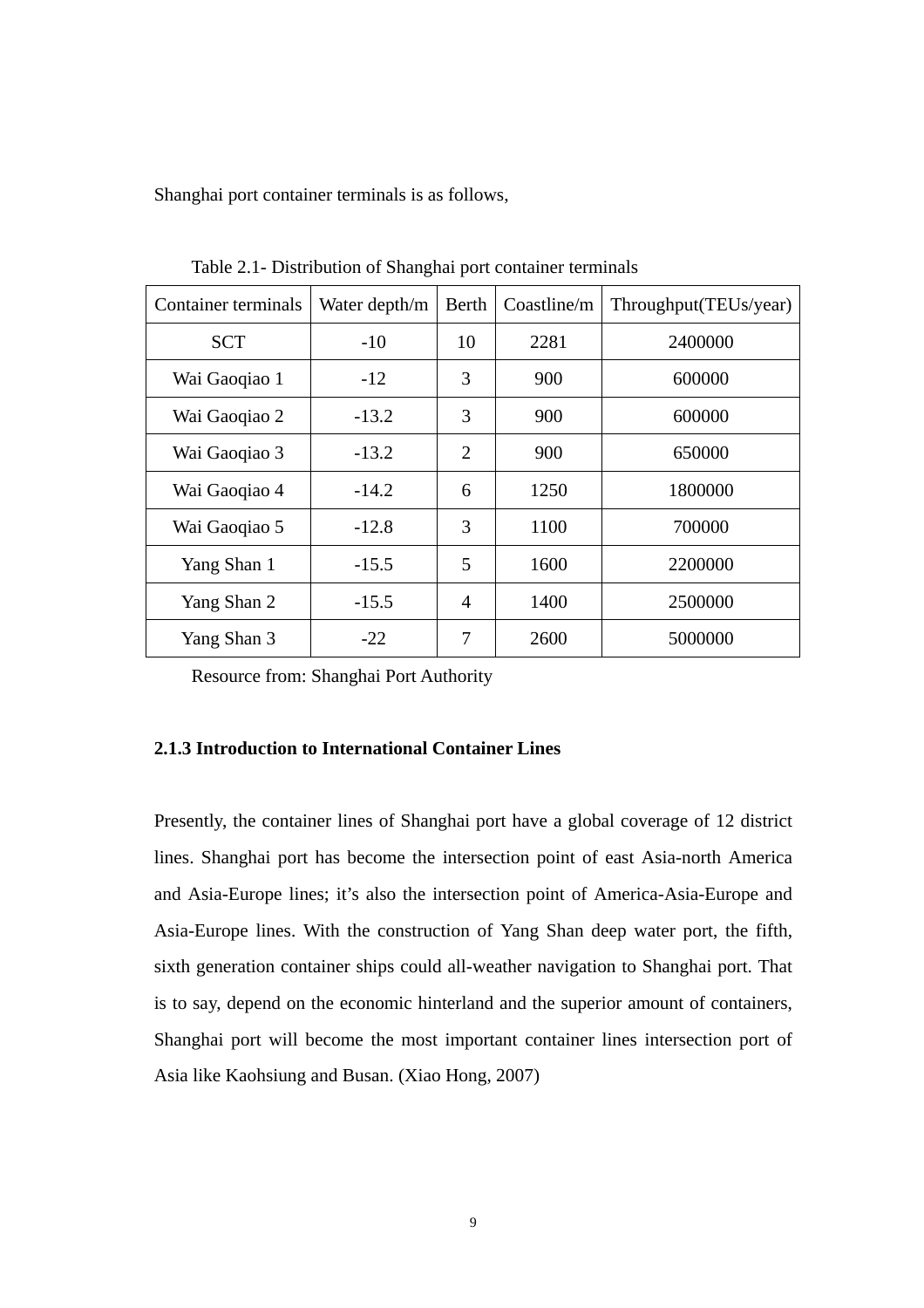<span id="page-21-0"></span>In conclusion of new open routes in recent years, the features are as following (1) The new open ocean shipping lines is much more than before, the size of ship is bigger and bigger.(2)It's very common that shipping companies are cooperate to operating new routes.

### **2.1.4 Present Situation of Consolidation and Reconlidation System**

#### **2.1.4.1 Yangtze Delta Deep Water Channel Project**

The investment of Yangtze Delta Deep Water Channel Project is about RMB 14 billions. The water depth of deep water channel will extend to 12.5 meters. On October 2005, Yangtze Delta Deep Water Channel second period Project has extended the water depth of 10 meters up to Nan Jing. On  $30<sup>th</sup>$  September, 2006, the third period Project of Yangtze Delta Deep Water Channel has been started. This project will finish at 2010, by that time, Yangtze Delta Deep Water Channel can satisfy the two-way navigation of third or forth generation container ship, even the fifth or sixth generation ocean container ships can pass through the channel by tidal.

#### **2.1.4.2 Inland Waterway Project**

In 2005, Shanghai Port Authority promulgated the <<Shanghai inland shipping development plan (revised)>>, which makes a new construction plan for Shanghai inland waterways. The new revised development plan said that the high class of inland waterway's network will be constructed in 2010, until then, the 1000-tonners ship can pass through the third class channel. This will change the current situation of inland waterway and it will also rebuild the Yangtze River Delta's consolidation and reconsolidation system. By the year of 2010, Shanghai inland waterway system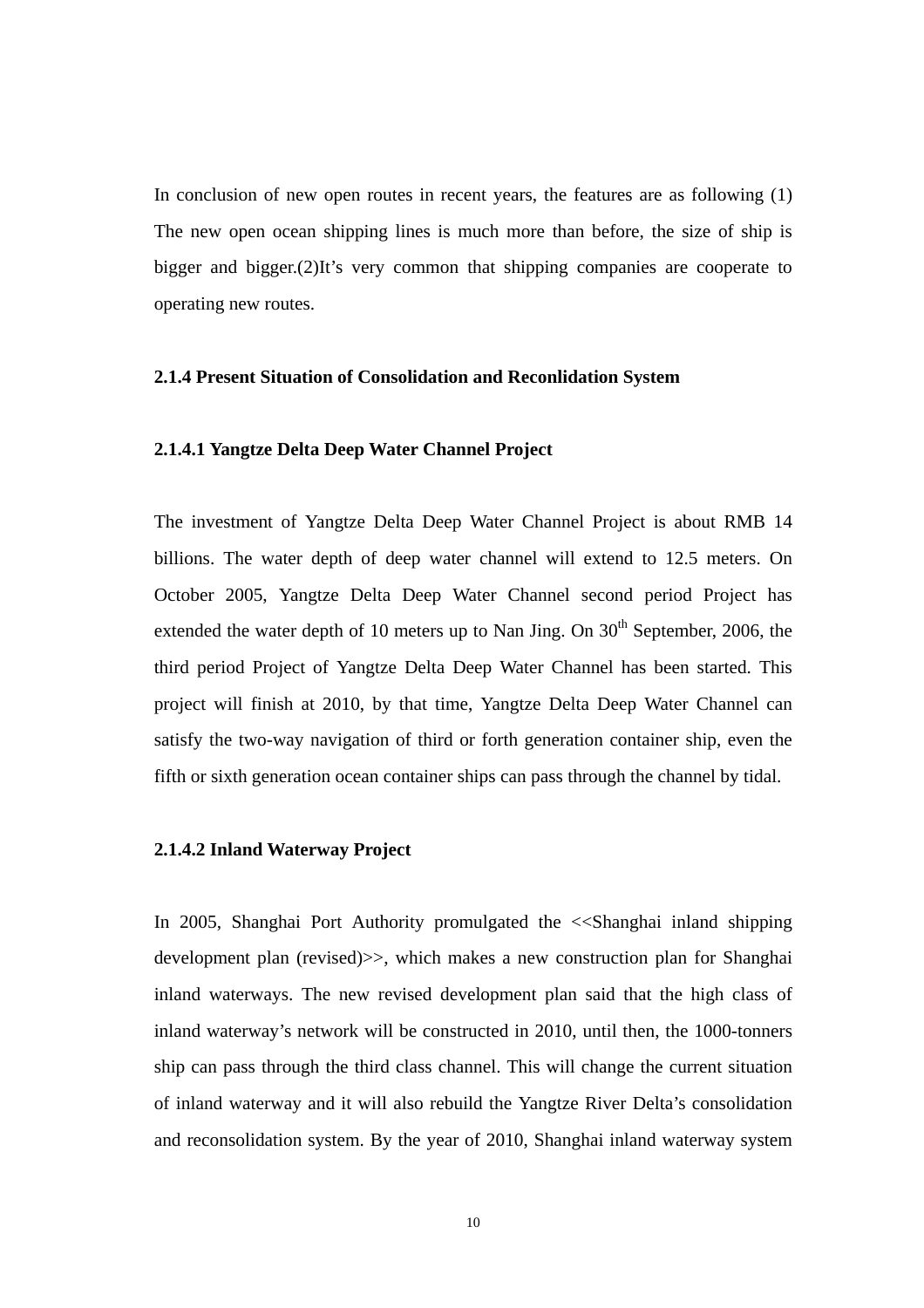<span id="page-22-0"></span>will divert 4 million TEUs standard containers of Shanghai port. It's about 20% proportion amount of TEUs of Shanghai port container throughput. This will equal to the proportion of foreign container hub port consolidation and deconsolidation system.

### **2.1.4.3 Sea-Rail Combined Container Transport**

By the end of 2005, Lu Chao harbor central container station has been operated. At the same time, the railway from Hu-Hang Jin Shan railway line to Pu Dong branch towards port Logistics Park has been linked up all. It means that containers via Yang Shan port Logistics Park could directly link to Euroasia land bridge railway lines, so that the goods could directly transport to Rotterdam port. Sea-Rail combined transport can bring about seamless transport. Not long before, the Su-Tong Bridge has been open to traffic, which will promote development of container multimodal transport of Shanghai port. (Wang Guanyun, 2007)

By the end of 2006, Shanghai port has been transported Sea-Rail combined containers amount about 84157 TEUs. Despite the rapid growth of Sea-Rail transport, its just small share of whole port's container throughput, it's less than 4‰.That's because of the railway transport capacity and restrictions of operational mechanism and it's also hard to meet customer demand like price. Besides, the separated railway and port will leads to a high cost of Sea-Rail combined transport from Shanghai port and weakened the competitive advantage with the other port.

## **2.1.5 The Process of Yang Shan Deepwater Port Project**

Yang Shan deep water port has superior location, which lies to the east of Hang Zhou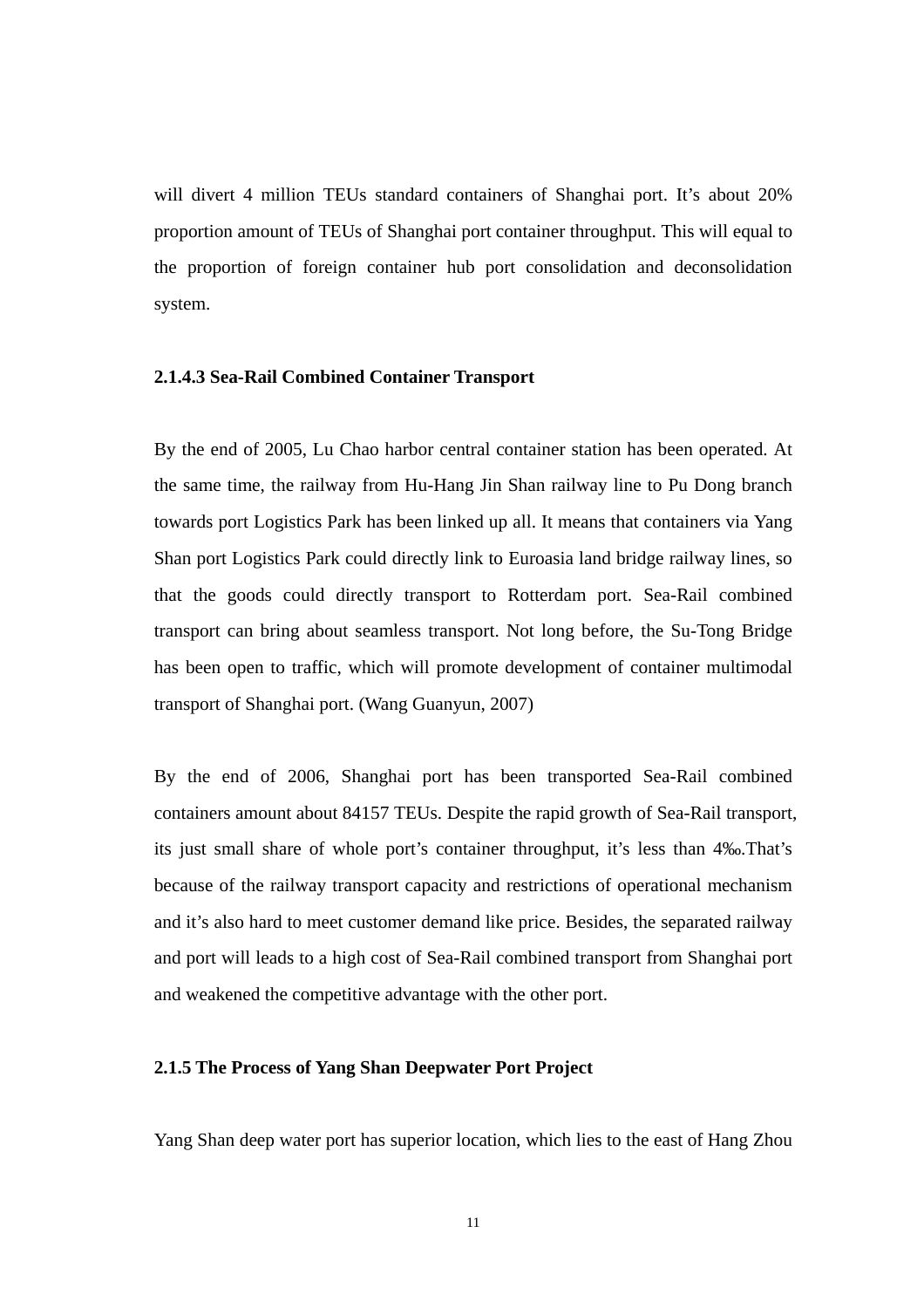<span id="page-23-0"></span>bay. It has a water depth of 15 meters, which is the nearest natural port to Shanghai. At the same time, it has the basic conditions of deep water port (1) No siltation, broad territorial waters (2) With good conditions of deep water channel.

At present, the construction of third period of Yang Shan project has started. The third period has a coastline of 2600 meters, with 7 container berths, which planned finish construction before 2010.The third period berth is up to 20 meters depth, which have the best conditions among the Yang Shan deep water shoreline, can accommodate the world's largest-tonner vessel. According to the overall plan, up to 2012, Yang Shan north port district can reach a length of 10 kilometers, with 30 container berths. The container throughput can reach 1500 millions per year, which will be equivalent to the current amount of throughput three times. The final scale of construction can meet the fifth, sixth-generation and 12000 TEU container vessels all-weather navigation requirements.

## **2.2 Analysis on External Environment**

## **2.2.1 Analysis on Economic Environment**

## **2.2.1.1Current Situation of World Economy**

Economic globalization can be divided into the globalization of production, trade liberalization and financial globalization. In the promotion of economic globalization, every country's economy is interdependence increasingly. This will bring the world into a new longer period of economic growth.

In the year of 2007, the outbreak of subprime mortgage crisis in the US has increased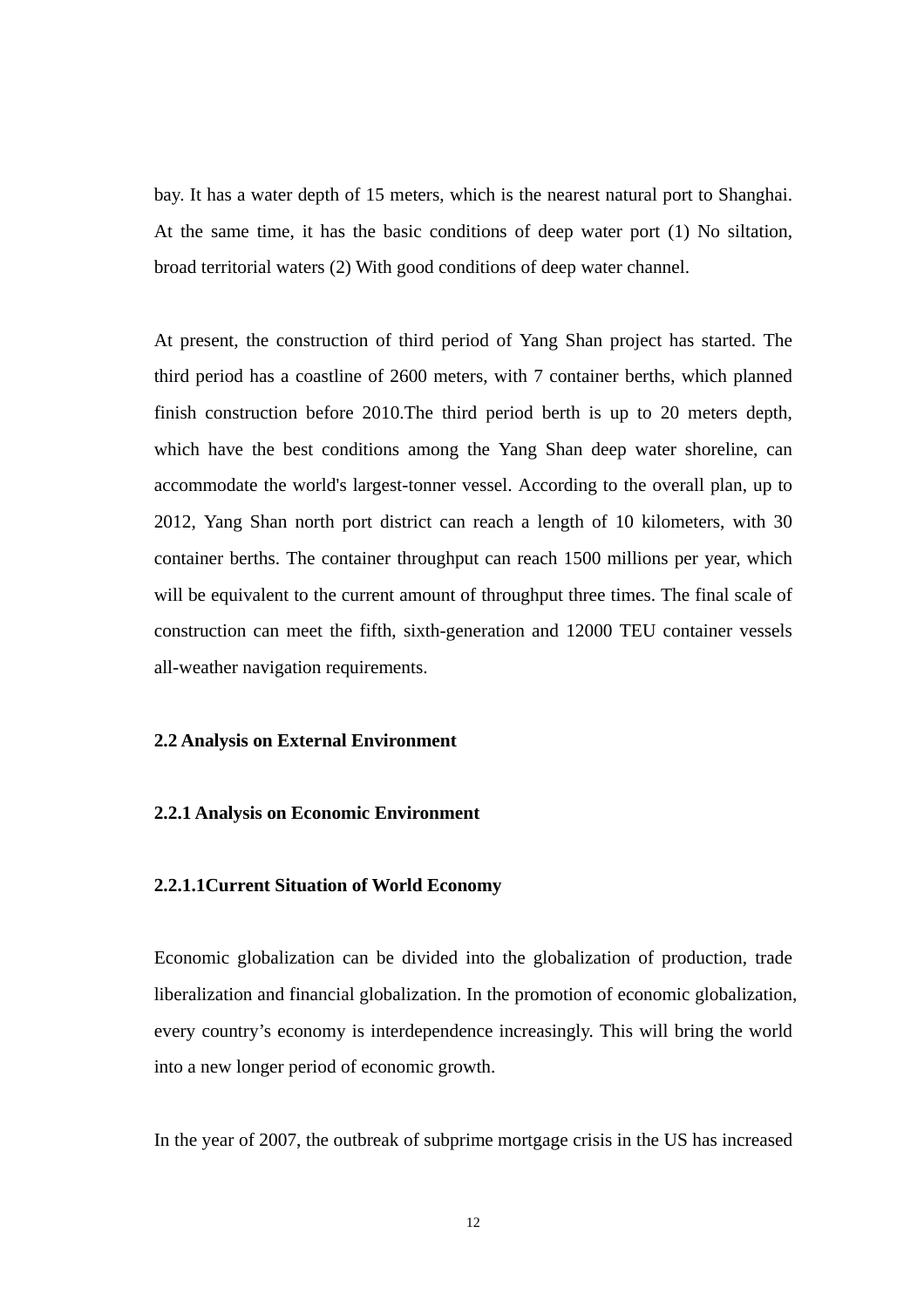the prospects of world economic uncertainly, but in 2008 the world economic growth will remain strong in the favorable factors than in the unfavorable factors, so the basic factors of the world economic stability, rapid growth has not changed. In 2008 the world economy expected growth rate is 4.8 percent, roughly equivalent with 2007.The US, EU and Japan's economic growth rate is about 1.8%, 2.3% and 1.8% respectively. It's estimated that the economic growth rate of India and Russia is about 8% and 7%, in the other words, the new emerging market countries will continue to promote the world economic growth. The WTO forecasts that, in 2007 the global cargo trade volume growth rate will decline to about 7%, the world trade growth rate of 2008 will be almost the same in 2007.Generally speaking, the economic situation of world economy and China's trade partners is better. It's a positive factor to China's foreign trade, and also promotes the development of China's container transport.

#### **2.2.1.2 Current Situation of China Economy**

In 2008, domestic policy environment and production factors will conducive to economic growth steadily and rapidly. The  $17<sup>th</sup>$  congress will guide China's economic system towards scientific development and harmonious development direction. What's more, the institutional conditions of economic growth will be further optimized. The 2007 Marco Control measures in 2008 will show a more positive policy effect, that is to say, the 2007 Marco Control measures is beneficial to easing the prominent contradictions and eliminate instability factors of economic aspect. Several years of high level economic and investment will promote economic growth at a high speed. In recent five years investment in fixed assets bring the formation of mass production in 2008, which will greatly enhance domestic economic growth of supply. (China and the world economic development report 2008.p1-p4)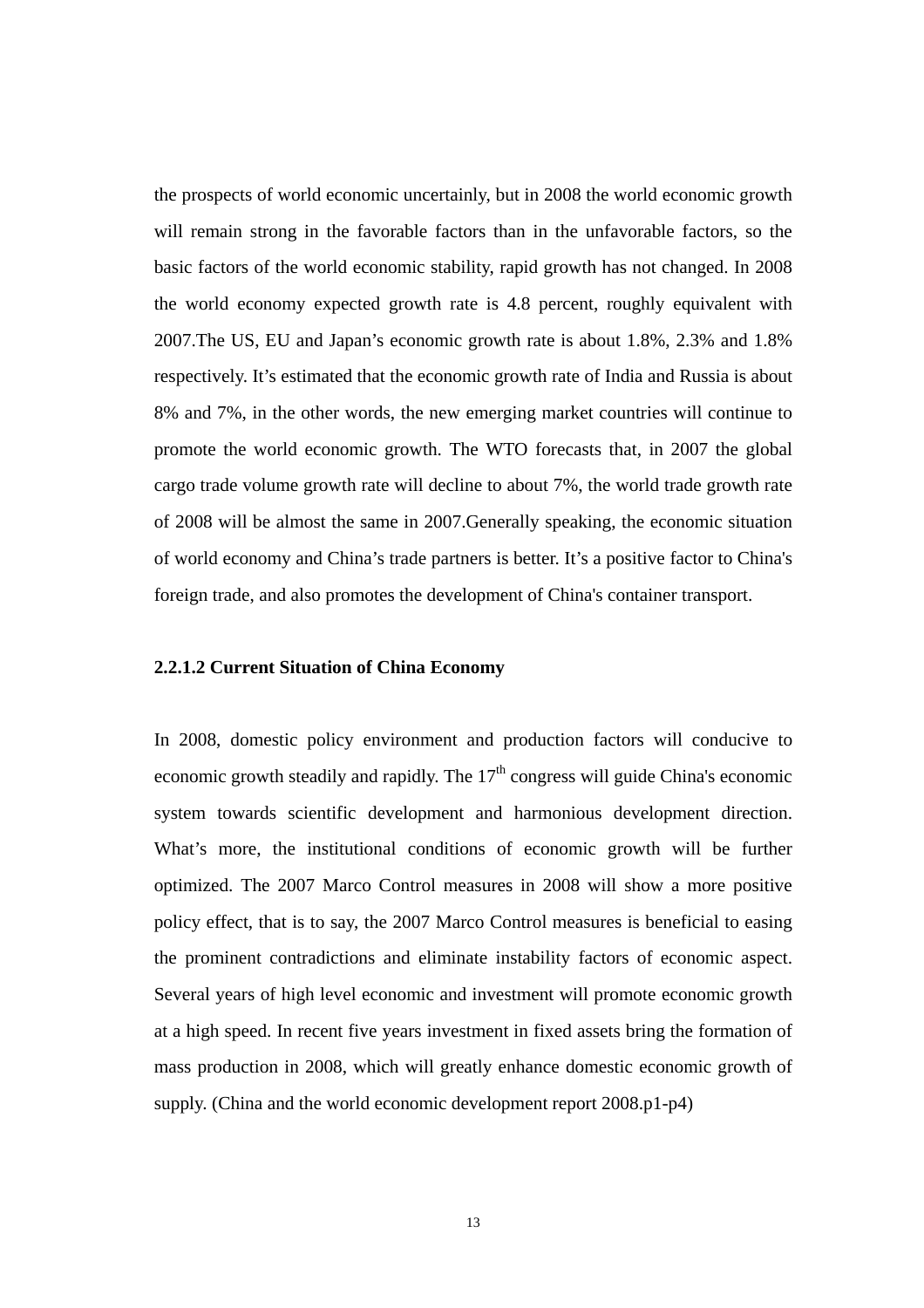#### <span id="page-25-0"></span>**Impact on Shanghai Port Container Transport**

In the end of 2007, Shanghai Shipping Exchange SSE forecast the trend of container transport market. In 2008, the global economic growth rate will be faster than GDP growth rate, in total, the market of 2008 will be better. With the US subprime mortgage effect gradually appear and the continued rapid expansion of transport, the world container transport market growth rate of nominal capacity will be greater than volume growth. But refer to the structure changing of transport capacity layout, if the Asia-Europe shipping lines can keep a growth rate up to 20%,the market supply and demand will be keep in balance. Considering the port, the canal congestion, the workers strike of US and Europe countries and the brisk dry bulk market will leads to the exist of some dry bulk containerization uncertainty. The supplies of global container fleet capacity will not enough or not, thus the future market situation in general will continue to maintain a more robust posture. In addition, because of the influence of appreciation of the RMB and tax reimbursement policy adjustment in 2008, the growth rate of import and export is about 22.9% and 20.5%.This growth rate will be appromixate15% of the next year. So the next two years, China's container transport needs will be maintained rapid growth. (Shanghai Container Transport market bullish after the Spring Festival, 2008, p64)

#### **2.2.2 Analysis on Social Environment**

## **2.2.2.1Analysis on Environmental Policy**

## 1. National Maritime Development Policy

Chinese Government has formulated the << National coastal port development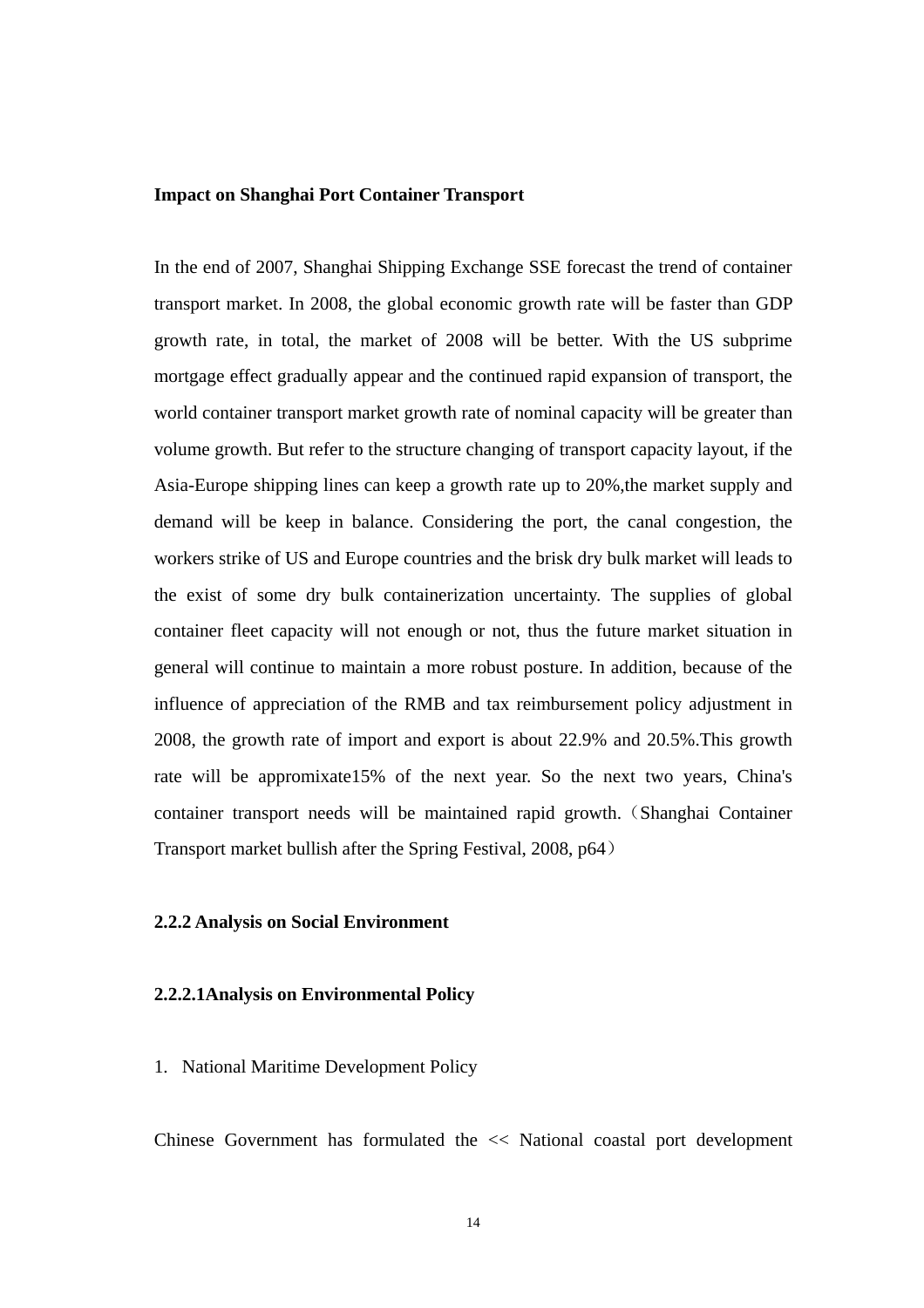strategy >>and<< Yangtze River Delta, Pearl River Delta and the Bo Hai Bay three regional coastal port construction plan >>.These two policies emphasis that China's port should focus on construction of coal, petroleum, ore and containers specialized port terminals and deepwater channel. To promote Hong Kong as an international shipping centre of the Pearl River Delta ports group in southern China; to promote Shanghai as the international shipping centre of the Yangtze River Delta ports in east of China; in the north of China, try to accelerate Da Lian, Qing Dao and Tian Jin port's construction. Ultimately make the coastal port system proper redistribution, functional completeness and well-structured.

### 2. Perfection of Shipping Regulations

#### (1) Implementation of  $\langle$ -Port Law of PRC $\rangle$ >

On January 1, 2004, <<Port law of PRC>>was implemented. This law indicates that the port should be directly control by the government and separating government from enterprises of the administrative system; the government should through port planning and shoreline management to ensure the port resources will be rational used; to establish a diversified investment and port operation system; to establish a port facilities protection system; to establish a safety in production and supervisory of dangerous goods system. All of these have provided legal protection to national economic construction and social development serviced by port.

(2) Implementation of <<Shanghai Port Regulations>>

On March 1, 2006, <<Shanghai port regulations>> was implemented by Shanghai port. It's the law of local port administration regulations, which was first established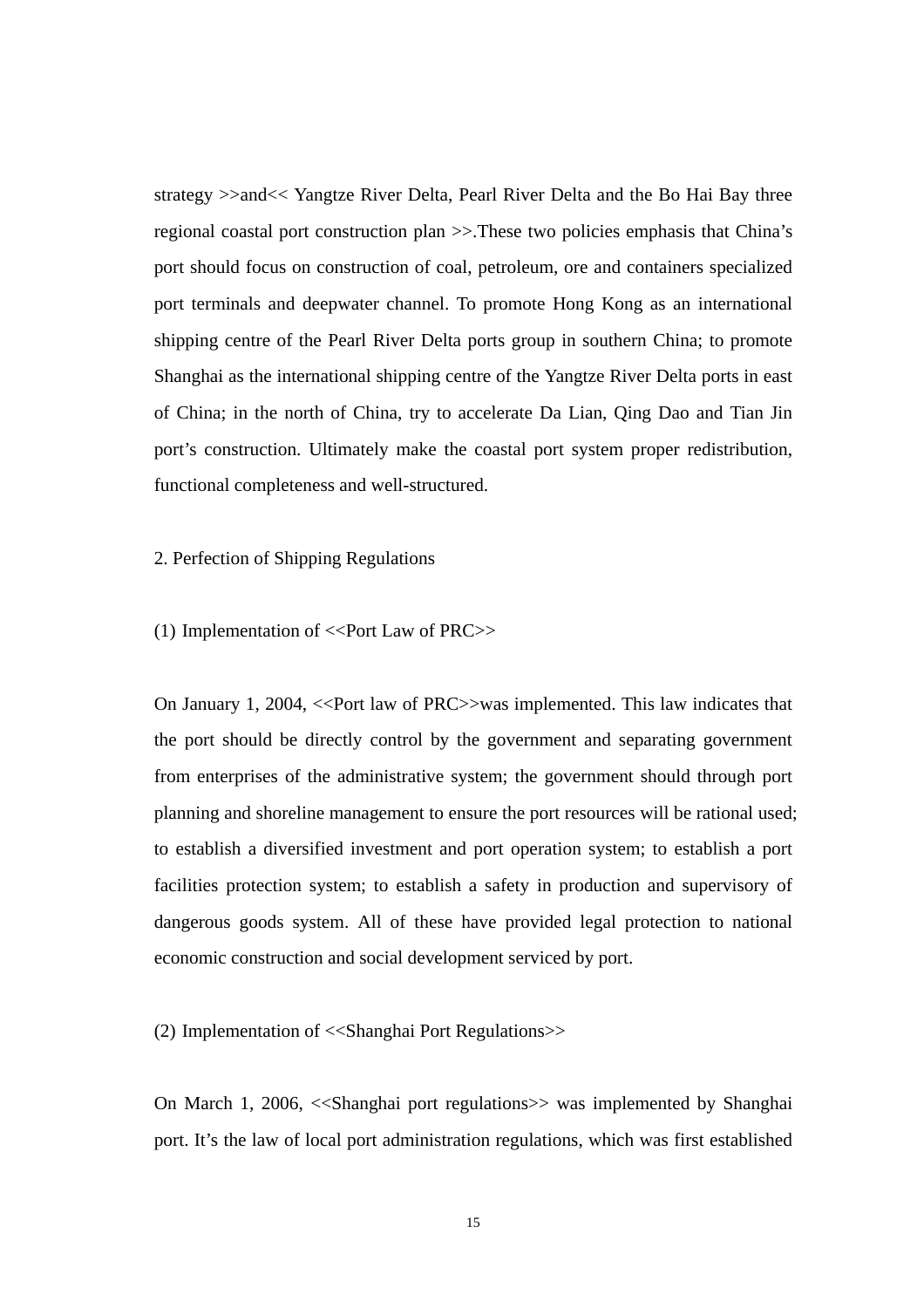<span id="page-27-0"></span>according to the << Port law of PRC>> regulations by port industry. This regulation will be pay close attention and use as reference by national shipping administration department, industry colleagues, terminal operators, and even ship owner. This regulation will also play a very important role in the process of Shanghai port development.

#### **2.2.3 Analysis on Technology Environment**

Presently, the trend of larger container ships becomes an irreversible trend. Container ship's growing larger is to adapt to the increasingly global maritime logistics needs. Large container ship due to its large quantity, can reducing the voyage, energy consumption and labor input, so lower the cost of unit container. (Jiang Shaowen, 2007, pp77-80)

The trend of container ship's growing larger directly result in the more deeply water depth of hub port channel and berth. At the same time, the mechanical equipment, the shore of space, land area, consolidation and deconsolidation conditions, and management is also a higher demand. Once the port congestion, the cost of larger container ship will be increased. Container ship's growing larger has been the trend of ocean shipping. It will change the structure between world hub port and feeder port. Because of the ship gigantism, there will be a new model of global port net.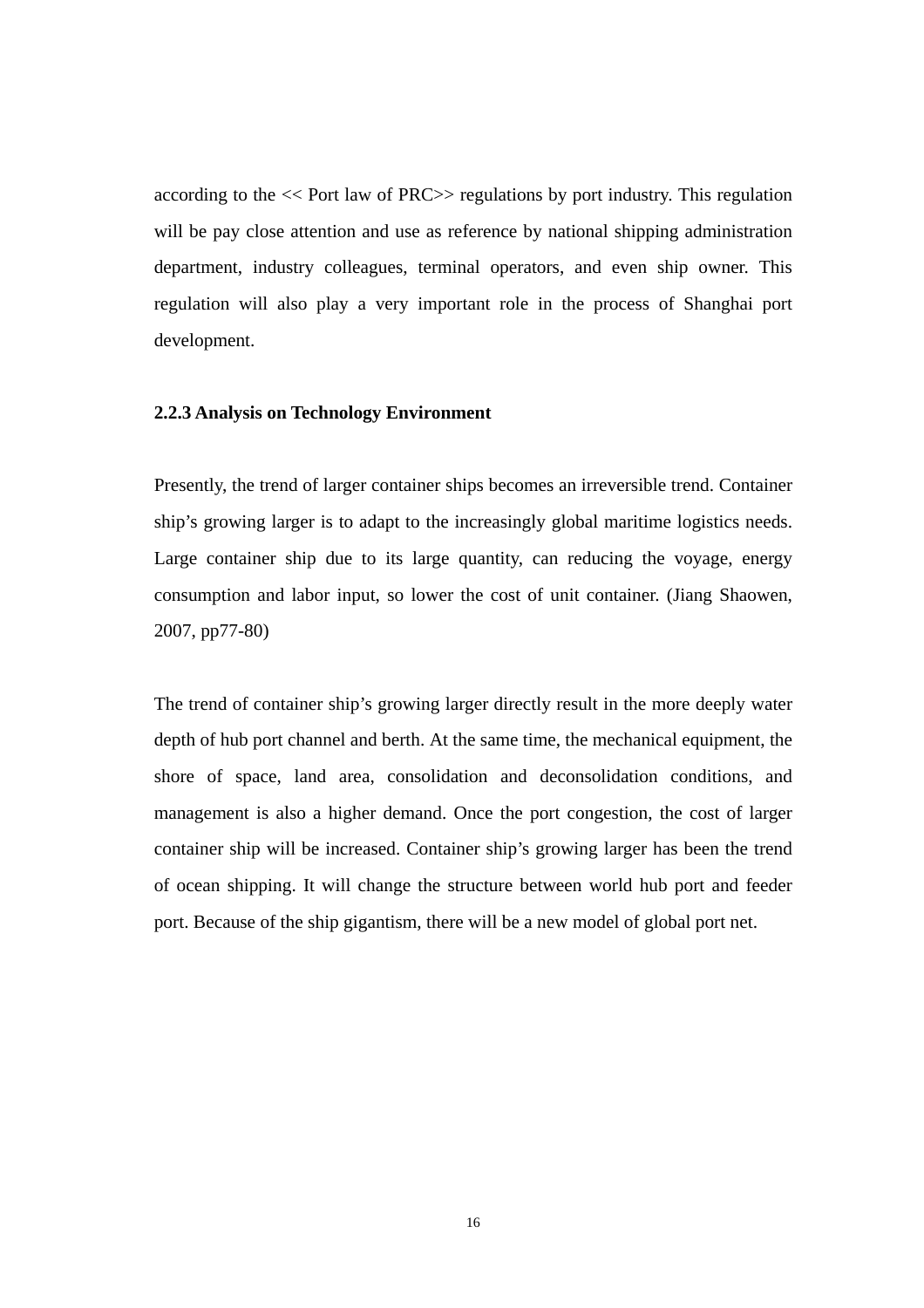# <span id="page-28-0"></span>**Chapter 3 SWOT Analysis on the Current Situation of Shanghai Port's Container Transport**

#### **3.1 Strength**

#### **3.1.1 Superior Location and Abundant Hinterland Goods**

Shanghai port lies to the east of Yangtze River Delta, and locate at the middle of southeast coastline. Shanghai port east to East Sea, south to Hang Zhou bay, west link to Jiang Su and Zhe Jiang province, north to the estuary of Yangtze River. Shanghai port has good communications and vast hinterland.

Recently, China has become the recognized world's largest container supplier. Shanghai Port lies in Yangtze River Delta region, which is one of the most developed areas of China. Compared with the other economic region, Yangtze River Delta region has the vast hinterland and broad development space. It's the greatest potential area for China's economic growth in current and future, which also the world largest development areas and the most affected areas of inland water economic belt. The rapid development of Yangtze River Delta will brings an adequate and stable supply of goods to Shanghai, which is also a strong supporter to Shanghai container transport development.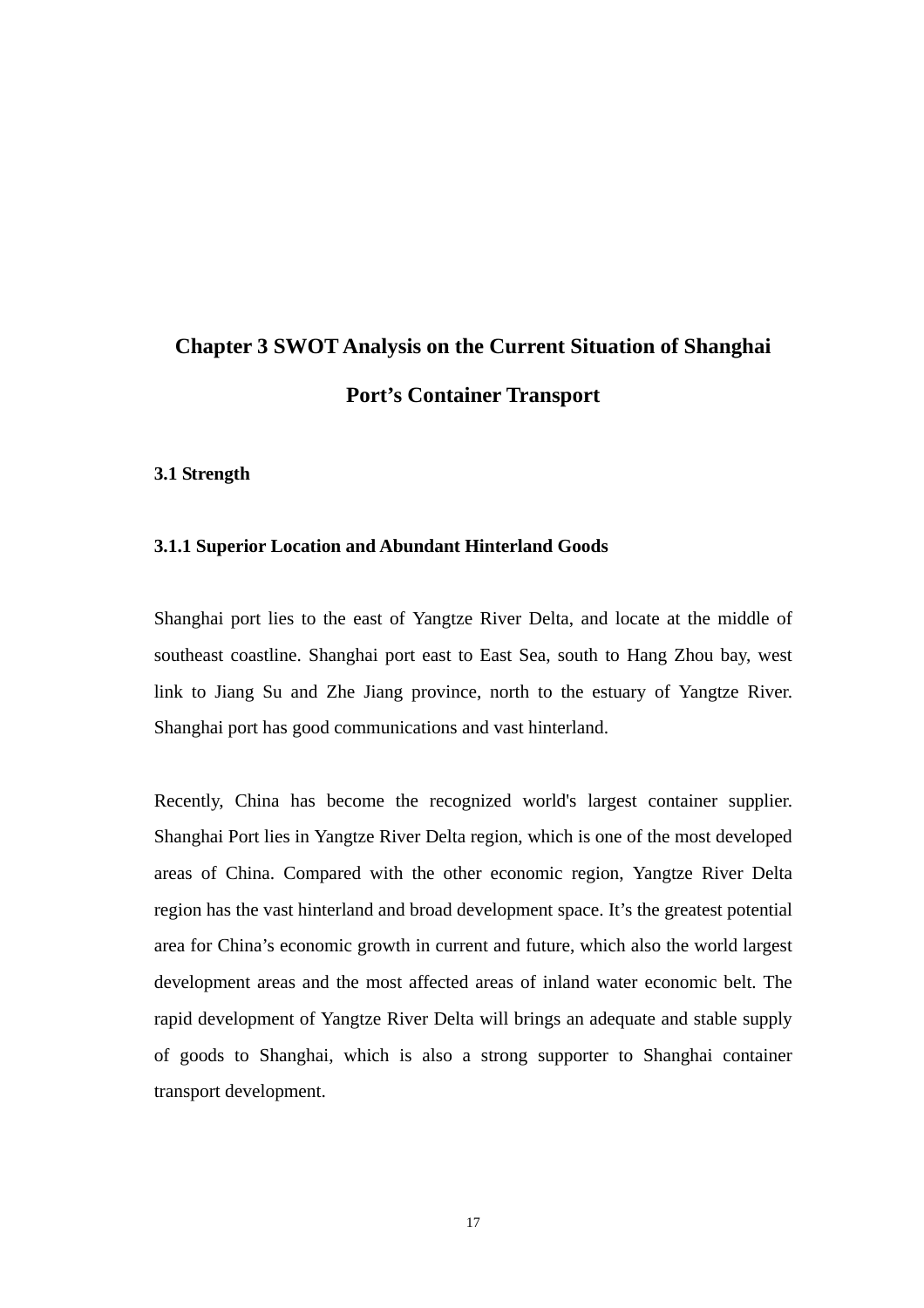#### <span id="page-29-0"></span>**3.1.2 Superior Consolidation and Deconsolidation Conditions**

Shanghai is one of the largest transportation junctions in China, which has integrated transport network component of railway, highway, waterway and airway and other modes of transport. Refer to Shanghai railway, a Beijing-Shanghai railway, Shanghai-Hang Zhou lines connecting all parts of the country; the highways such as expressway, national highway and city highway connect the national road network; waterways have Yangtze River and the Grand Canal, which are convenient for transit between river and sea. Furthermore, Shanghai also has well-developed air transport system, such as Hong Qiao international airport and Pu Dong international airport. Currently, the Pu Dong airport second period project has been launched. It's estimated that by the year of 2010, Shanghai will be the aviation pivotal port of Asia-Pacific.

# **3.1.3 Rapid Growth of Container Throughput**

Shanghai port container throughput develops rapidly. In 2007, Shanghai port container throughput breakthrough 26 millions TEUs. Shanghai port first exceeded Hong Kong and has become the world second largest container throughput port. In the future, the Yang Shan port construction will let Shanghai port container throughput to a new high spot.

Table 3.1 Container throughput from 2002 to 2007

| Year                                                                  | 2002 | 2003 | 2004 | 2005 | 2006 | 2007      |
|-----------------------------------------------------------------------|------|------|------|------|------|-----------|
| Throughput(TEU)   8610000   11280000   14540000   18100000   21719000 |      |      |      |      |      | 126152000 |

Resource from: Shanghai Port Authority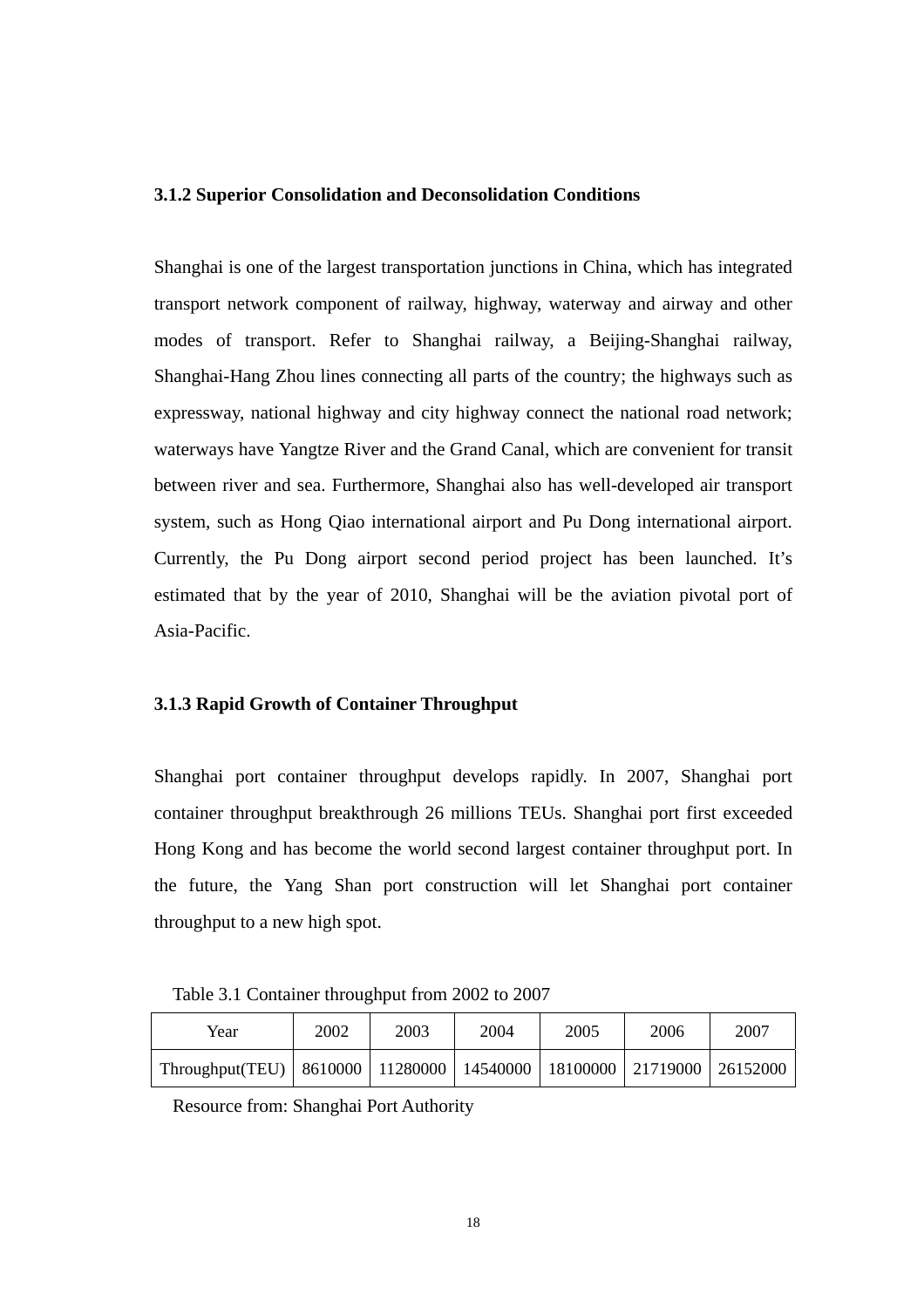### <span id="page-30-0"></span>**3.1.4 Constantly Improving Related Services of Shipping Industry**

As early as 1998, Shanghai shipping exchange and international shipping services centre has been operated. After enter into 2000, Shanghai Shipping Exchange trading volume rising sharply.

At 1999, Shanghai port shipping documentation information center has been built. In the first half of 2000, Shanghai Shipping Information website has been operated, plenty of updated information can easily checked. The <<Shipping exchange bulletin>> published by SSE, has become the major information medium of Ministry of Transport and Shanghai shipping industry. SSE issued China Containerized Freight Index has become the world's three major shipping Price Index with Baltic Dry Index and Baltimore Tank Rate Index

Nowadays, Shanghai is building and completing the port-related service system. Logistics industry and Electronic Commerce are positively development. Shanghai as the largest domestic financial center will attracts more foreign capital to operate with the port and shipping-related services enterprises, which will provide better services to international shipping and trade. As the domestic largest shipbuilding center and the Yangtze River Delta region ship repair base, Shanghai Port's maritime ancillary services will become increasingly perfect.

# **3.1.5 Concentrated Shipping Companies and Shipping Lines**

By the end of 2005, Shanghai has shipping-related industry enterprises is totally 846, in which the international shipping companies is 37, international shipping agency is 42,NVOCC enterprises is 476,some shipping-related enterprises on behalf of foreign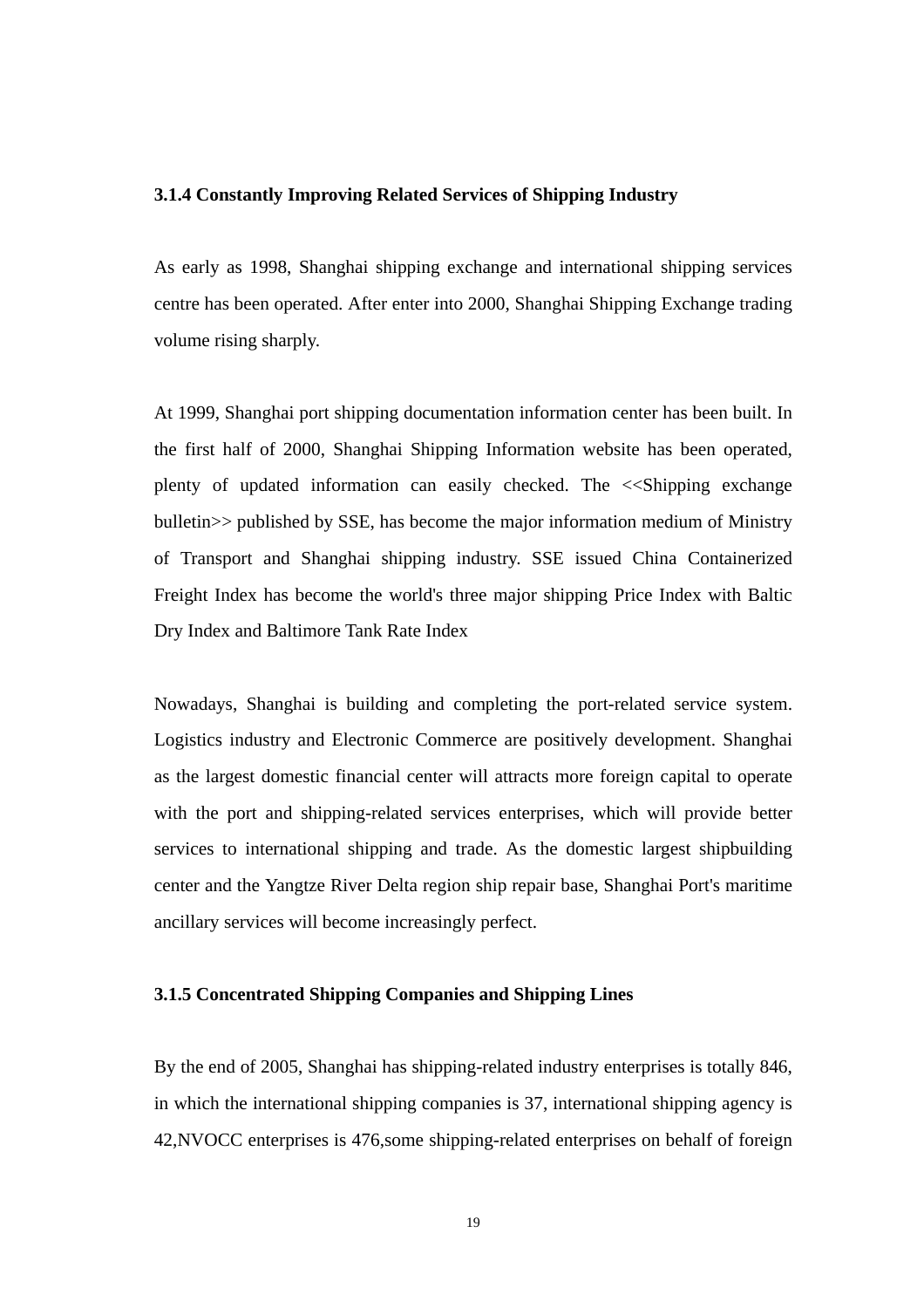<span id="page-31-0"></span>institutions in Shanghai is 205. At present, the world's top 20 shipping companies have been operated in Shanghai. By the end of 2005, Shanghai port container liner ship can reach 2106 scheduled per month, the global route covered more than 200 countries and regions, more than 300 ports. It's the most extensive coverage port of China.

#### **3.2 Weakness**

# **3.2.1 Slow Development of Railway and Inland Container Transport**

Compared with the other domestic and foreign port, Shanghai port has many advantages such as the natural container transport conditions and cargo distribution conditions. But because of the separated Yangtze River network and the railway conditions, the lack of specialized ship, specialized railway vehicle and normal-sized container lifting equipment, River-Sea combined or River-Railway combined container transport is just a potential advantages, maybe it will take a period time to make the potential into reality. Presently, container transport in Shanghai mainly relies on roads, the coverage area and distance are limited, and so the flow of goods and distribution are constrained.

#### **3.2.2 Imperfect Transport Structure**

Container transport structure In Shanghai is imperfect, among which the proportion of road transport is highest, the water-water transit proportion is lower, and the Sea-Rail combined transport proportion is lowest. With the rapid growth of container throughput, the road transport will increase pressure to Shanghai traffic system and city environment. Water transport has little environmental pollution and lower cost,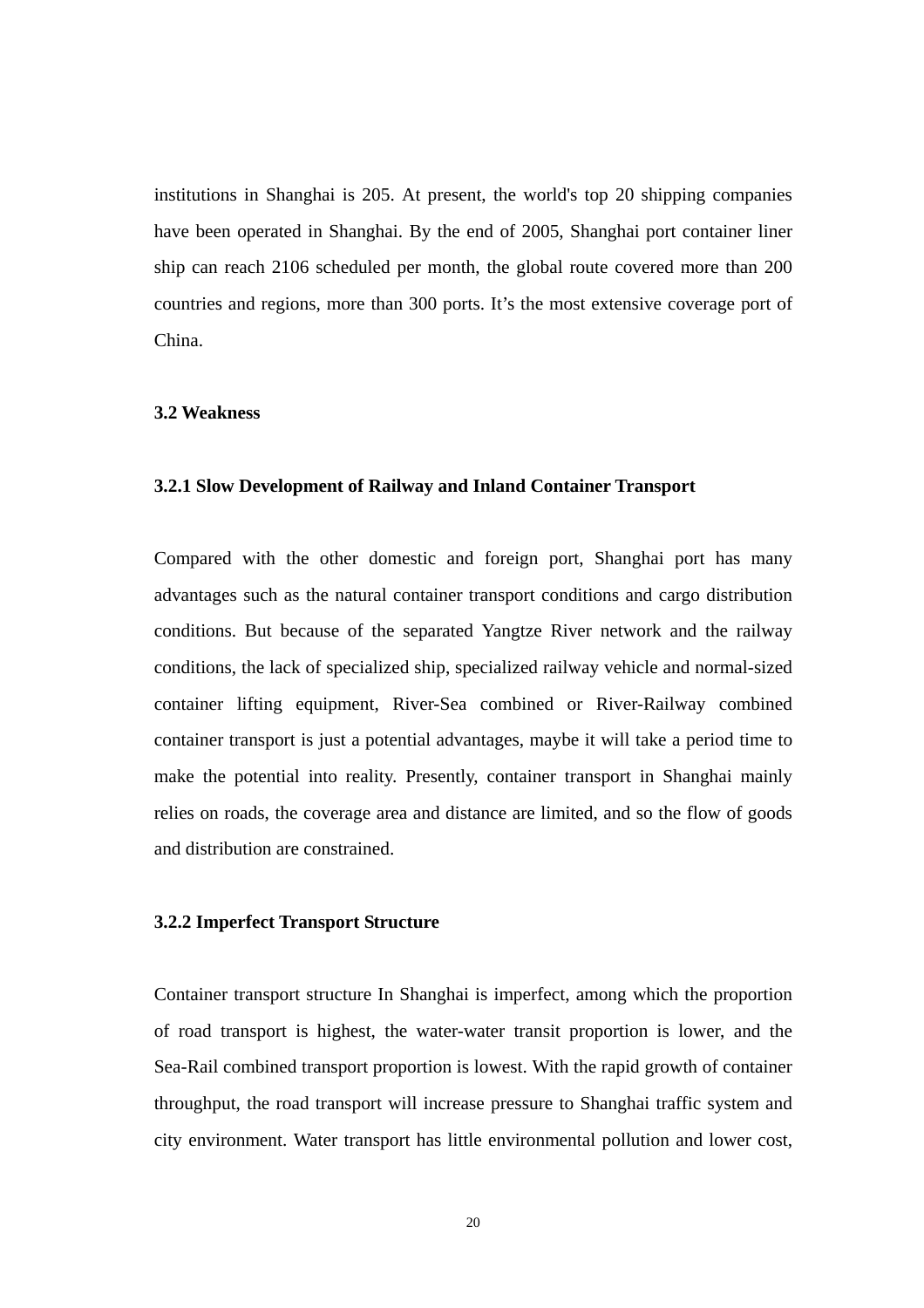<span id="page-32-0"></span>the overall proportion of water transit of Shanghai Port in 2006 is only about 20%. Shanghai's annual container volume of water transport is only about 0.5 percent of Shanghai container throughput, compared with port of Rotterdam (36%) and the other ports, there is still an extraordinary disparity.

### **3.2.3 Inefficient Customs Clearance-Related Environment**

Customs clearance-related environment include not only the customs clearance procedures, but also of quality and efficiency of port service and port policy and so on. Currently, refer to port customs clearance procedures, inspection efficiency and port service quality, Shanghai port still has an extraordinary gap with Hong Kong port and the other ports. The survey shows that most concerned problems by shipping companies are customs clearance environment. Above all, Shanghai port should further improve the port-related system, then implement a free port policy and simplifying relevant procedures, finally enhance the development of container transport for the level of soft environment construction.

#### **3.2.4 Inadequate International Transit Volumes**

In current international shipping market, the proportion of the container transit volume has become an index to measure the degree of port's internationalization. Shanghai port positioning is international shipping center and container hub port. In order to become an international shipping center must meet two basic conditions (1) Container throughput must reach a certain magnitude. (2) The higher proportion of container transit volume. The reason why Singapore port, Hong Kong port, Rotterdam port and Busan port can become the international port is that they mainly rely on the international container transit volume. At 2006, Singapore port's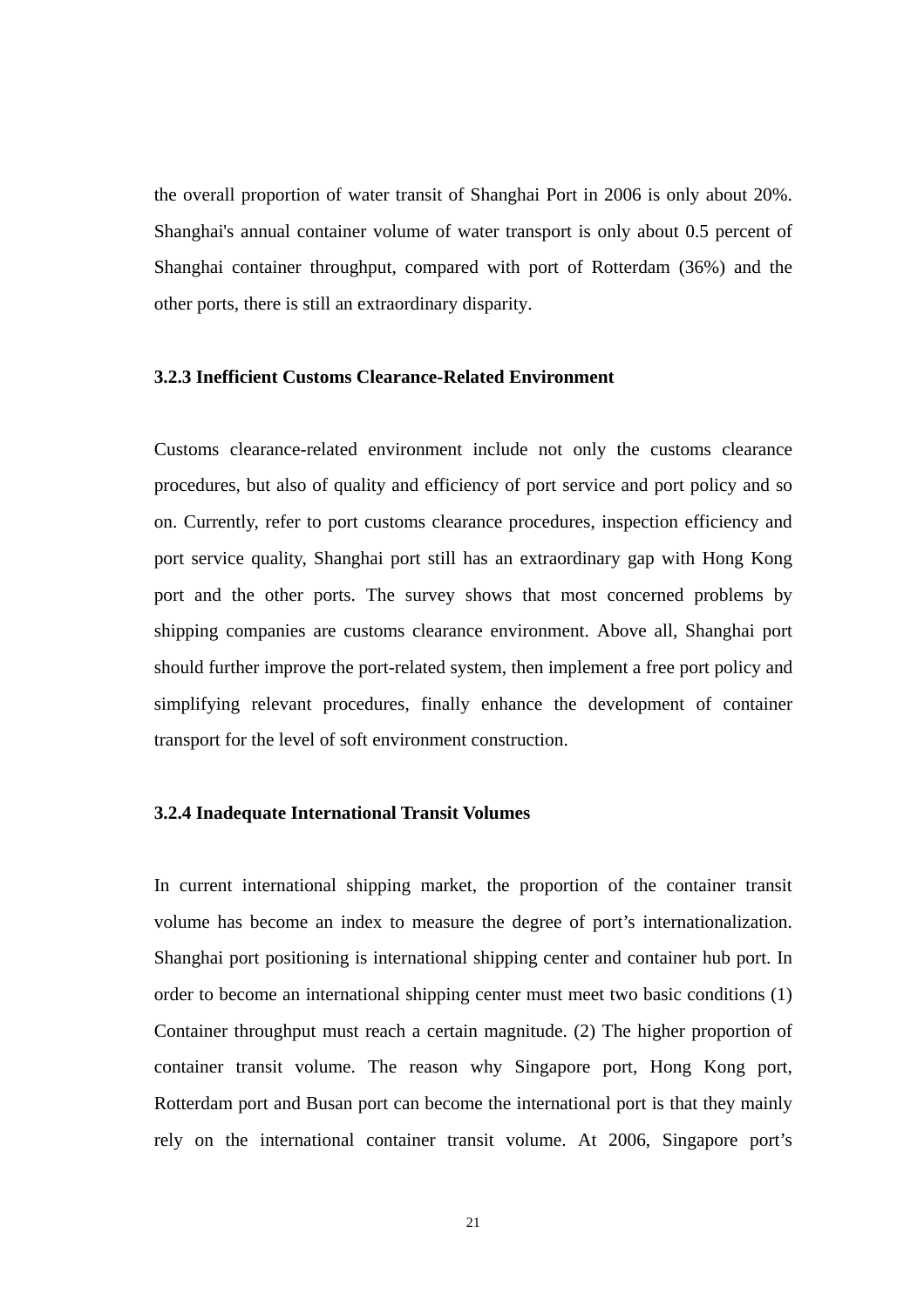<span id="page-33-0"></span>container transit volume has reached the proportion of more than 75% of the whole container throughput. Hong Kong port is 55% to 60%. But Shanghai port is lower than 5%.This percentage can not be compared with the other international port, even Shenzhen port.

### **3.2.5 Shortage of Shipping Industry-Related Professional**

Participate in international competition, one need to know international conventions and familiar with international shipping rules. Shanghai Port now is shortage of such personnel. To attract and increase the training of personnel is an urgent task to speed up construction of Shanghai International Shipping Center

## **3.3 Opportunity**

# **3.3.1 Opportunity of Yang Shan Deepwater Port Construction**

The constructions of Yang Shan port not only eases the contradiction of Shanghai berths saturated, but also promote Shanghai have deep water port. Thereout, Shanghai port will be eligible to participate in the competition of East-Asia hub port and position of international shipping center with the other ports. After the construction of Yang Shan port, the forefront of water depth will come up to 15.5 meters, the sixth generation container ships could entry and exit the port all-weather conditions. Yang Shan port is one of China's first bonded ports and the implemented policy is similar to free port policy. Yang Shan port's gantry crane is now the world's most advanced. On 10<sup>th</sup> December, 2006, the operation of second period terminal and start construction of third period, will lay a strong foundation for Shanghai port container transport development, especially the development of international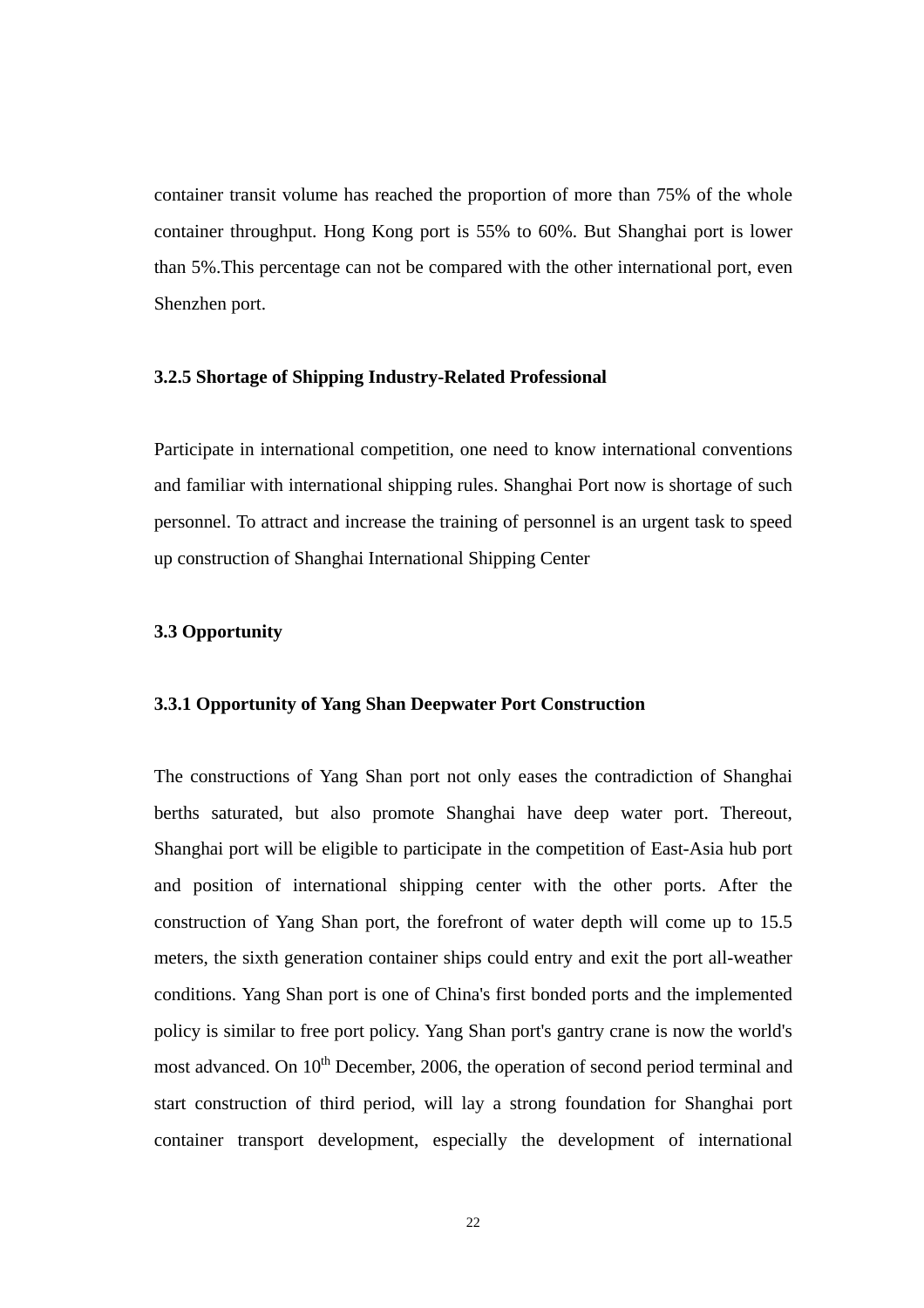<span id="page-34-0"></span>container transit.

## **3.3.2 Next Five-Year Development Plan in Shanghai**

According to Shanghai's next five-year development plan, modern logistics as the most potential emerging industries will gradually become the new alternative industries in the future. Shanghai Port will usher great opportunity to modern logistics industry development. Shanghai port will mainly rely on port industry, actively developing the goods classification, packaging, processing, distribution and other services field, and further, Shanghai port will strengthen the combination and cooperation with different transport methods, such as water transport, land transport and air transport and so on. It will also expand container multimodal. In a word, the comprehensive service function of port will be continuously upgrading.

# **3.3.3 Abundant Talents Reserve**

Talent's training is necessary in the process of Shanghai container port development. No matter the construction of deep water port and inland waterway network, or the development of logistics center and container multimodal, or the perfection of legal policy, without exception, all types of specialized personnel will need to support shipping-related industry. Currently, as the Yang Shan deepwater talent base, the new campus of Shanghai Maritime University and Shanghai Ocean University has been moved to Shanghai harbor city. Shanghai port should seize this opportunity, attract more and more excellent professional from both at home and abroad.

#### **3.3.4 After entry into WTO**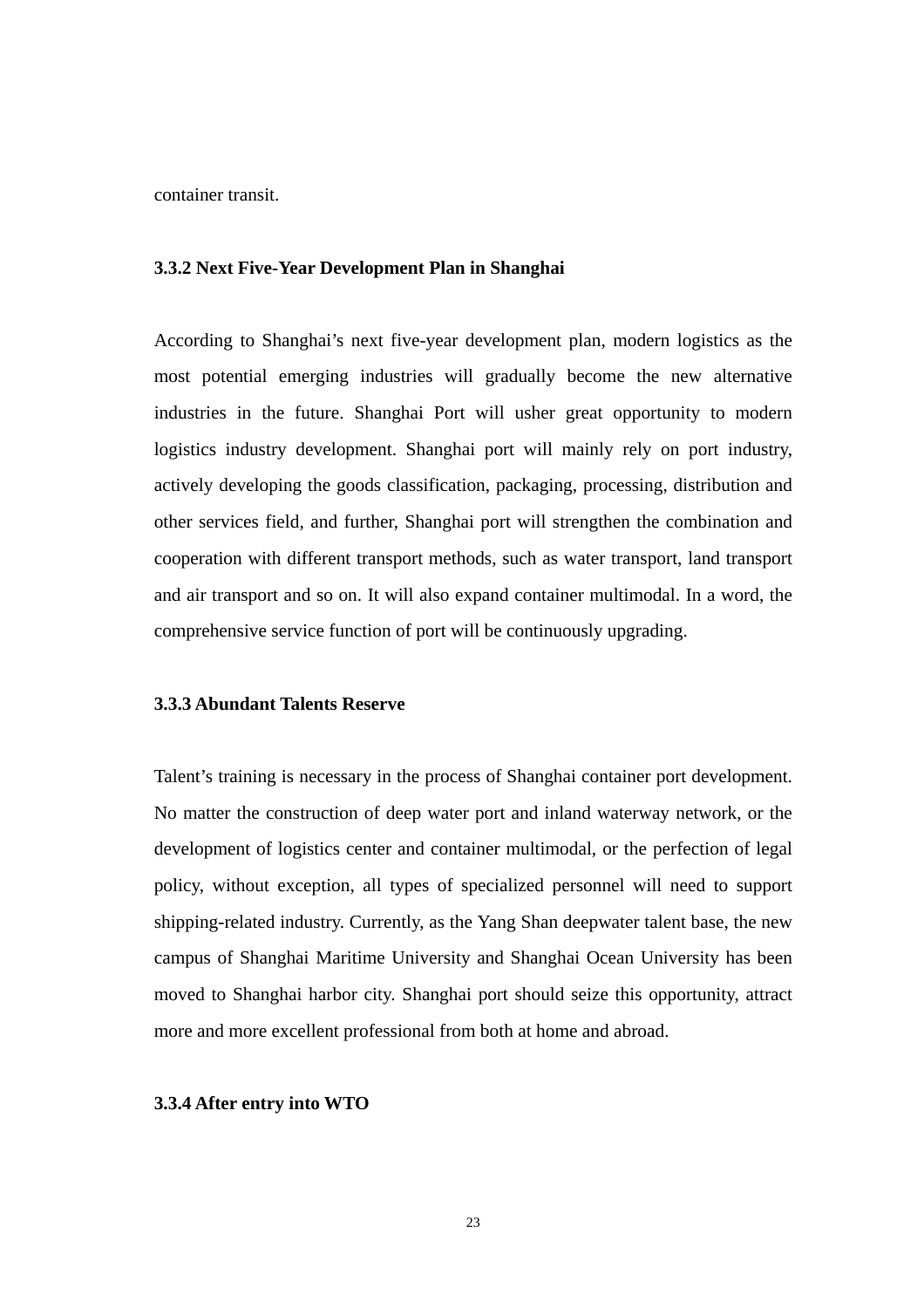<span id="page-35-0"></span>China entry into WTO will bring several opportunities as following (1)Further promotes China's economic development; promote the rapid growth of international trade volume, bring greater cargo volume to port. Shanghai port now lie on China's most developed, most potential Yangtze River economic belt, endless cargos will provide a better opportunity to container transport development. (2)Foreign capital will more easily enter the domestic port industry and the development of container transport is in need of large amounts of funds. (3) International terminal operators have invested in Shanghai Port will bring advanced management and management techniques, accelerate the improvement of transport service.

# **3.4 Threat**

#### **3.4.1 Competition from Northeast Asia Ports**

With the development of upsizing container vessel, operation union and transport network, the competition among global container hub port will be further intensified. The essence is to compete with the position of global container transit center. China's reform and opening up policy, and the development of foreign trade have made China become the "world factory" and an important international container region. Competition for China's container supply of northeast Asia's ports has become increasingly competitive.

## **3.4.2 Competition from Domestic Ports**

#### **3.4.2.1Competition from Neighboring Ports**

Shanghai and Ning Bo in the port building aspect has always been "promote city's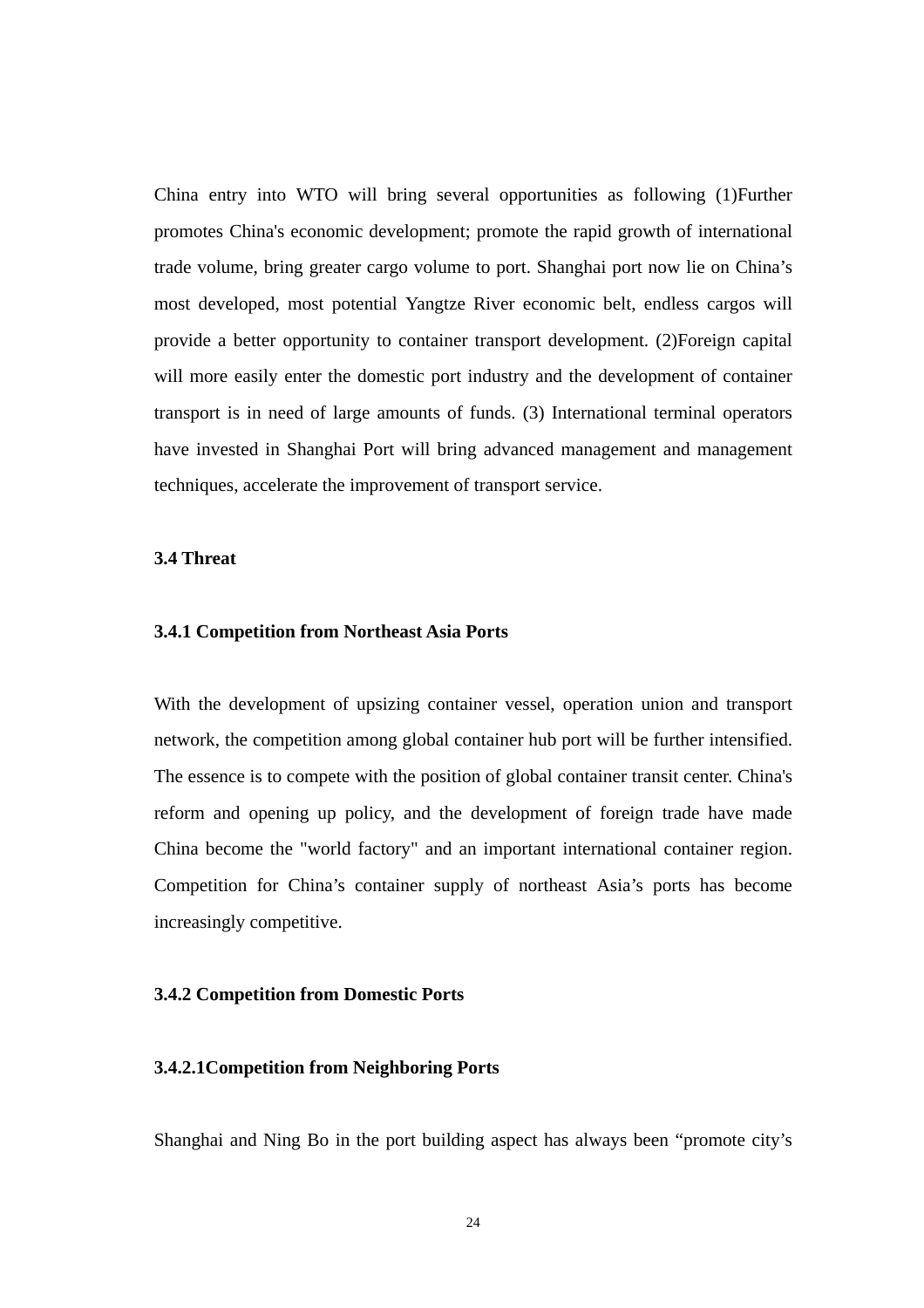economic prosperity by developing city's port economy" as starting point. According to the central government's planning, an international shipping centre building in Yangtze River Delta must take Shanghai port as the center port, Jiang Su port and Zhe Jiang port as feeder port. As one of the feeder port of Shanghai, Ning Bo port is just a spare port. But now, the fact is Shanghai port and Ning Bo port has become two leading port, they will continue compete for the supply of containers.

#### **3.4.2.2 Competition from Other Ocean Ports in China**

Three northern ports, Da Lian, Tian Jin, Qing Dao are now perfecting facilities and improving service quality to meet customer need, reforming ports and port management system, increasing the input of information, speeding up construction of efficiency customs clearance, expanding modern logistics business, promoting the great ports building and compete for the Northeast Asia supply of goods.

Shenzhen port as hub port of Pearl River Delta ports, plays an important role of leading container port, it's the largest container port of China southern region.

In the future, they will fiercely compete for the international shipping center construction, international trade network building and fight for international container transit volume.

#### **3.4.3 Threat from Potential Competitors**

China's entry into WTO will further open up shipping market. In the future, there will be more and more foreign and domestic investors enter in to the port market, the joint venture cooperation will also show diversity, the cooperation areas will be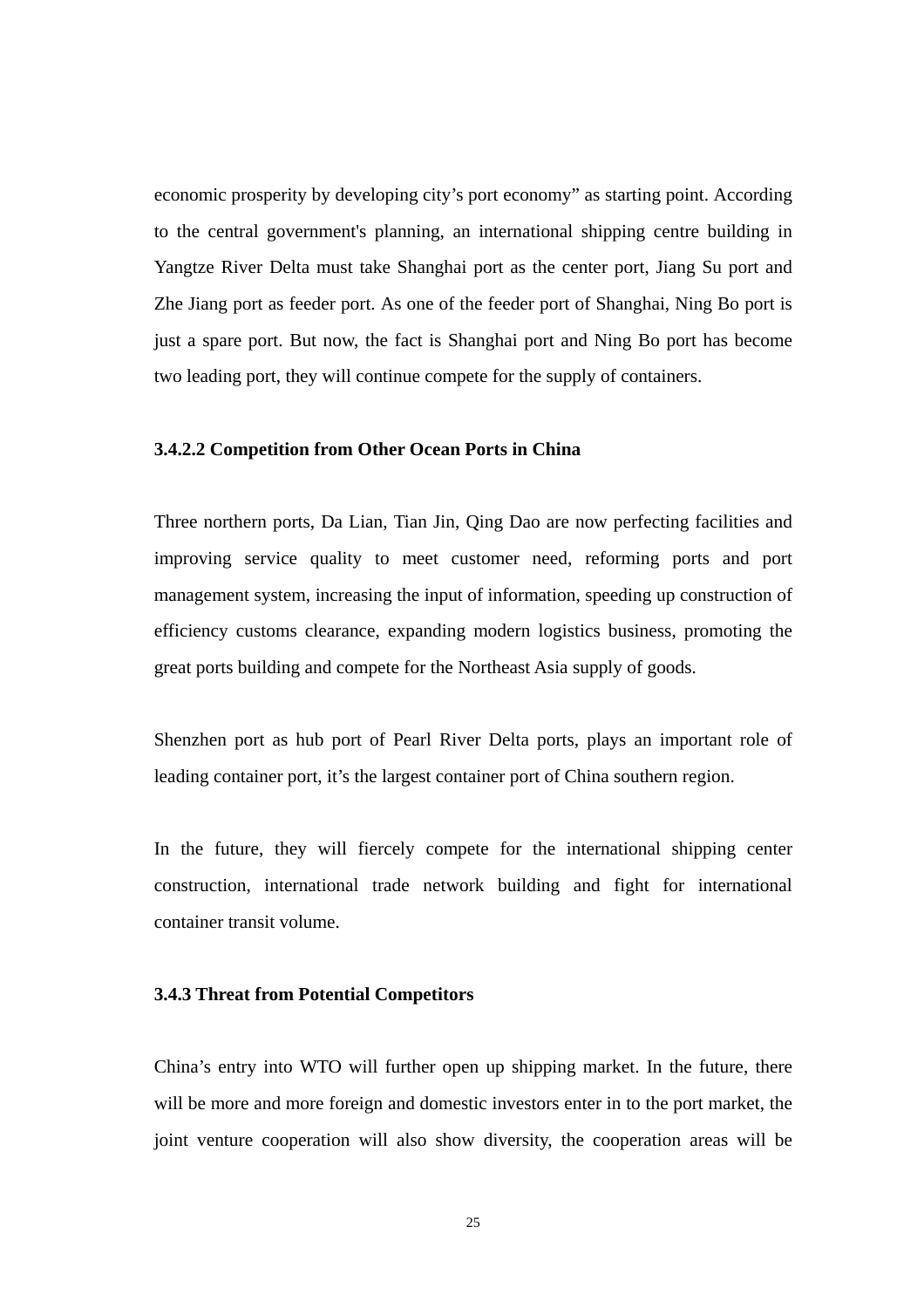constantly expanding. Different interest of the new port enterprises will join this market and will change the port's competitiveness pattern.

### **3.5 Forecast of Shanghai Container Throughput**

## **3.5.1 Gray Model System**

With the development of market economy and foreign trade, Shanghai Port Container transport maintains an amazing growth rate in a very long period of time. Container development momentum is very good. The use and development of the container, greatly improving the quality of freight, reduce transport links and transit time and lower freight costs, effectively promoted the economic and trade development. The forecast of Shanghai port container throughput play an important role in determining the direction of port development, scale of investment, berth site selection and operation strategies.

Port's container throughput system is essentially a gray system, not only includes many identified factors, such as national or regional economic forms, port development level and other natural and social economy factors, but also includes many unknown factors. Many scholars apply the grey model prediction method to forecast Container throughput and achieved good results. (Yang Zhongqin, 2006)

The basic idea of grey forecast system: At first, the original data will be processed, and then data will be accumulated and convert to grey generation number, so that to eliminate the fluctuation, mutation and randomness of initial data. All of this will make them easier to reflect the inherent law of the system. Then according to gray generation number to establish differential equation and response function for series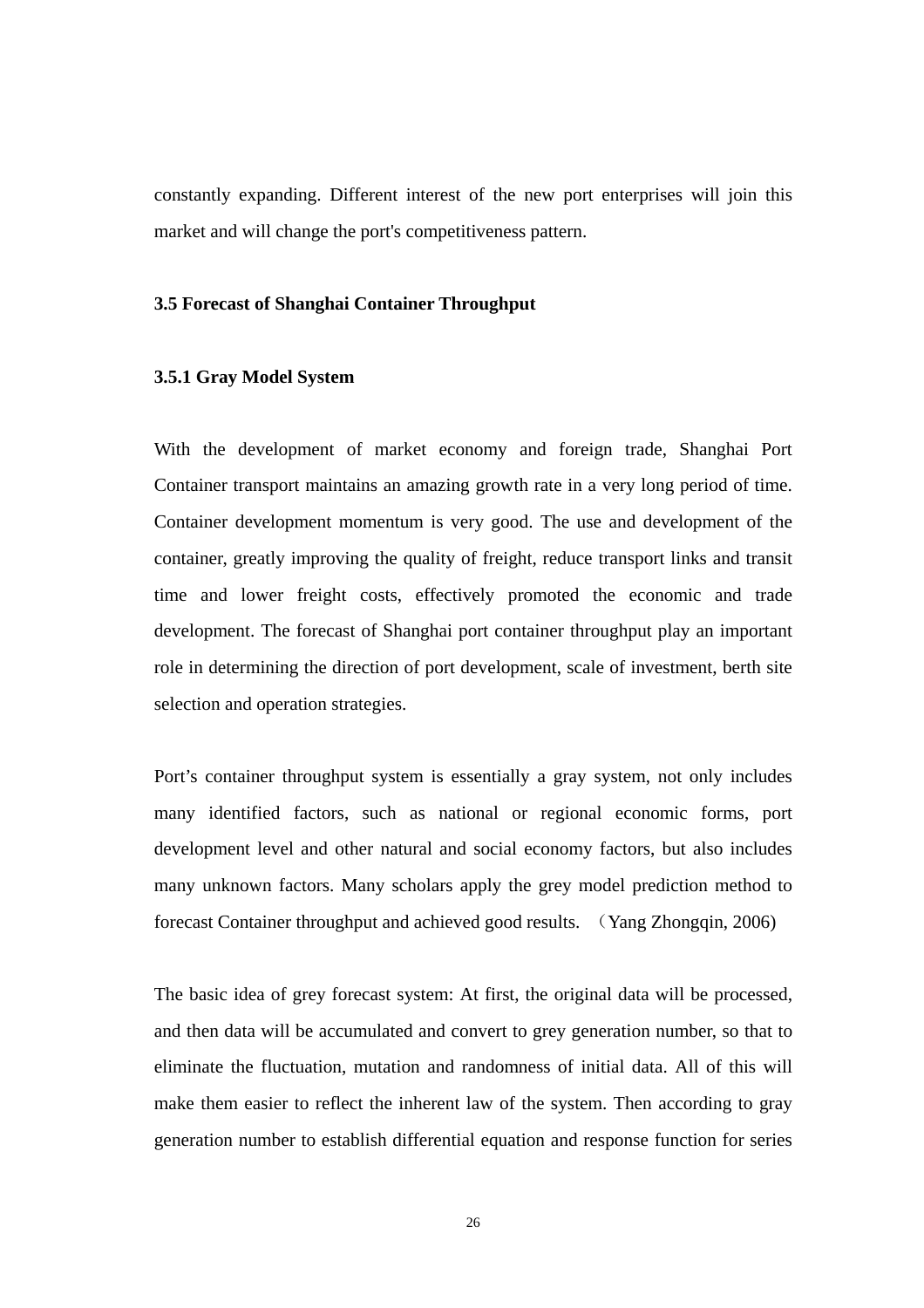of numbers of gray forecast system. Finally, reverse treatment to get predicted value.

Grey system model as a prediction model is normally a GM (n, 1) model, 1 here is a variable, n usually under the order of 3. And the bigger of N, the more meaning will have, but calculation will more complicated. In other words, if an order is excessive in a equation, not only the calculation will last a long time, but also the results is not precision. For this reason, take GM (1, 1) as the prediction model. (An Dong, Cheng Zude , 2007)

## **3.5.2 Build**  $x^{(0)}$  **-GM (1, 1) model**

For a given time of the original sequence data, they usually can not be used to direct modeling. Because of that most of data are random and erratic. This method through accumulate original sequence data to generate a new sequence, so that the randomness of the original sequence will be weakened and then showing a certain degree of regularity, so as to on the basis to forecast.

Assume that time sequence data is  $x^{(0)} = \{x^{(0)}(t) | t=1, 2, 3... \}$ 

Make  $x^{(0)}$  accumulate once and then get (1-AGO), that is make  $X^{(1)}$  (k) =

$$
\sum_{t=1}^{k} x^{(0)}\left(t\right)
$$

That is 
$$
x^{(1)} = \{ x^{(0)}(1), \sum_{k=1}^{2} x^{(0)}(k), \dots, \sum_{k=1}^{n} x^{(0)}(k) \}
$$
 (1)

Assume that differential equation is

$$
\frac{dx^{(1)}}{dt} + ax^{(1)} = u \tag{2}
$$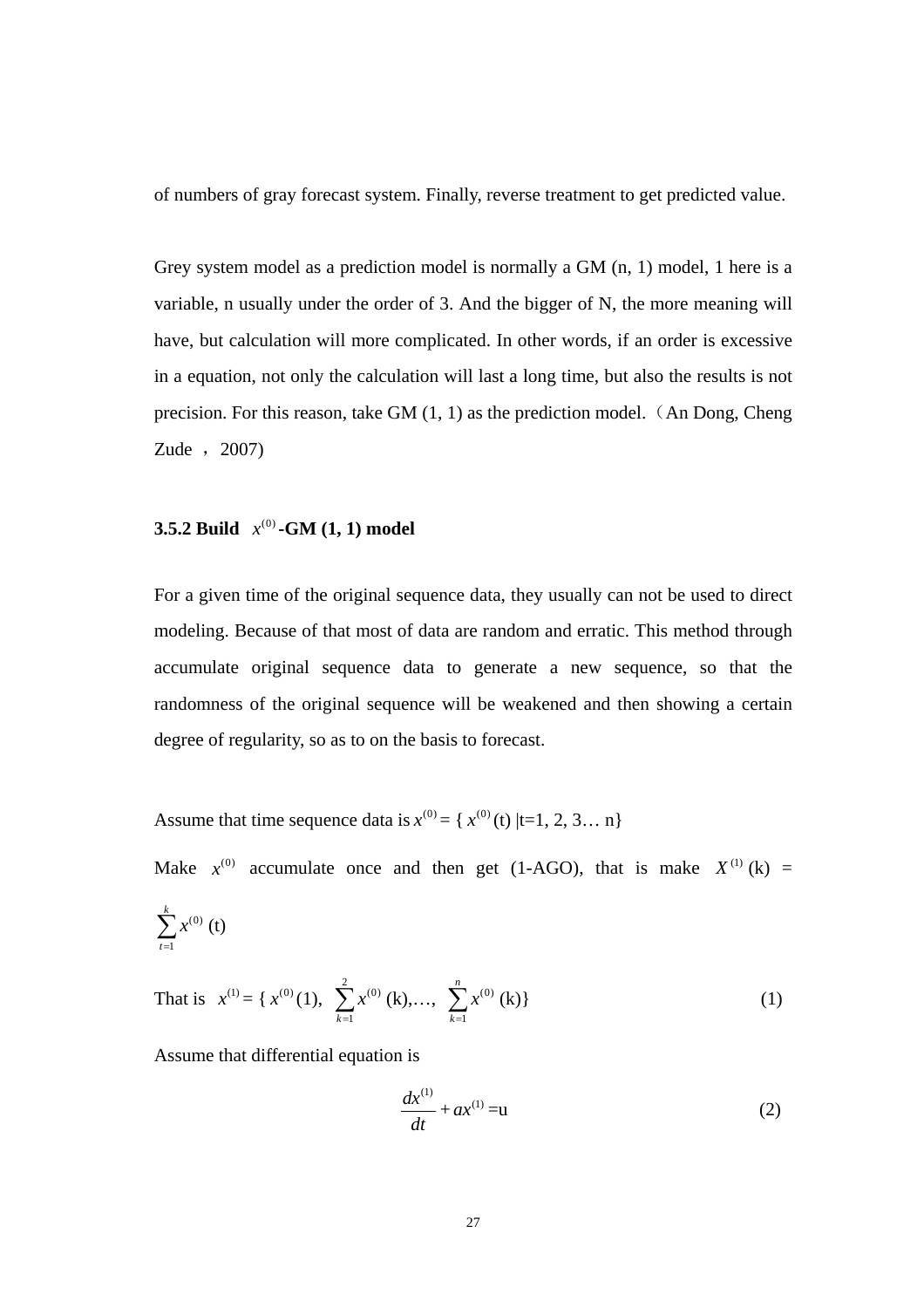In this equation

$$
\hat{a} = (a, u)^T = (B^T B)^{-1} B^T Y_N
$$
  
\n
$$
Y_N = \{ x^{(0)}(2), x^{(0)}(3) \dots x^{(0)}(n) \}^T
$$
  
\n
$$
B = \begin{pmatrix} Z(2) & 1 \\ Z(3) & 1 \\ Z(n) & 1 \end{pmatrix}, Z(k) = -\frac{1}{2} \{ x^{(1)}(k) + x^{(1)}(k-1) \}
$$

Get the result of  $\hat{a}$  then get

$$
\hat{x}^{(1)}(t) = \{x^{(0)}(1) - \frac{u}{a}\} e^{-a(t-1)} + \frac{u}{a}
$$

$$
\hat{x}^{(0)}(t) = \hat{x}^{(1)}(t) - \hat{x}^{(1)}(t-1)
$$

$$
e(t) = \frac{x^{(0)}(t) - \hat{x}^{(0)}(t)}{x^{(0)}(t)}.100\% \qquad \text{In which, t=1,2,...,n}
$$

## **3.5.3 Accuracy test: Residual Error Test and Posterior Error Test**

Assume that residual error is  $e(t) = x^{(0)}(t) - \hat{x}^{(0)}(t)$ , number sequence of residual error is  ${e}={e(1), e(2),...,e(n)}$ . Original number sequence  $X^{(0)}$  and number sequence of residual error e's variance are  $S_1^2$  and  $S_2^2$  respectively, among which  $S_1^2 =$ 1  $1\rightleftharpoons$  $\frac{1}{n} \sum_{t=1}^{n} \{ x^{(0)}(t) - \overline{x}^{(0)} \}^2$ ,  $S_2^2 =$ 1 *n t*=  $\frac{1}{n}\sum_{t=1}^{n}$  {e(t)-  $\overline{e}$  }<sup>2</sup>, in which  $\overline{x}^{(0)}$  and  $\overline{e}$ are the typical value of original number sequence of  $X^{(0)}$  and residual error number

sequence of **e** respectively.

Calculate the posterior error ratio  $C$  and tiny error probability, the latter is a proportion, which is to satisfy the  $|e(t) - e| < 0.6745 S<sub>1</sub>$ 's number occupy total number's proportion, that is  $C = S_2 / S_1$ , p=P { $|e(t) - e| < 0.6745 S_1$  }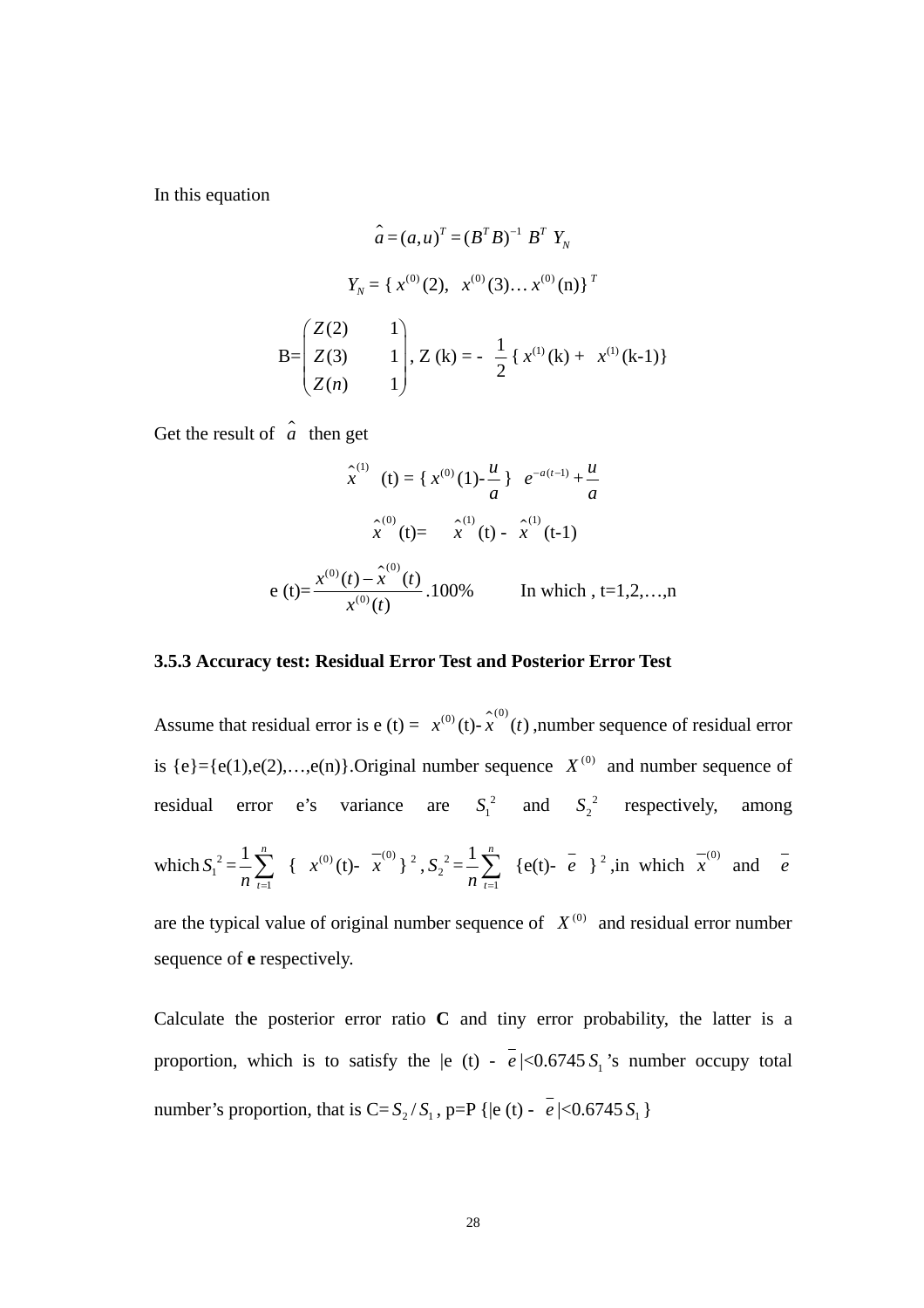## **3.5.4 Forecast Result**

To carry out forecast, get the result of forecast year **t** is  $\hat{x}^{(0)}(t)$ 

$$
\hat{x}^{(1)}(t) = \{x^{(0)}(1) - \frac{u}{a}\}e^{-a(t-1)} + \frac{u}{a}
$$

$$
\hat{x}^{(0)}(t) = \hat{x}^{(1)}(t) - \hat{x}^{(1)}(t-1)
$$

The throughput of Shanghai port container from 1998 to 2003 is as following,

Table 3.3 -Container throughput from 1998 to 2003

| Year | 1998    | 999     | 2000    | 2001    | 2002    | 2003     |
|------|---------|---------|---------|---------|---------|----------|
|      | 3070000 | 4220000 | 5610000 | 6340000 | 8610000 | 11280000 |

Make use of software Matlab 7.0 to calculate and get the residual error test e (t) and *e* are very low, and  $C \le 0.35$ ,  $p \ge 0.95$ , so this model is good to use, we can carry out the forecast.

According to the above table, get the forecast result of container throughput of Shanghai port from 2004 to 2010 is as following,

| Table 3.4-Forecast result of container throughput |  |  |
|---------------------------------------------------|--|--|
|                                                   |  |  |

| Forecast year  | 2004     | 2005     | $2008(5 \text{ years})$ | 2010     |
|----------------|----------|----------|-------------------------|----------|
| Forecast value | 14050000 | 17981000 | 37680000                | 61690000 |

According to the forecasted throughput, Shanghai Port Container Transport will keep a high-speed growth in the next few years. This method have certain shortcomings ,can not be completely accurate, because the container throughput is a complex economic system, with the pass of time, the internal and external environment will have a variety of changes.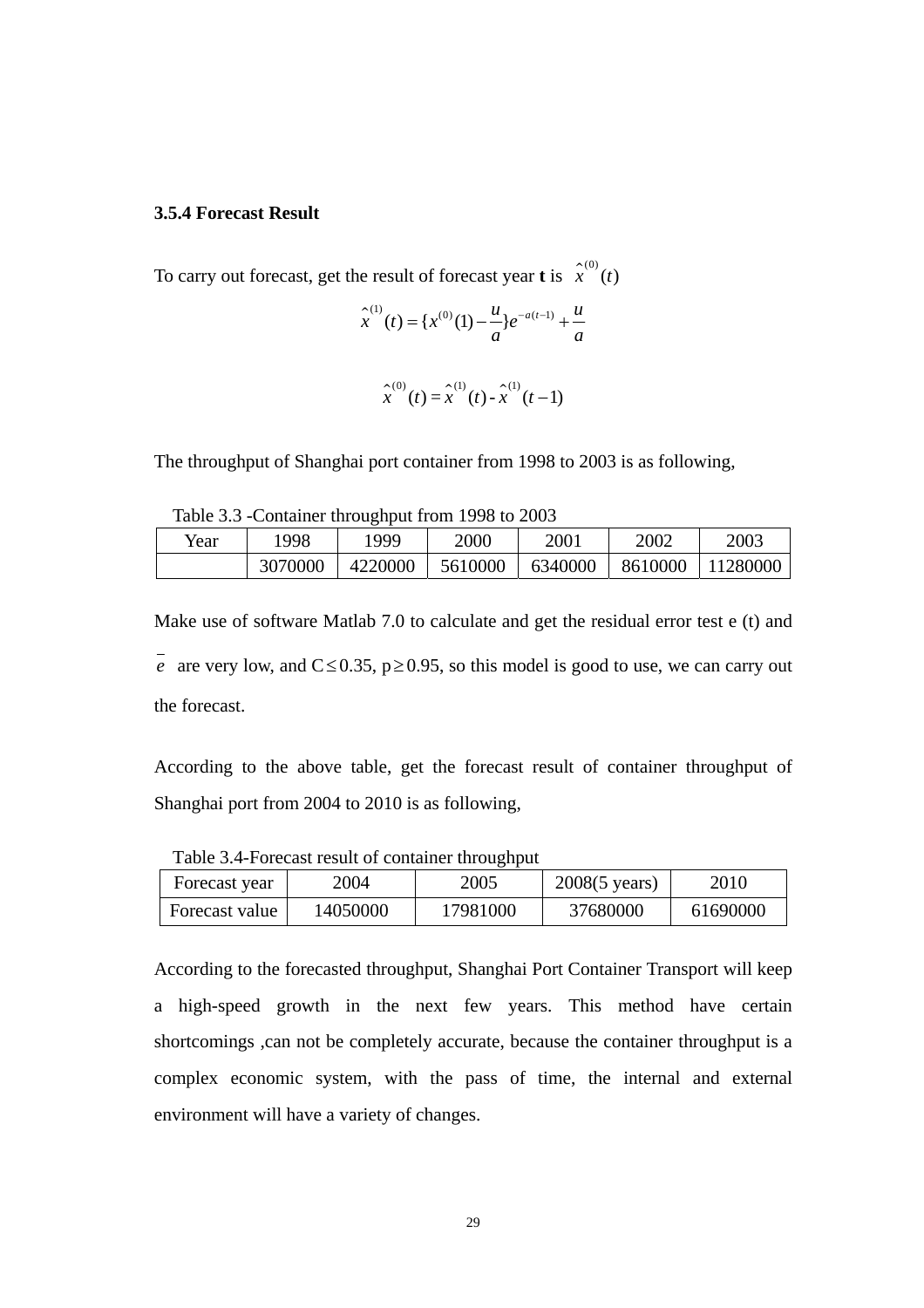# **Chapter 4 Exploration into Shanghai Port's Container Transport Development Strategy**

## **4.1 Significance of Development Strategy**

According to the strategic positioning, Shanghai will be build as the international shipping center and international container hub ports. So the overall goal of container transport development is making full use of Shanghai port internal/external advantages and the two-way favorable conditions to speed up port construction and the expansion of port functions, promote economic development in the Yangtze River and coastal areas. Eventually form a logistics centre as carrier, the international set of commodities, capital, information, technology and other distribution center in the allocation of resources of a modern port. In the year of 2010, basically formed the framework of international shipping centre; at 2020, build Shanghai into an international shipping center.

Specific targets are:

- (1) Achieving the upgrading of port's function to promote the port position of the world container port, those will promote the hinterland economic development more evident.
- (2) In the port hardware aspects, construct the modern port facilities in accord with the needs of international and domestic logistics. Port informatization reaches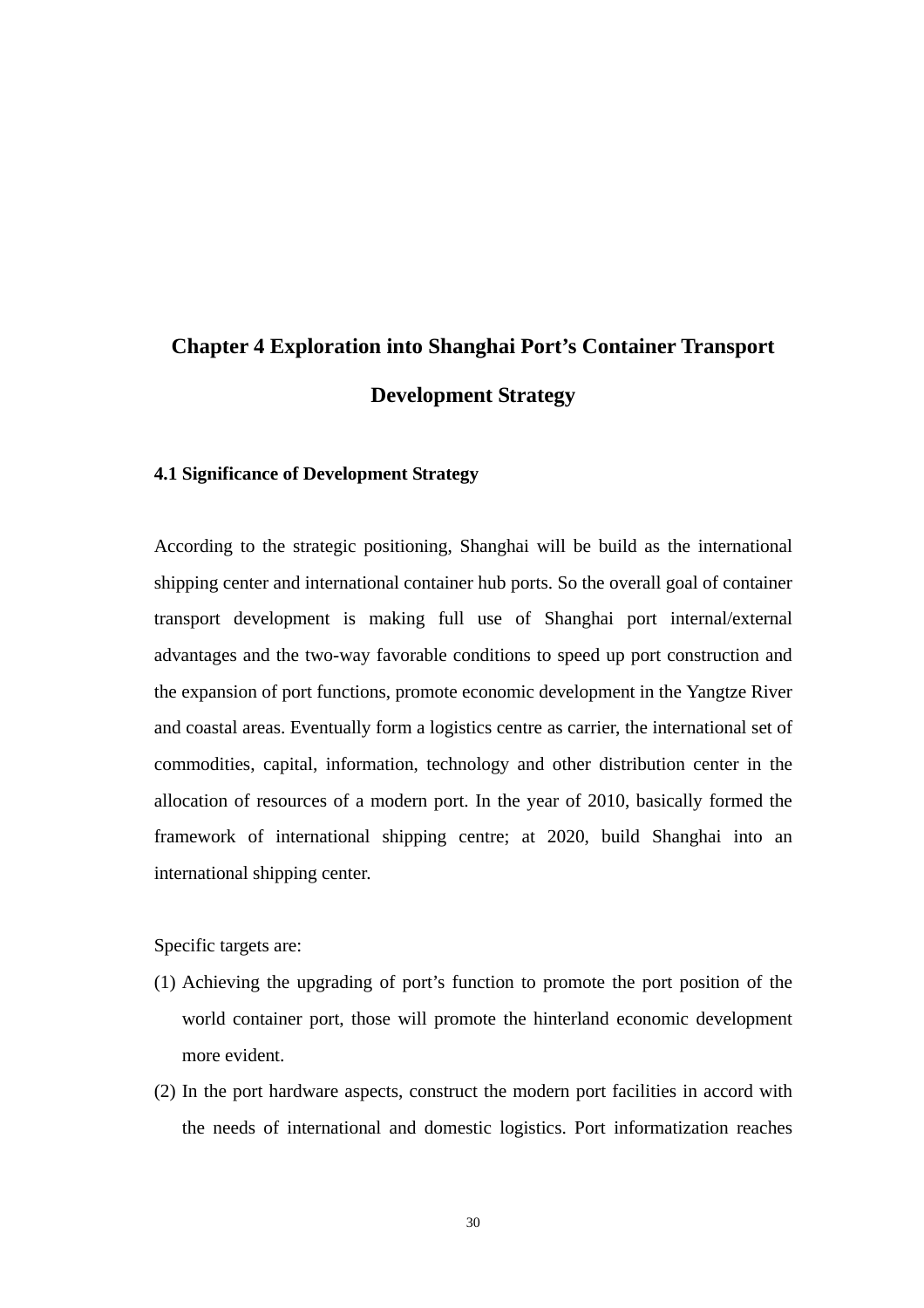domestic advanced level.

- (3) In the port software aspects, training number of professional in the port field. Make port's operation and management gear to international standards, create a better environment of customers clearance, promote the service achieve the domestic advanced level.
- (4) Built the world's largest international container hub port and transit centre.

#### **4.2 Strategic Portfolio on the Basis of SWOT Analysis**

Based on the SWOT analysis, the author makes the strategic portfolio in order to draw development strategies more clearly.

They are showing as the following table,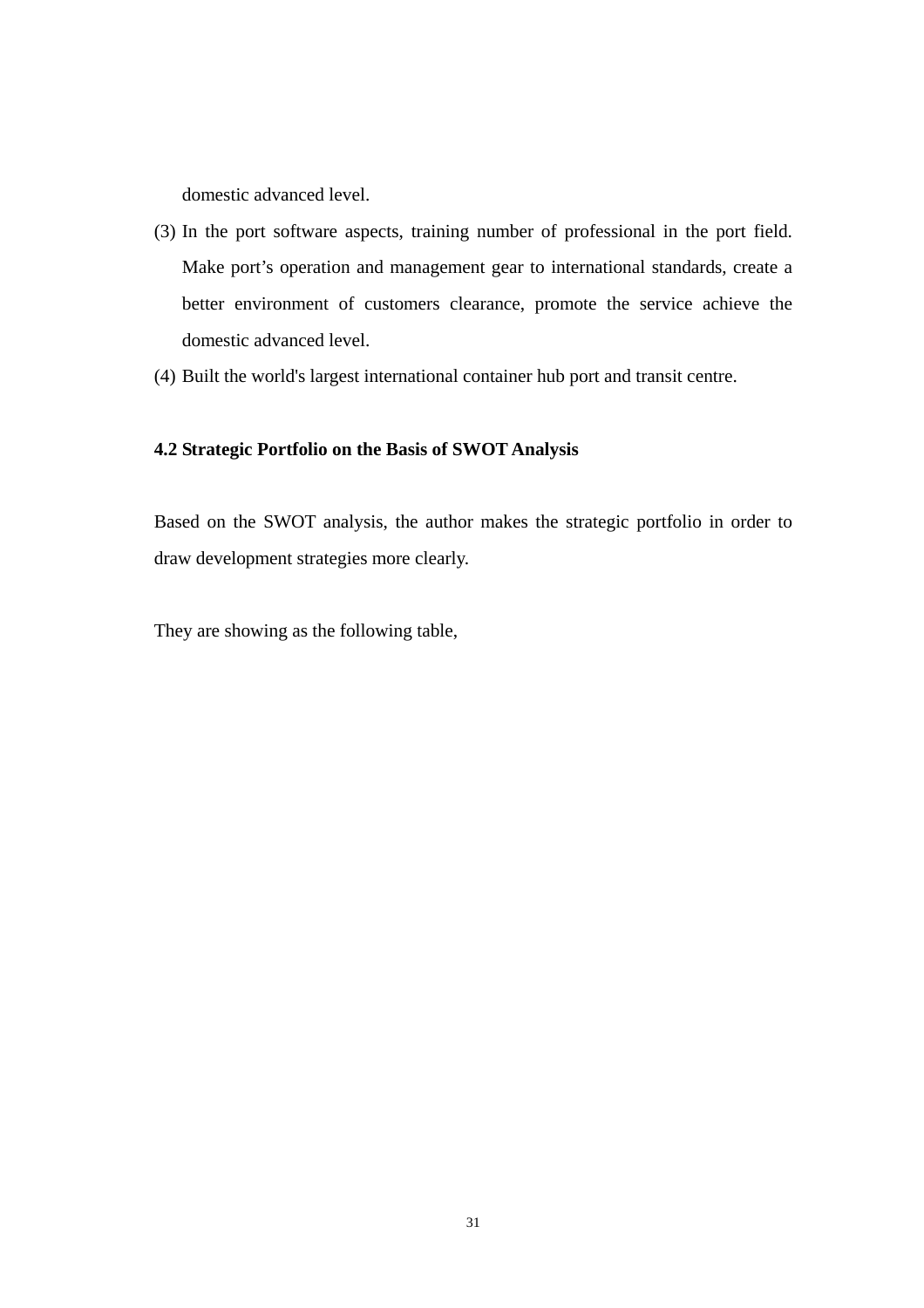Table 3.2- SWOT Analysis

|                            | <b>Strength</b>                  | <b>Weakness</b>              |
|----------------------------|----------------------------------|------------------------------|
|                            | 1. Superior location             | 1. Slow development of       |
|                            | and abundant hinterland          | Railways, Inland             |
| <b>Internal</b>            | Goods                            | <b>Container Transport</b>   |
|                            | 2. Superior Consolidation        | 2. Imperfect Transport       |
|                            | and Deconsolidation              | Structure                    |
|                            | Conditions                       | <b>3.Inefficient Customs</b> |
|                            | 3. Rapid Growth of Container     | Clearance-Related            |
|                            | Throughput                       | Environment                  |
|                            | 4. Constantly Improving          | 4. Inadequate International  |
|                            | <b>Shipping Service Industry</b> | <b>Transit Volumes</b>       |
| <b>External</b>            | 5. Concentrated Shipping         | 5.Shortageof International   |
|                            | <b>Companies and Shipping</b>    | Shipping Industry-Related    |
|                            | Lines                            | Professional                 |
| Opportunity                | <b>SO</b>                        | <b>WO</b>                    |
| 1. Opportunity of Yang     | (Strength-Opportunity)           | (Weakness-Opportunity)       |
| <b>Shan Deepwater Port</b> | Accelerate infrastructure        | Develop inland waterway      |
| Construction               | construction, further develop    | transport and Sea-Rail       |
| 2Next Five-Year            | container transport.             | combined transport.          |
| Development Plan in        | Consolidate domestic             |                              |
| Shanghai                   | business and develop the         |                              |
| 3. Abundant Talents        | international market.            |                              |
| Reserve                    |                                  |                              |
| 4. After entry into WTO    |                                  |                              |
| <b>Threat</b>              | <b>ST</b>                        | <b>WT</b>                    |
| 1. Competition from        | (Strength-Threat)                | (Weakness-Threat)            |
| Northeast Asia Port        | Consolidate its own              | Accelerate its own           |
| 2. Competition from        | advantages and constantly        | development to enhance       |
| domestic Ports             | improve its own                  | competitiveness              |
| 3. Threat from Potential   | construction.                    |                              |
| Competitors                | Actively deal with               |                              |
|                            | challenges and establish         |                              |
|                            | strategic alliances to reduce    |                              |
|                            | competition.                     |                              |

**SO Strategy**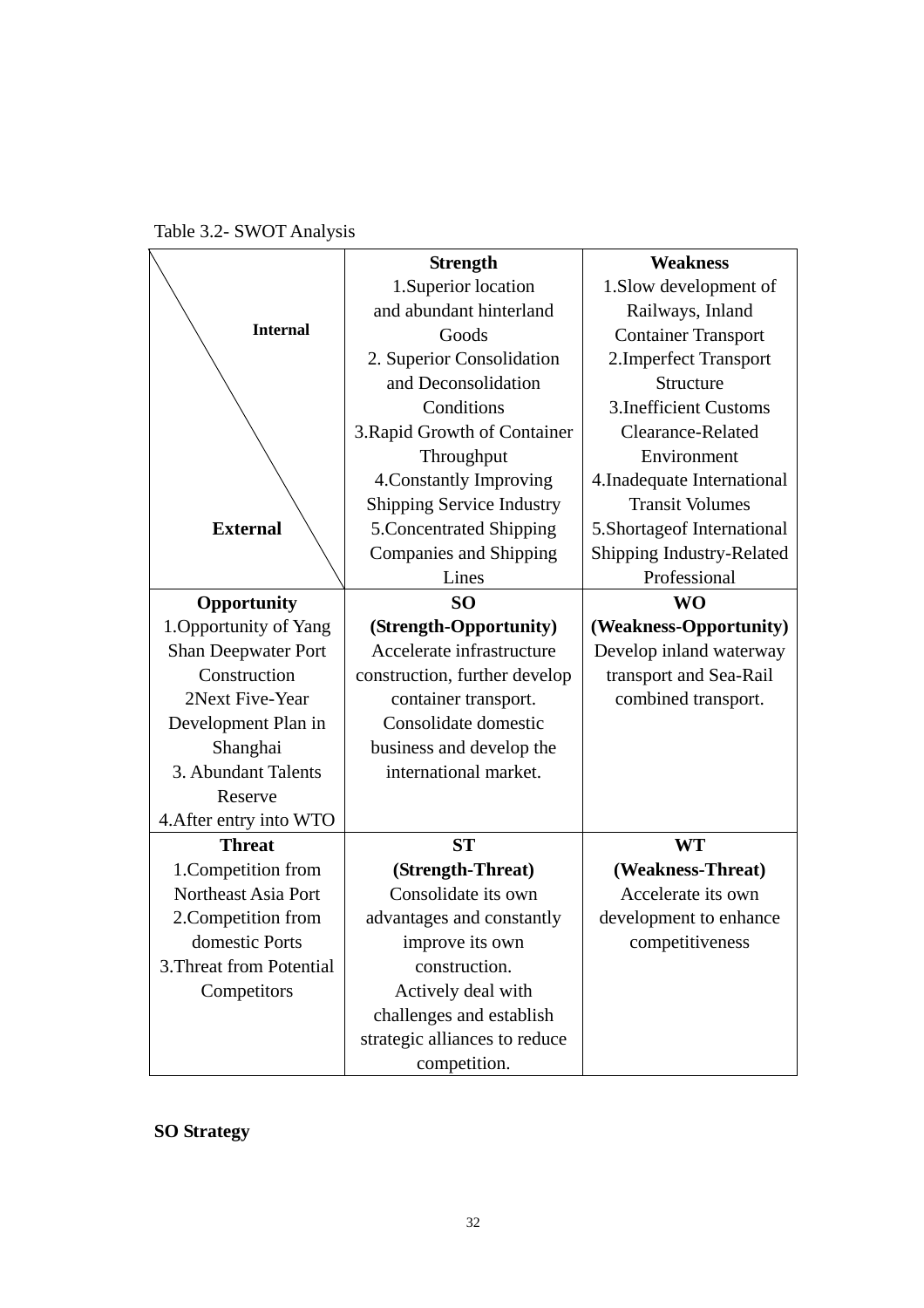The SO strategy emphasized enterprises should making full use of a strategic advantage to grasp the external opportunities. Shanghai port future should strengthen the link to hinterland, making full use of sufficient supplies advantages, in a favorable external environment to accelerate the development of its own construction and development

#### **WO Strategy**

The goal of WO strategy is to use external opportunities to make complete of the internal disadvantage. The development of Shanghai port container transport should depend on the hinterland economic development and adjust industry structure, seize the favorable national development policies, develop the consolidation and deconsolidation system and make the system reasonable. Accelerate personnel training and overcome its disadvantages.

#### **ST Strategy**

ST strategy is to use the advantages of enterprise to avoid or reduce the impact of external threats. The future development of Shanghai port container transport should on the one hand to strengthen their advantages, training the core competitiveness. On the other hand should actively deal with challenges, establish strategic alliances to reduce external threats.

## **WT Strategy**

WT strategy is a defensive measure to make complete of internal weakness and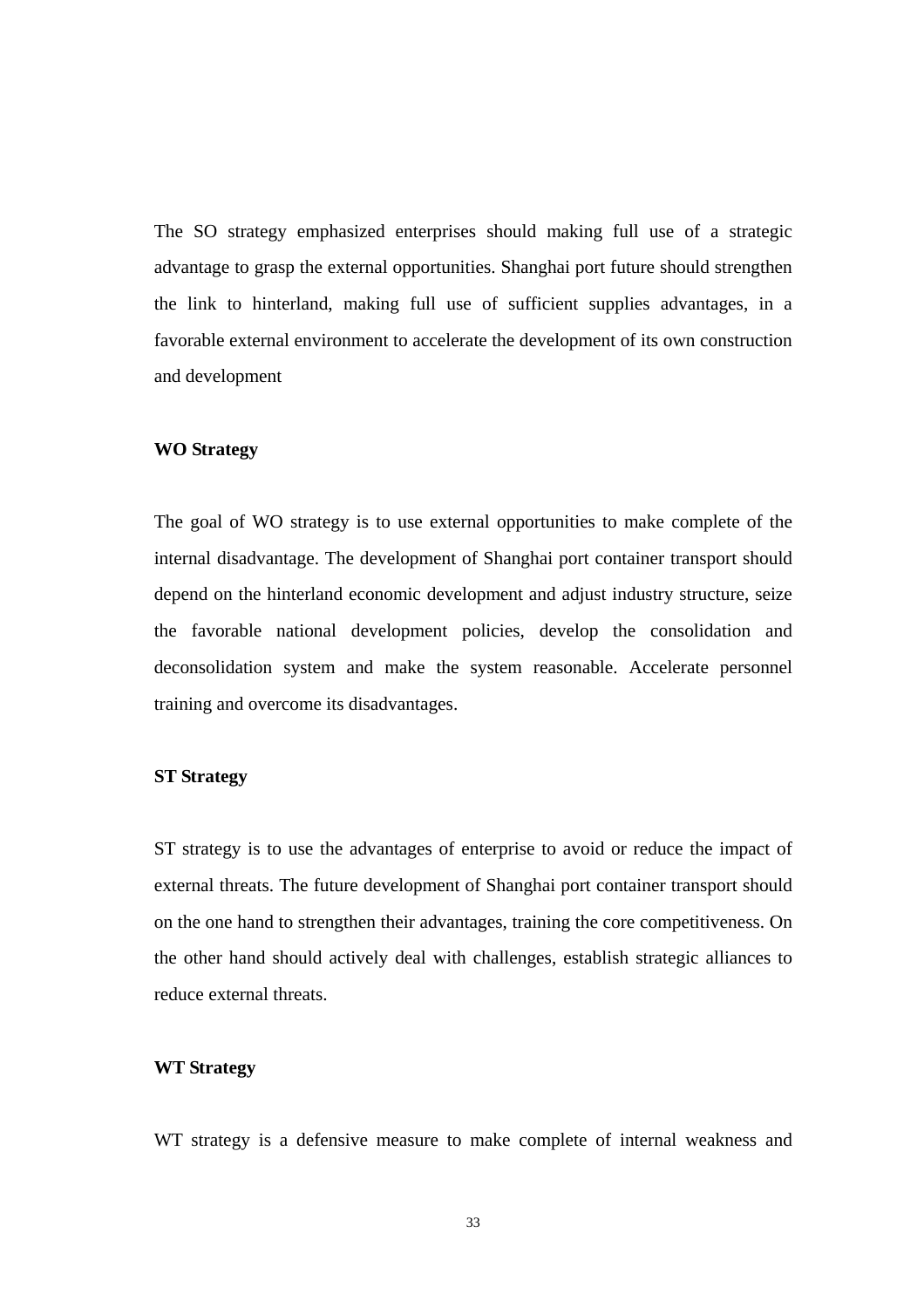evade external threat. Shanghai port container transport in the future should accelerate the construction of deep water port, improving the soft environment and provide better services, in order to increase competitiveness.

## **4.3 Suggested Development strategy**

The following strategies are based on the above analysis, which has actual significance.

#### **4.3.1 Marketing Strategy**

If Shanghai port wants to meet the needs of logistics services market development, it must thoroughly change production methods and management concepts. It must transform the single loading and unloading transport and warehousing services into the whole consumption of raw materials and finished products of logistics service. Port may change its warehouse or freight station into distribution center, which is suitable for logistics services. At the same time, port should strengthen the service's function of freight forwarding or ship agency to establish a one-stop service to complete the network of services, and expand the goods supply of hinterland and the scope of business, by use of the most convenient way, the best distance and the shortest time to complete the delivery process, to achieve the greatest degree between efficiency and benefit of logistics.

Shanghai Port enhancing the ability to control the market should:

(1) Greatly Expand the Living Space of External Market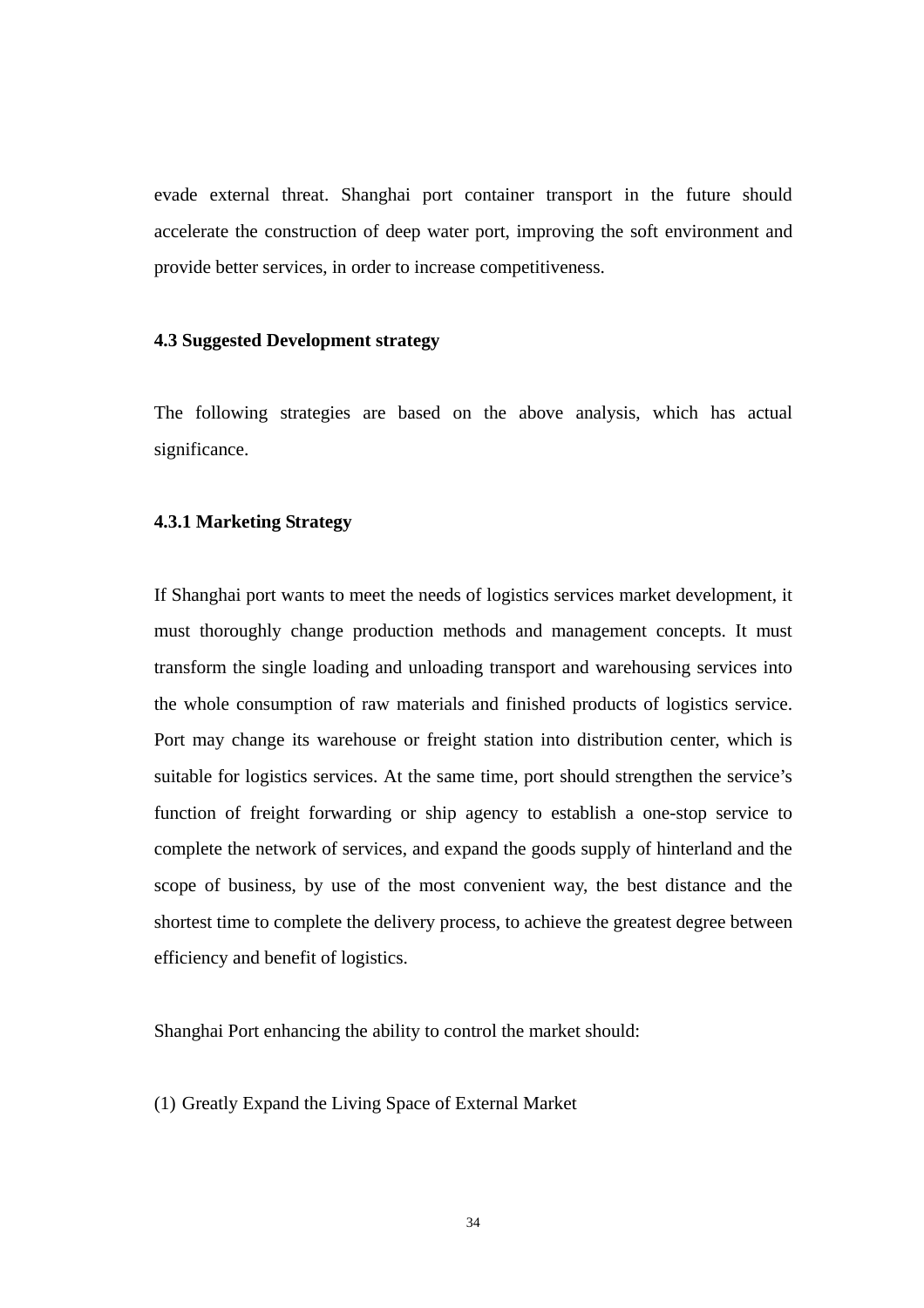1<sup>st</sup>, rational analyze the economic situation, perfection the scientific marketing system and implement effective competition strategy, rapid response to changes of the market. $2^{nd}$ , maintain the continuously supply for development policies and training professional market development team to find goods and transport capacity.  $3<sup>rd</sup>$ , further promote the development of multimodal transport and seek opportunities to cooperate with shipping companies. $4<sup>th</sup>$ , must actively open new coastal routes, improving the quality of market development.

(2)Strengthen the Internal Environment Management

The internal environment is the cornerstone for port sustainable development. Within the organization and management, we should actively explore the production organization model, raise working efficiency and reduce internal friction, making full use of overall advantage; strengthen consolidation and deconsolidation's work, ensure smooth flow of goods; Scientifically utilize mechanical equipment to provide a strong support for port production. To establish the concept of the overall situation, strengthen coordination and production scheduling command, and further rationalize the business relationship; we must continue to implement the responsibility system for safety and quality. Correctly handle the relationship between safety and production, ensure safety in production, persist the "owner of the first, the owner satisfied" as the standards and improve handling services, we should taking create port services brand-name strategy as a means to seize the market.

## **4.3.2 Restructuring of Port**

Shanghai port should follow the development trend of world trade and world port, by use of the port's experiences of domestic and aboard to consider its own development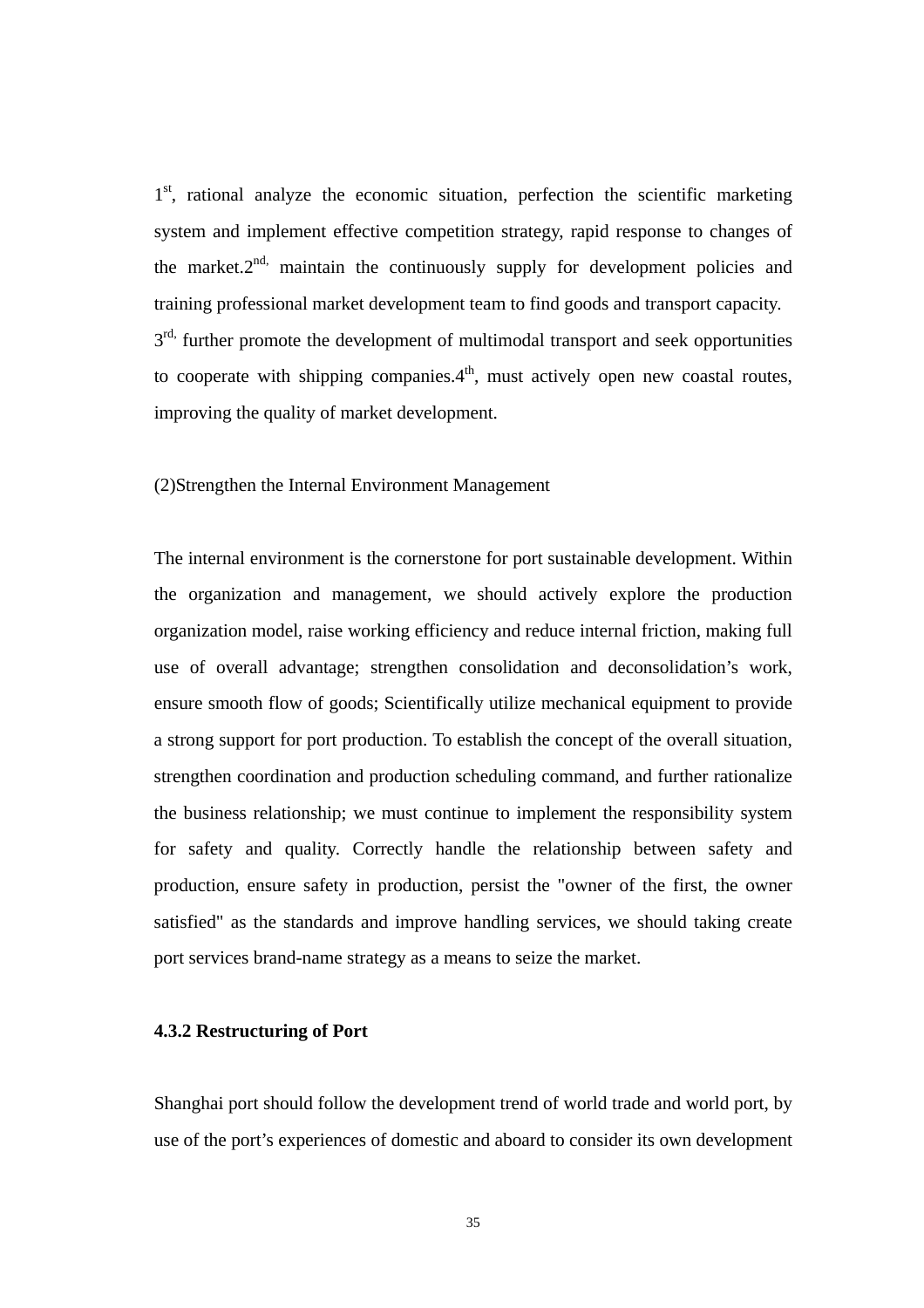trend, seriously implement the cargo structure of the strategic restructuring , lay the foundation for the port change into large scale commercial port.

According to the Shanghai port throughput forecast results, within the next few years, Shanghai Port Container throughput will raise steadily, particularly the rapid growth of international container. Shanghai port should build the suitable container terminals accord with the container throughput and give full consideration to the recent and long-term container throughput of container terminals on the number of requirements and technical requirements. Shanghai port should also improve the packing techniques, make research on alumina, ferrosilicon, and other goods with the possibility of container transportation.

After the construction of Yang Shan deepwater port, the goods originally transit from North China to Korean Pusan will possibly transit from Shanghai port. After the operation of Yang Shan port, the shipping company will increase its shipping lines. On the other hand, because of the quick transit time, Yang Shan port is very suitable for international transit. Among the other competitors, Shanghai port should adapt reverent policies and measures to attract more and more liner ship to take Shanghai port as port of call. On the other respects, such as attract marine league numbers is a very effective way of methods.

#### **4.3.3 Promote Port Cooperation**

The competition among ports can reduce logistics costs, enhance logistics efficiency and service levels, and promote trade and the development of integrated logistics. It will help improve the port project development and operation management level. The competition among ports is mainly manifested in two areas: First, investment and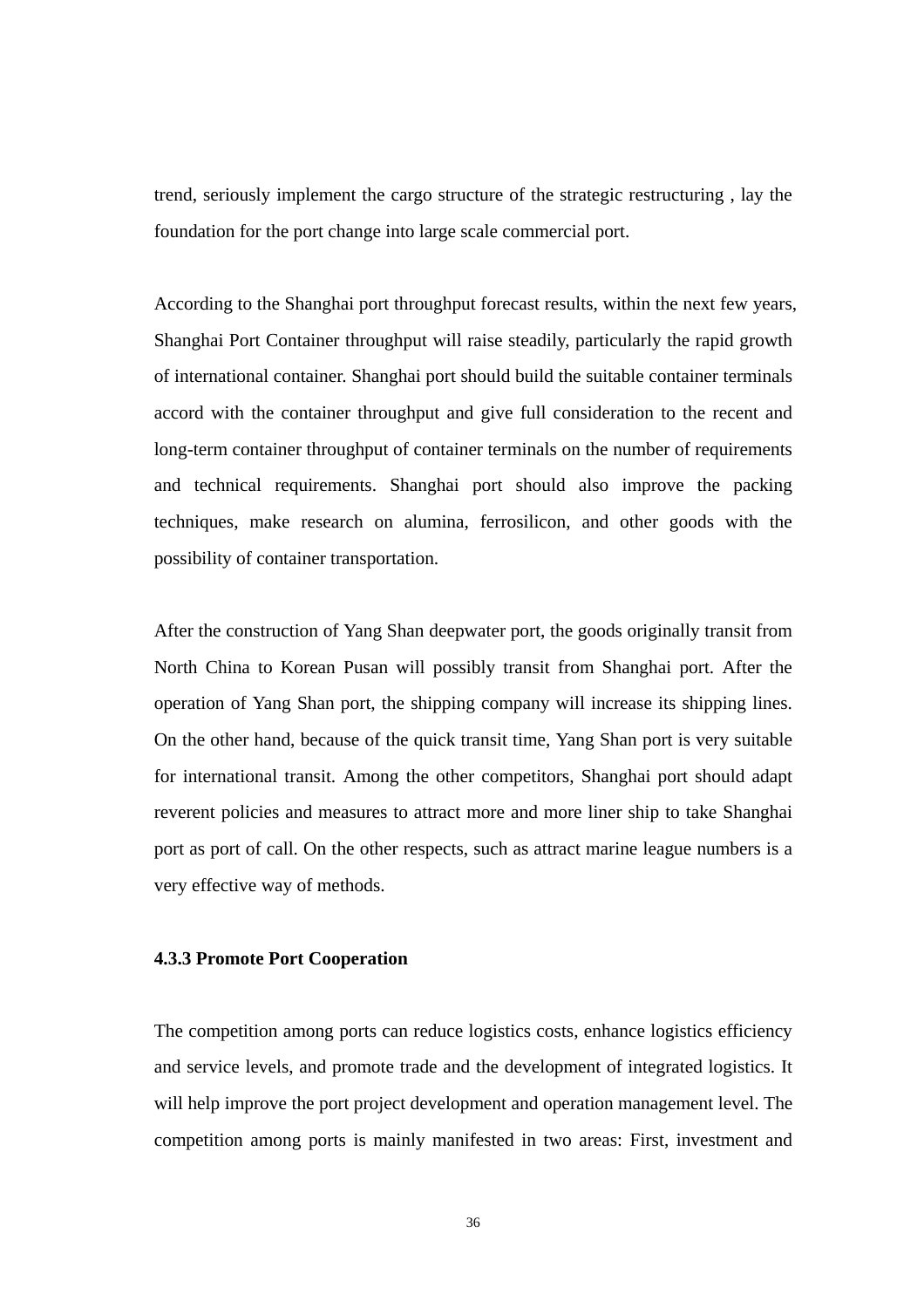development areas, namely planning, project status (the main hub port or shipping hub status) competition, with a strong local administrative color, often a duplication of planning, repeat Investment, redundant construction. The second is the field of market competition, that is, consignors, price and other aspects of the competition.

The basic way to resolve excessive internal competition among ports is cooperation. Cooperation among ports should be based on the division of scientific cooperation. That is (1) Establish a rational port planning principles, such as reasonable division of labor, sustainable development and effective use of resources. (2) Promote co-port within the cluster, such as the communication system and the establishment of mechanisms, and gradually form clusters overall competitiveness. (3) Promote the port operators in a fair market environment to restructure resource and capital.

#### **4.3.4 Enforcing the Port's Law**

#### 1. Take Necessary Measures to Support Domestic Shipping Industry

Since 1998, China adopted a series of measures to phase out protection policies to domestic fleets, but these policies can not compatible with international standards, even some of the policy goes beyond the international practice, going beyond the bearing capacity of China's enterprises. These lower the competitiveness of domestic shipping enterprises, which will widen the gap between foreign enterprises. Because of the opening up of international maritime service requires a process, and in view of the current maritime developed countries often take more than a series of protection measures to help domestic enterprises, so China should take the necessary measures to support domestic enterprises.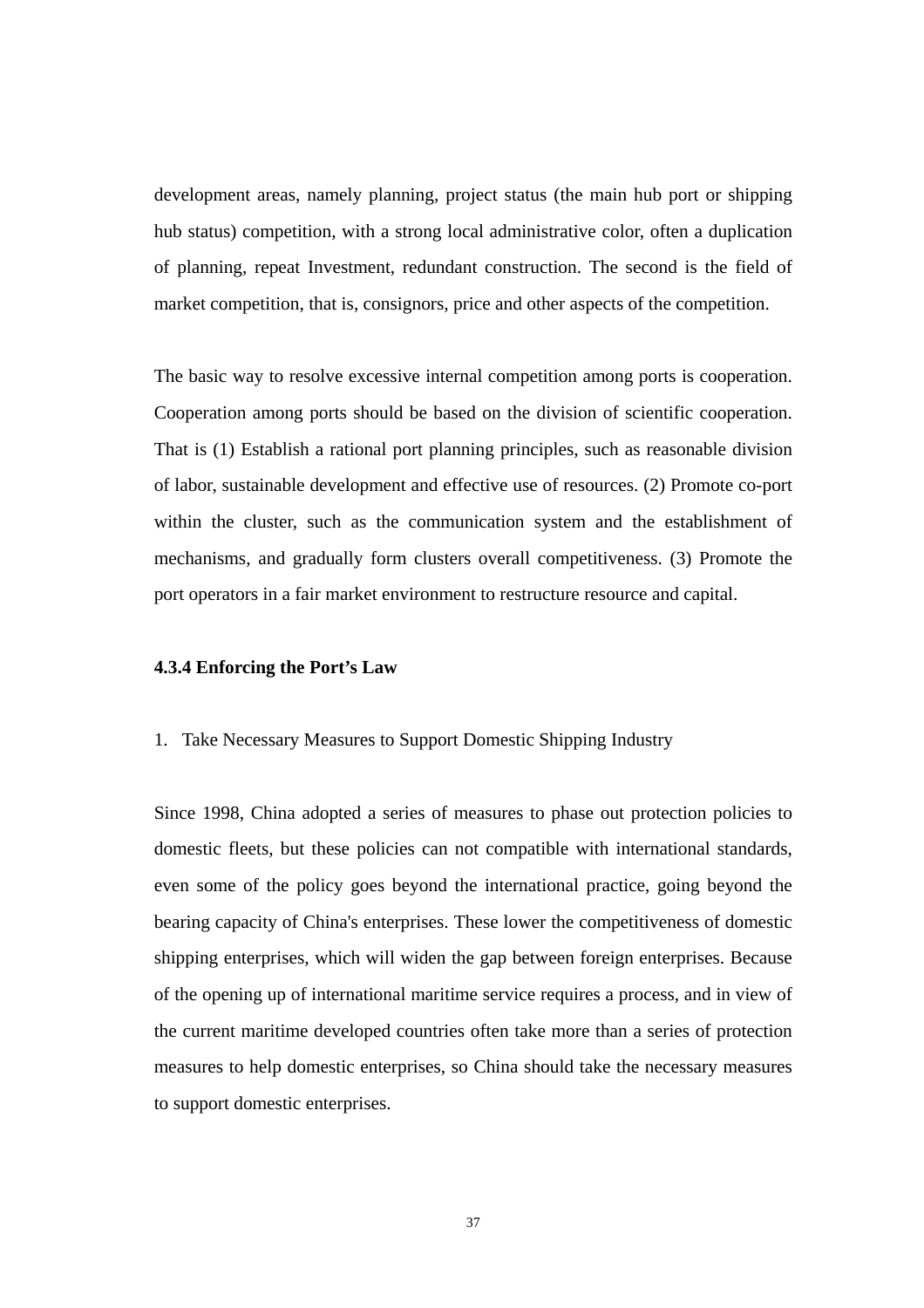(1)States should make it clear that certain goods such as the governmental materials, foreign aid materials and military and so on should in the form of purchase by state, and allocate all or more than half of its share to native carriers. On the respect of foreign trade contracts, export goods adopt as much as possible CIF terms, import goods adopt as much as possible FOB terms, meanwhile decrease tax so that the container transport companies and cargo transport joint venture can signed long-term contracts, to achieve mutually beneficial; encouraging competition, introduction of tariff bidding system, reducing transport costs and avoid the protection of backward.

(2)In order to promote the development of China's container transport and in accordance with WTO on the provision of national treatment requirements, foreign enterprises should be abolished for the super-national treatment, so that China's enterprises can make a unified, fair and non-discriminatory national treatment under the conditions, give full play to their competition advantages in the international container shipping market.

#### 2. Strengthen Shipping Industry Management and Improve the Quality of Transport

In the international container shipping market, the quality of services be paid more and more attention to, goods transportation security, accuracy and timeliness of transport are important factors of enterprises winning in the increasingly competitive international market. However, China's container shipping business management techniques, quality of service has lagged behind the international advanced level, so China should take a series of policies to improve such situation:

(1)Accelerate the transport structure adjustment. China's fleet has considerable size, but the fleet structure is irrational, old ships, the poor state of security technology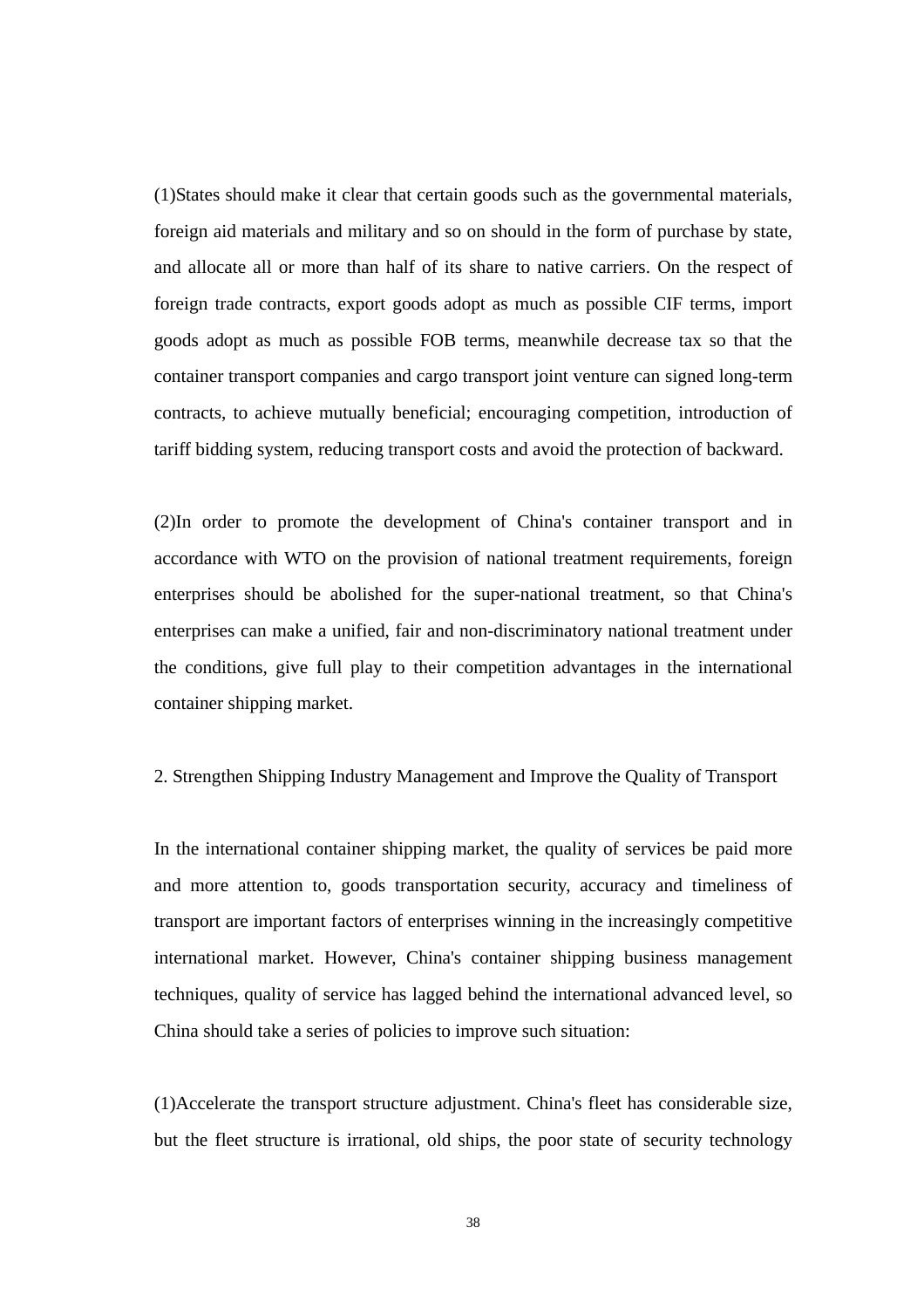problems, can not completely meet the needs of foreign trade transport. So we should take economic and technological policies and necessary administrative means to control the total transport capacity, optimize the transport structure, and improve the technological level of the ship and operational efficiency to achieve a virtuous circle, to meet all aspects of the fleet needs.

(2) Establish a healthy and orderly container transport market. The government should by means of regulate the market and trading to publish price index and shipping information so as to improve transport services quality. By use of flexible policy tools to promote enterprises to improve transport services quality, so that the container transport market will develop healthier; further enhance native container transport enterprise's competitiveness in the international market.

3. Guide and Promote Unite and International Strategic Alliance of Container Transport Enterprise

World container transport are now taking place the strategic restructuring, large shipping companies are continue to adjust business strategy, various forms of joint and consortium make the market constantly changing.

(1)Accelerate the combination of container transport enterprises. The enterprises should well prepared to face the powerful foreign competitors, on the one hand through the implementation of favorable policy to promote the enterprises combine together, then adopt information sharing and resource sharing to reduce operating costs, improve competitiveness and by means of market share to effectively resist foreign shipping companies. On the other hand, we should have a correct view of the combination between native shipping enterprises and foreign enterprises. Domestic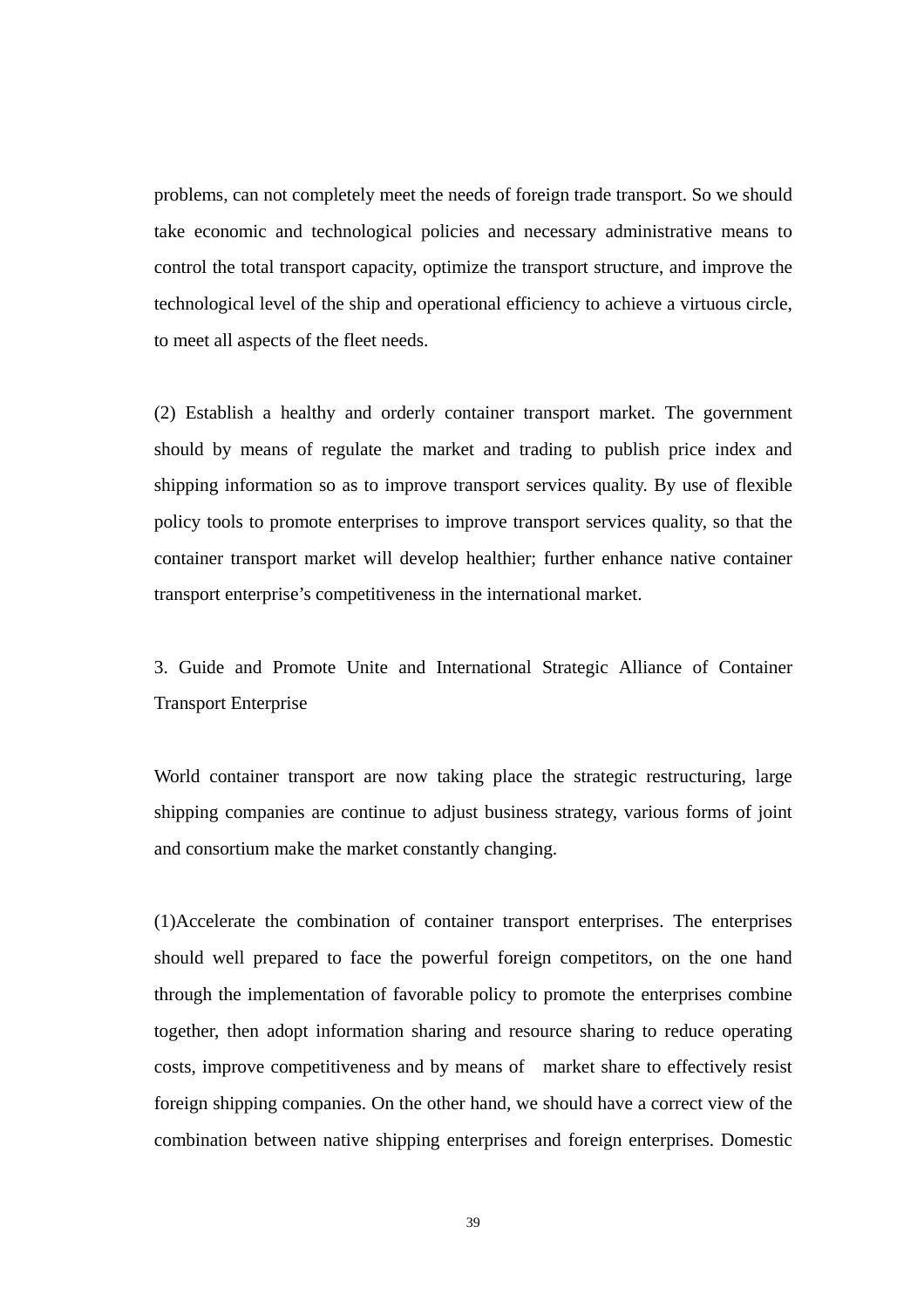enterprises can cooperate with foreign investors, to learn their advanced management methods and management experience. Therefore the policy of this joint should be supported, but the market should be strengthened to stop the effective management of foreign enterprises in the Chinese market of monopolies and unfair competition.

(2)With the development of economic globalization, a transnational operation is the trend of the times. Powerful container transport enterprises in China must vigorously carry out transnational operations, to understand international container transportation market dynamic, seize trading opportunities, increase market share and competitiveness.

4. Establish an International Ship Registry System

(1) Essence of International Ship Registry System

The international ship registry system is a kind of system to fight against the flag of convenience, which is a kind of system for ships to moved their nationality into oversea's ships. Currently, there are many marine developed countries take such ship registration system. Its features are that the ownership of registered ship is more loosen than the original registered system. The crew members on the conditions tend to be more open registration system, the taxation, exchange and the registration fee are adopt a number of preferential policies, and for the international ocean shipping fleet has strong foreign-related and competitive features, attached great importance to developing its ocean-going fleet to take a series of favorable measures.

(2)Necessity of implement the international ship registry system

Presently, China takes strict ship registry system. This state will bring about a series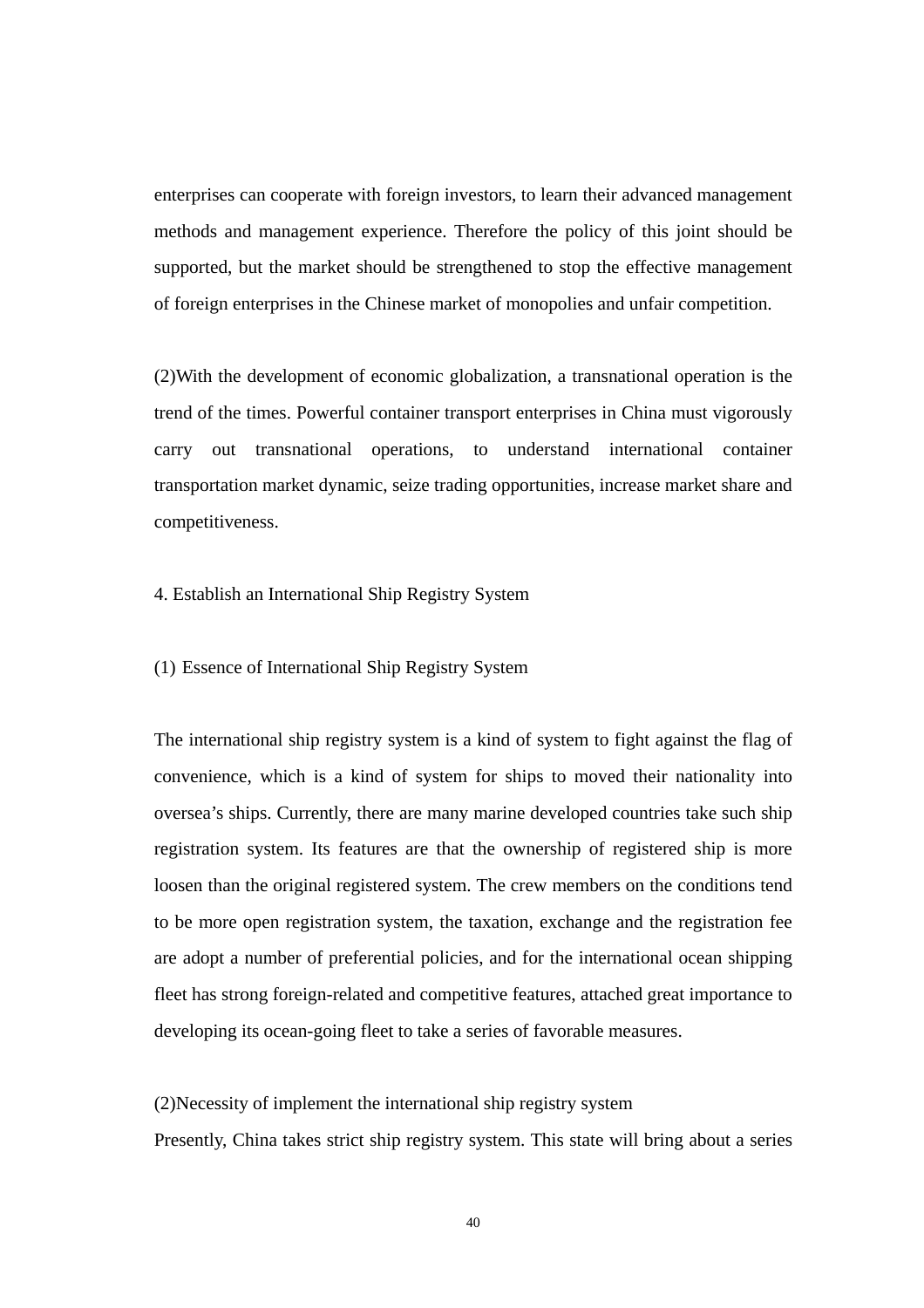of problems, such as tax revenue, crew employment, quality of transport and the safety of ships, it will also affecting China's container transport enterprises in the international competition.

#### (2) Possibility of Implement the International Ship Registry System

States implement the ship registry system must strictly comply with the International Convention on the required standards and registration conditions. The port authorities around the world should take a specific inspection to crews and ship technology of arrived foreign ships on the purpose of ensure the security of ship and crew, prevention of marine pollution. Due to the ship technology standards are base on International Convention standards, so there will not a specific restriction from port countries to ships. Currently, most of the marine developed countries adopt the international ship registry system. Because of this system's minimum standards are accord with the International Convention.

China's container shipping market continuously opening to the outside world will beneficial to create the International Ship registry system.

#### **4.3.5 Optimizing the Structure of Consolidation and Deconsolidation**

According to official forecasts, by the end of 2010, Shanghai Port Container throughput will reach 33.8998 million TEU, the contradiction between heavy consolidation and deconsolidation's task and imperfect integrated transport system will increasingly prominent. (Jin Zhiwei, 2007)

The biggest problem of Shanghai Port Container Transport is that the transport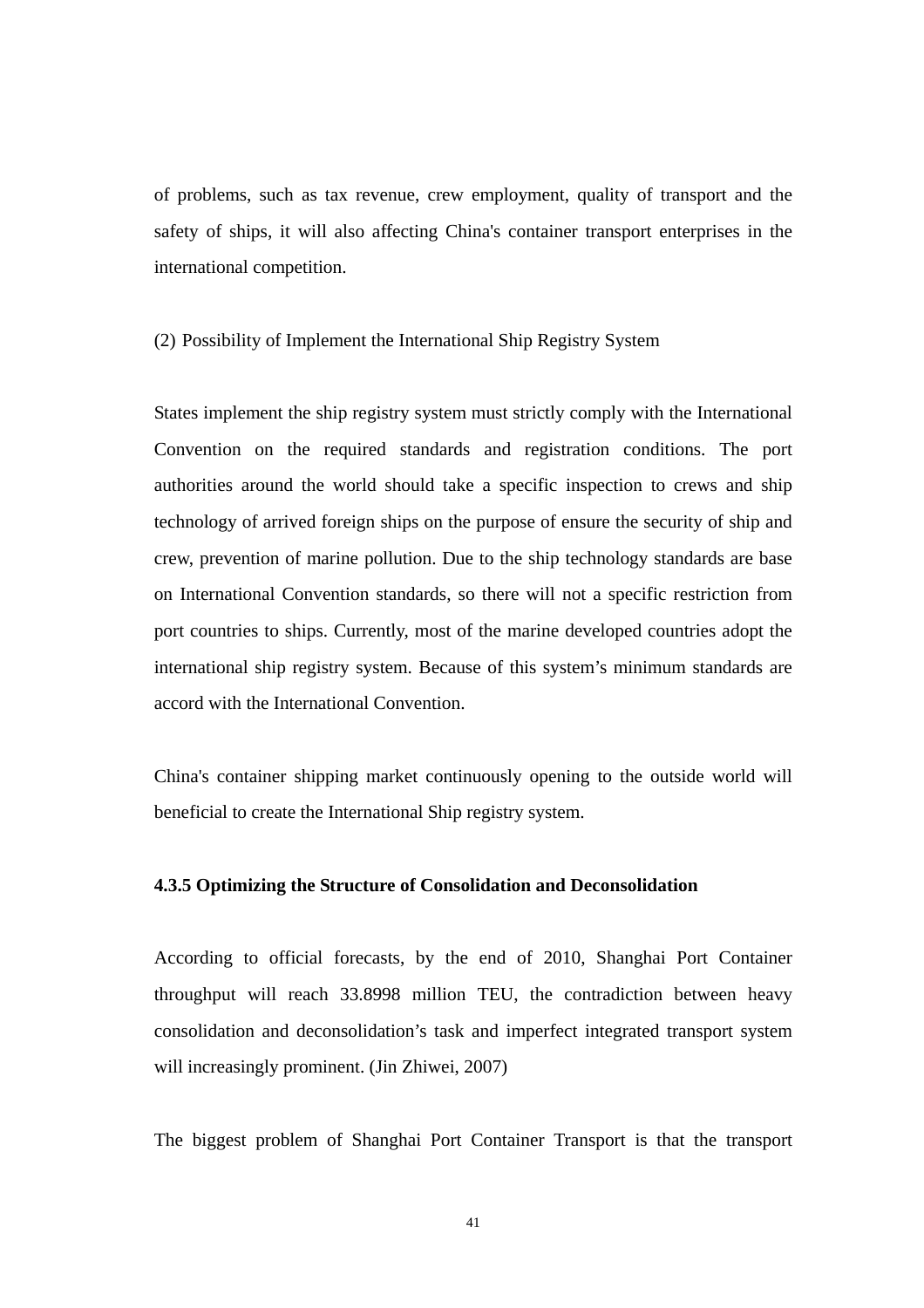structure is not perfect. Shanghai Port is a typical estuary port and the main containers are come from the Yangtze River and China's central and western regions. In recent years, the status quo of Shanghai Port container transport is mainly depend on road, followed by sea and rail transport is extremely weak.

Foreign container ports such as Rotterdam and Hamburg, the proportion among highways, railways and water transportation of container transport is generally 60: 20: 20 around. Excessive reliance on road transport will create an integrated transport system stability weakened. If Shanghai wants to become International shipping center, the free-flowing of container is a necessary precondition. Whether from economic efficiency, environmental protection and system stability of such point of view, the optimization of the container transport structure of is one of the most effective ways. Faced with ever-increasing demand for container transport, in order to protection for the smooth operation of the Yang Shan deep-water port and the Shanghai International Shipping Center building, the optimization of the transport structure and improve integrated transport system is the key level of service.

## **4.3.5.1 Accelerate Container Sea-Rail Combined Transport**

#### 1. Market Orientation

According to the existing research results, in the current rate conditions, if the transport distance less than 200 kilometers , the road transport is the reasonable scope and the objectives of the market; If the distance more than 400 kilometers, the railway transport has comparative advantage; if the distance between 200 kilometers and 400 kilometers, railway will compete with highways. Currently, throughput of Shanghai Port Container has a considerable part in the railway transport, which has a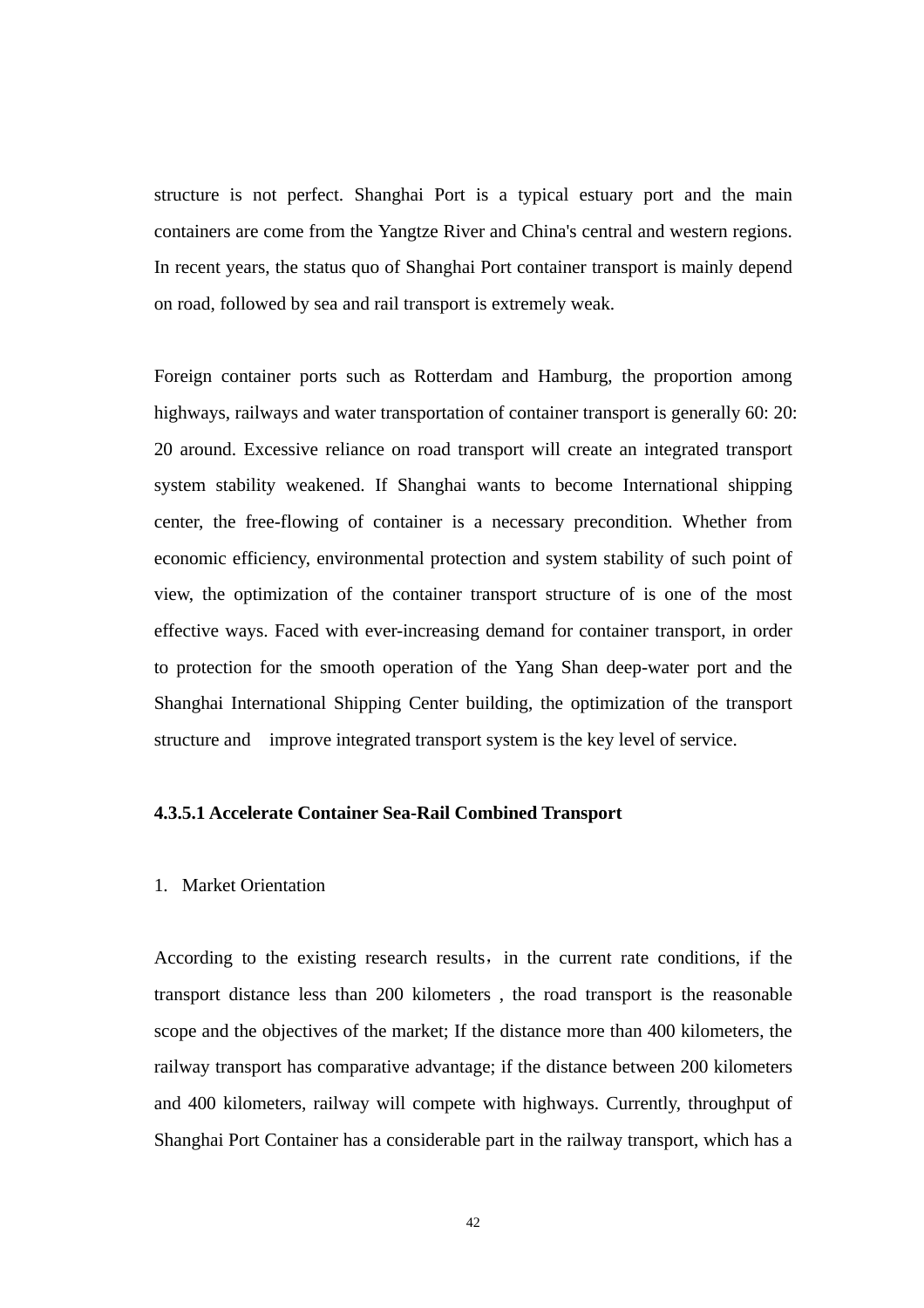great development potential. Compared with water carriage, railway has no advantage in freight costs, but railway transport has the advantage of transport time. Most of containerized cargo is high-priced goods, which requires a higher speed and a higher freight rates. So the railway transport is able to compete with highway transport and water transport, strive to bring the Yangtze Delta River's goods into the target market of Sea-Rail combined. In addition, the areas far from Yangtze Delta River need to via railway transport to the Port of Yangtze Delta River, then transit by waterway, this time rail transport also has certain advantages.

## 2. Accelerate the Construction of Software and Hardware Infrastructure

#### (1) Accelerate the Construction of Railway Infrastructure

First Speed up Pu Dong railway construction, and then finish the coastal passage as soon as possible, perfection the railway network. To achieve that the railway access to all the major railway Logistics Park and Wai Gaoqiao Port Area, the final completion of the railway into the Yang Shan port to achieve the "seamless" convergence.

#### (2) Accelerate Scientific and Technological Innovation

In order to improve the Sea-Rail combined transport capabilities, it's necessary to strengthen technological innovation. On the one hand, construct a modern container railway station and terminal to meet the massive demand for Sea-Rail combined transport. Besides, produce the specific vehicle for containers and double-decker train to meet the container transport specialization and standardization requirements. On the other hand, bring the Sea-Rail combined transport's information management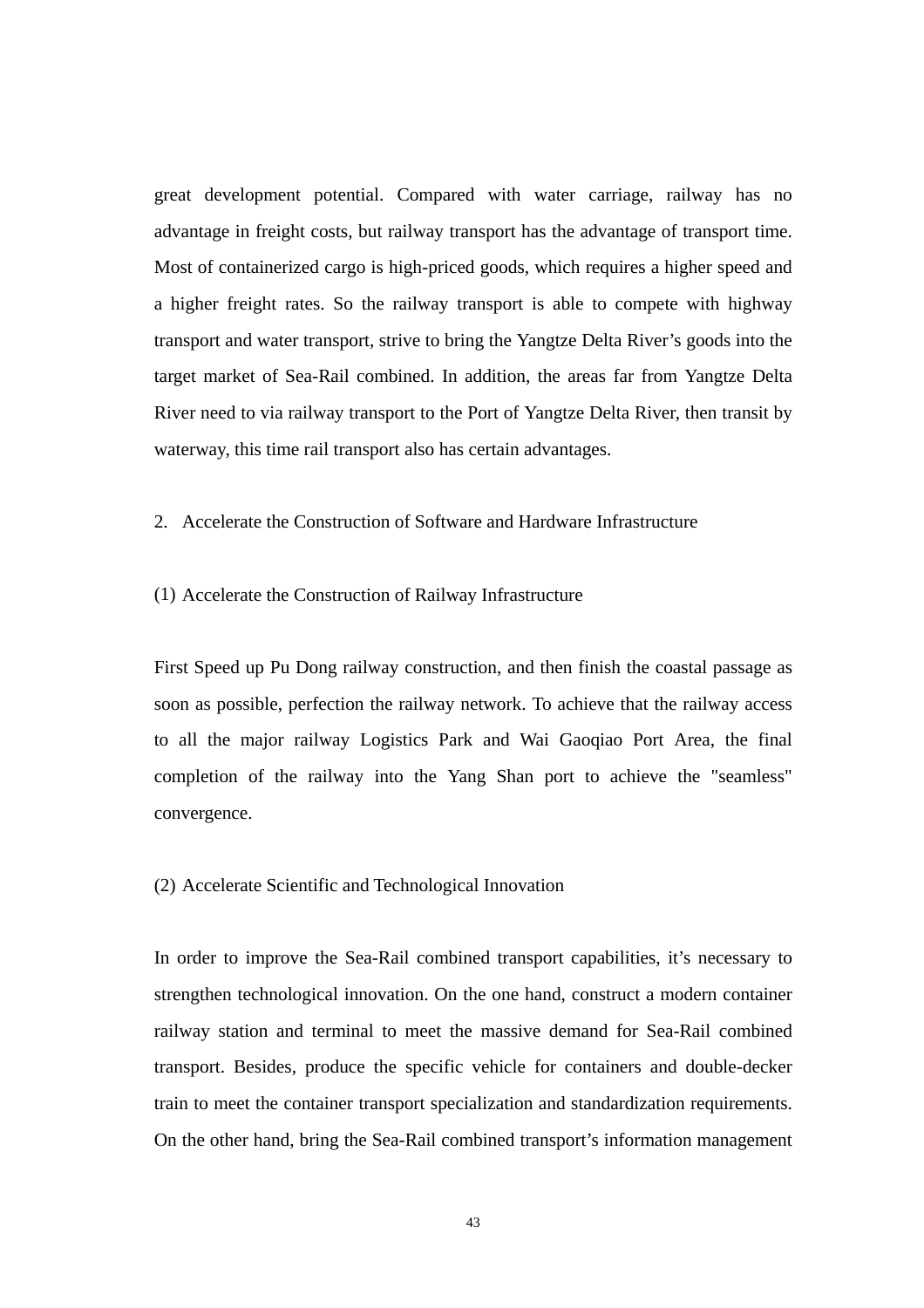into the port information management system, strengthening the connection with Customs, the general administration of quality supervision, inspection and quarantine. And optimize the container Sea-Rail combined soft environment.

#### (3) Lower Freight Rates

Shanghai port should further lower the freight rates and increase the transparency of rates, Make the owner enjoys high-quality, efficient and uninterrupted integrated services. Only in this way can we make the Shanghai Railway transport in rates and services have competitive advantages, further expanding the market share.

#### (4) Resolve the Separation between Port and Station

Currently, most of port area has no direct linkage to railway station, there still needs twice of loading or unloading via trucks, this will increase the cost of Sea-Rail combined transport costs. If ports want to make unloaded containers direct transport to railway stations, or the containers direct transport to liner ships, it's necessary to realize the integration between port and railway station. The essence is that the port division and railway division should joint contribution to invest container station, coordinate their own interests, unified management and co-management, all of these can fundamentally solve such situation.

## 3. Government Function

Sea-Rail combined transport is a comprehensive, systematic project. Besides port and railway, Sea-Rail combined transport also related to the Customs, agency, transportation and other departments. So there must need an authoritative

44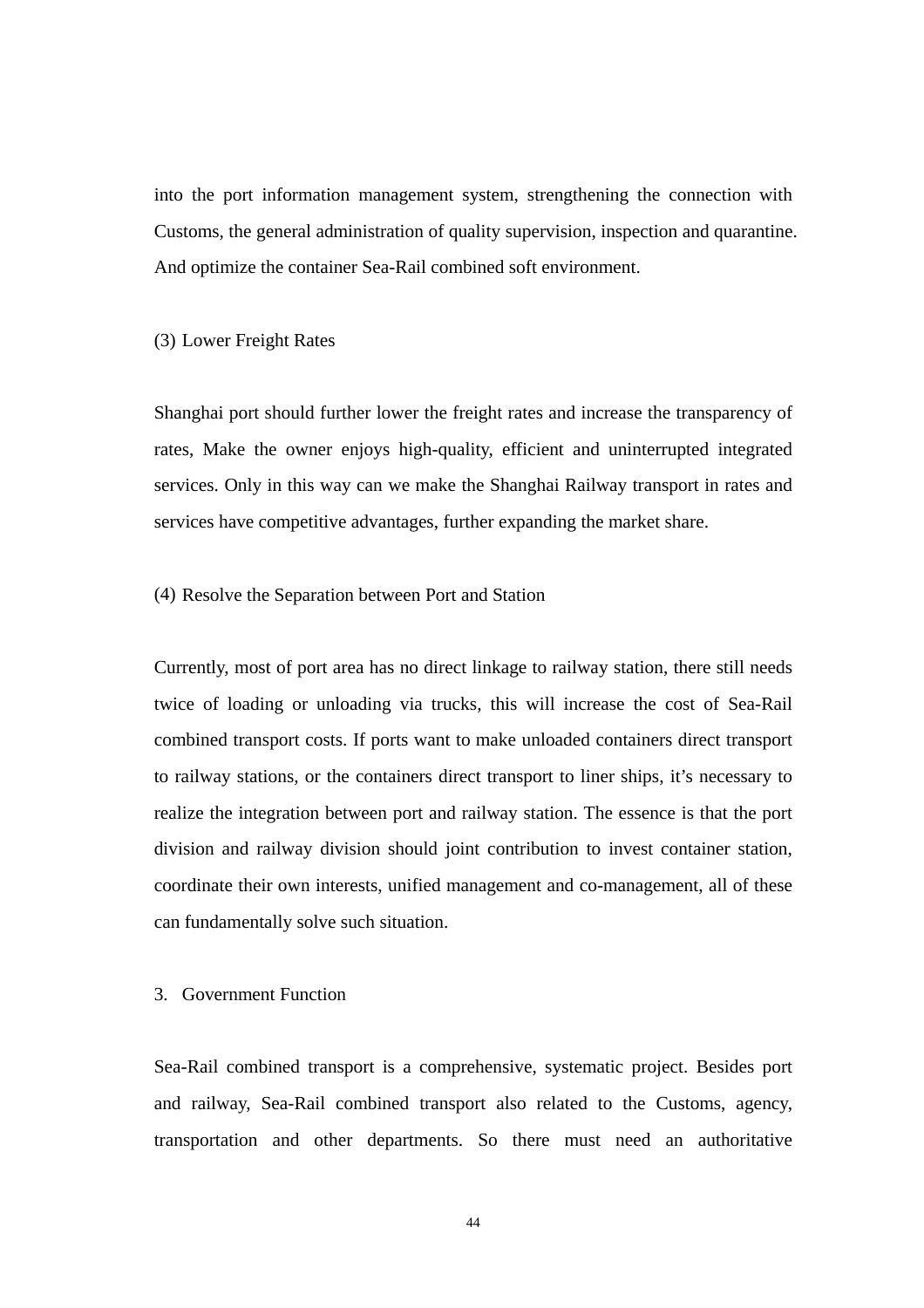government branch to organize and coordinate the Sea-Rail combined transport. The government branch should encourage, support and guide the development of Sea-Rail combined transport, to establish coordination mechanism, to create an open and equitable Sea-Rail combined environment.

#### **4.3.5.2 Inland Waterway Container Transport**

1. Construct Inland Waterway

Shanghai currently carries out the construction of inland waterway container port and primary channel. So to develop inland waterway container transport infrastructure has basic conditions.

Shanghai Port should besides accelerate its own future construction, even more actively unite other Yangtze Delta River's port to build inland waterway channel and improve inland waterway levels, perfect Yangtze River waterway network and make Yangtze River's shipping gradually integrate into the international maritime shipping.

2. Design New Ship Form

Shanghai port should according to the channel-building to design more suitable and economic ship forms to transport inland cargos better. In addition, the river should also speed up the ship's technology innovation, develop new ship forms.

3. Construct the Yangtze River Intelligent Transportation System

Shanghai port should establish a technological exchange platform to share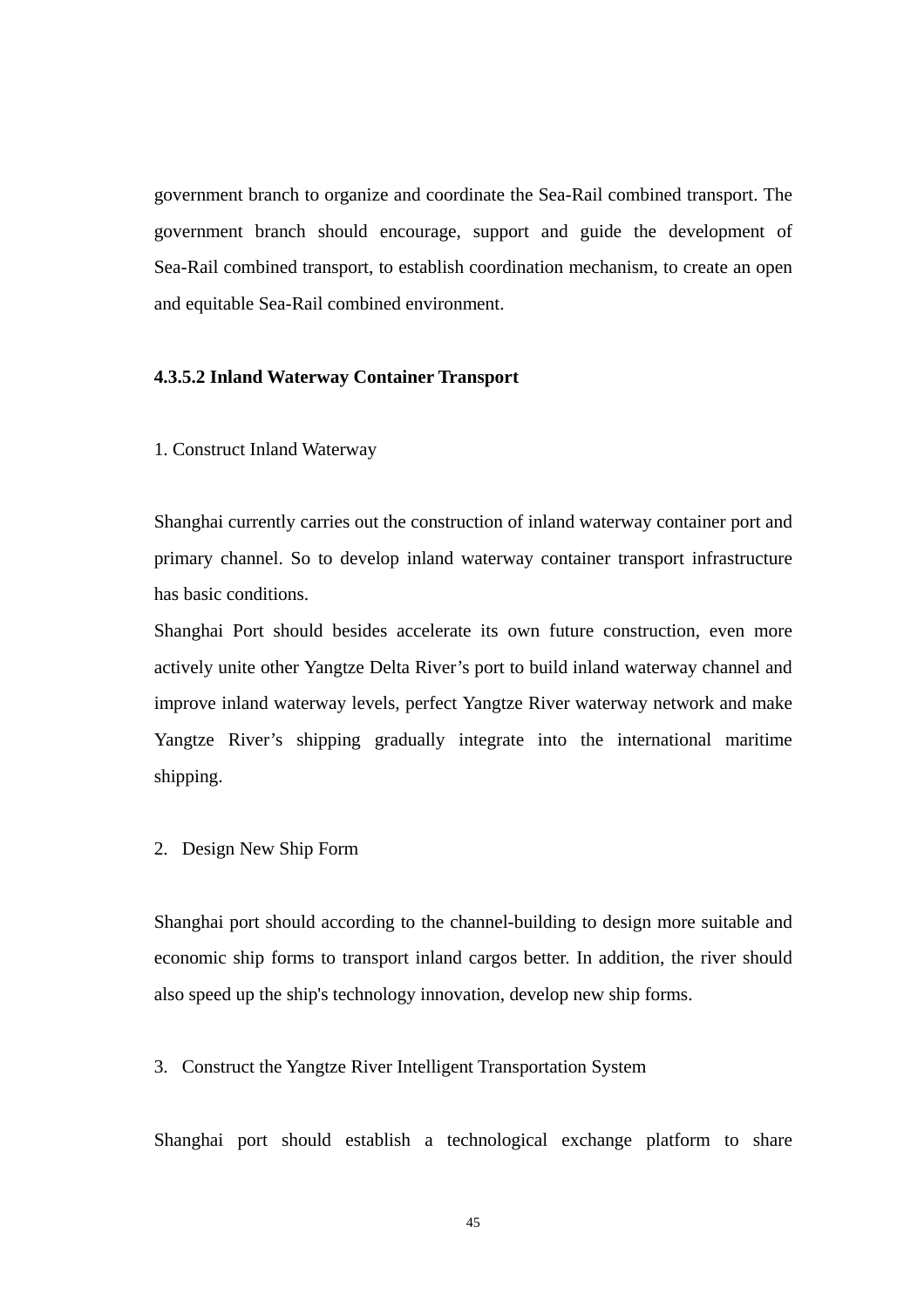information with Yangtze River Valley cities. What's more, Shanghai port should establish inter-city information exchange centre, to manage traffic intelligently. In addition, Shanghai port should strengthen planning and construction of regional charge networking system, cargo loading information systems and other information-sharing network. Improve inland waterway transport service quality.

#### **4.3.6 Strategic Management Innovation**

1. Take Efficiency as the Goal, to Explore the Port Privatization

Through the port privatization, take as many profits as the goal, on the basis of protection national interests, make use of privately-run enterprise to operate and manage the port in competitive environment. Take the promotion of product efficiency, improve service level, lower the cost of production and raise the profit as the goal; to utilize the private resources instead of public resources, to reduce the burden of financial and public institutions in public institution, make port management departments are able to accelerate decision-making, to adjust rapidly in the changing business environment; to introduction and strengthening the mechanism of competition.

2. Take Logistics as Center-orientation and Strengthen Technological Innovation

The development of Shanghai port's logistics should take port and golden water way (Yangtze River) as advantages, take port as leading role, international and domestic transport of goods as the carrier, take modern e-commerce as support, international logistics and domestic logistics simultaneously exist, Vigorously develop the main logistics operators to speed up logistics infrastructure construction, and strive to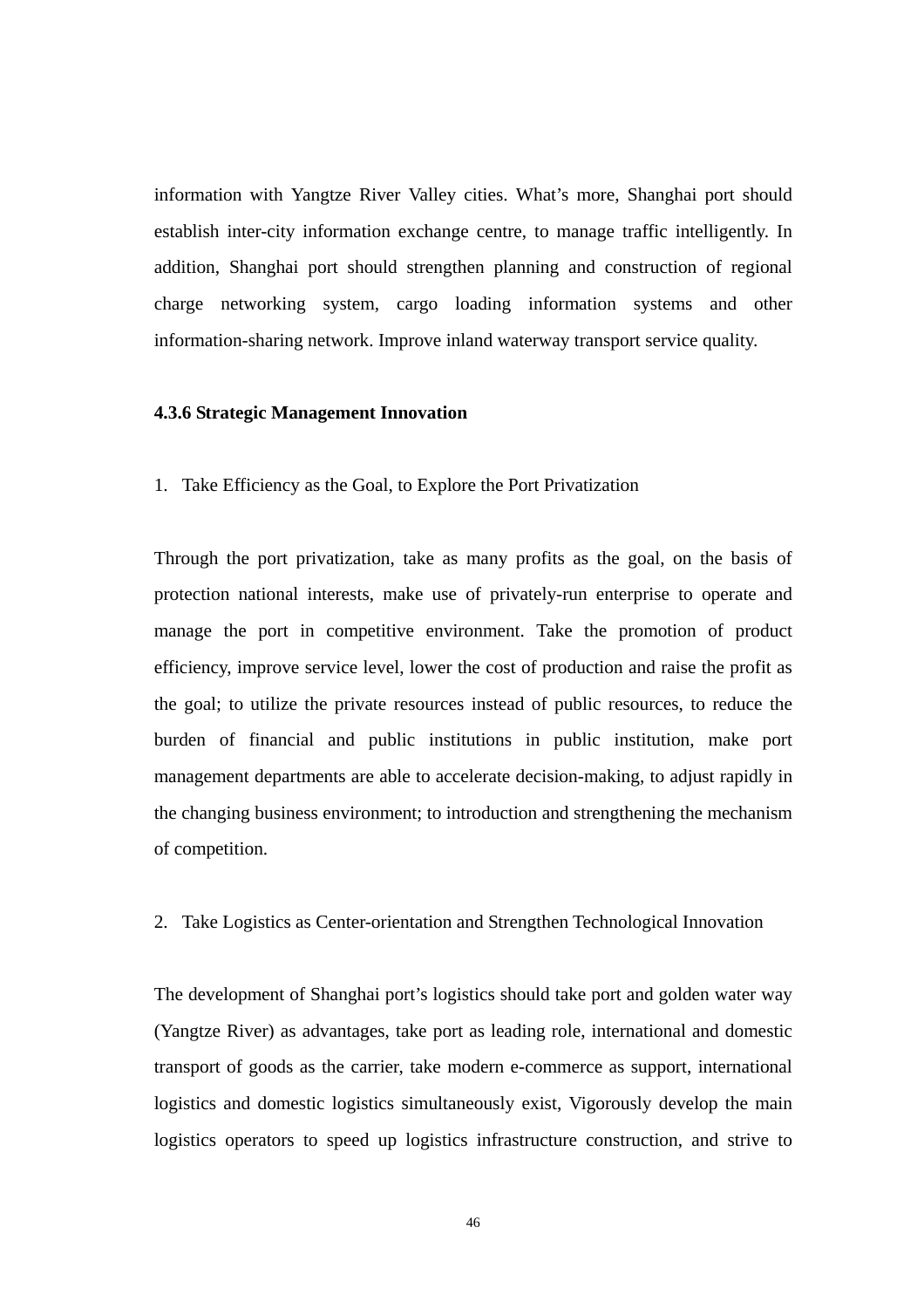make Shanghai Port has a rational layout, perfect functions, advanced facilities, scientific management and efficiency operation of the regional logistics centre.

Take construction of port information center as carrier, strength the communication and information exchange between coastal cities and Yangtze River Delta. Construct the port service information network. The main content is including (1) Accelerate the construction of the port EDI Center, expanding the scope of EDI services and functions. (2) Building databases of information resources to provide rich information resources for information systems development, production, decision-making departments and the whole society. (3) Construct the port network, improve the port INTRANET system, create a secure network application platform for computer information system and realize the sharing of resources.(4) We should deepen the management of information system MIS and establishing a decision support system DSS and achieving the office automation.(5) perfect Shanghai port's construction, improve the development and use of information resources, to provide the whole society for immediate, complete and accurate information service (6)On the basis of EDI system to build Shanghai Electronic Commerce System(7)make use of computer technology to improve terminal handling equipment and increase the production process automation.

At the same time, the Government should increase the port informatization construction, and strengthen the organization and coordination, expand infrastructure investment. Try to finish the construction of electronic ports as soon as possible. To establish port's coordination mechanisms, try to make port networking and construct a relaxed social environment.

The following strategy is just a tentative plan, which is hard to implement in a short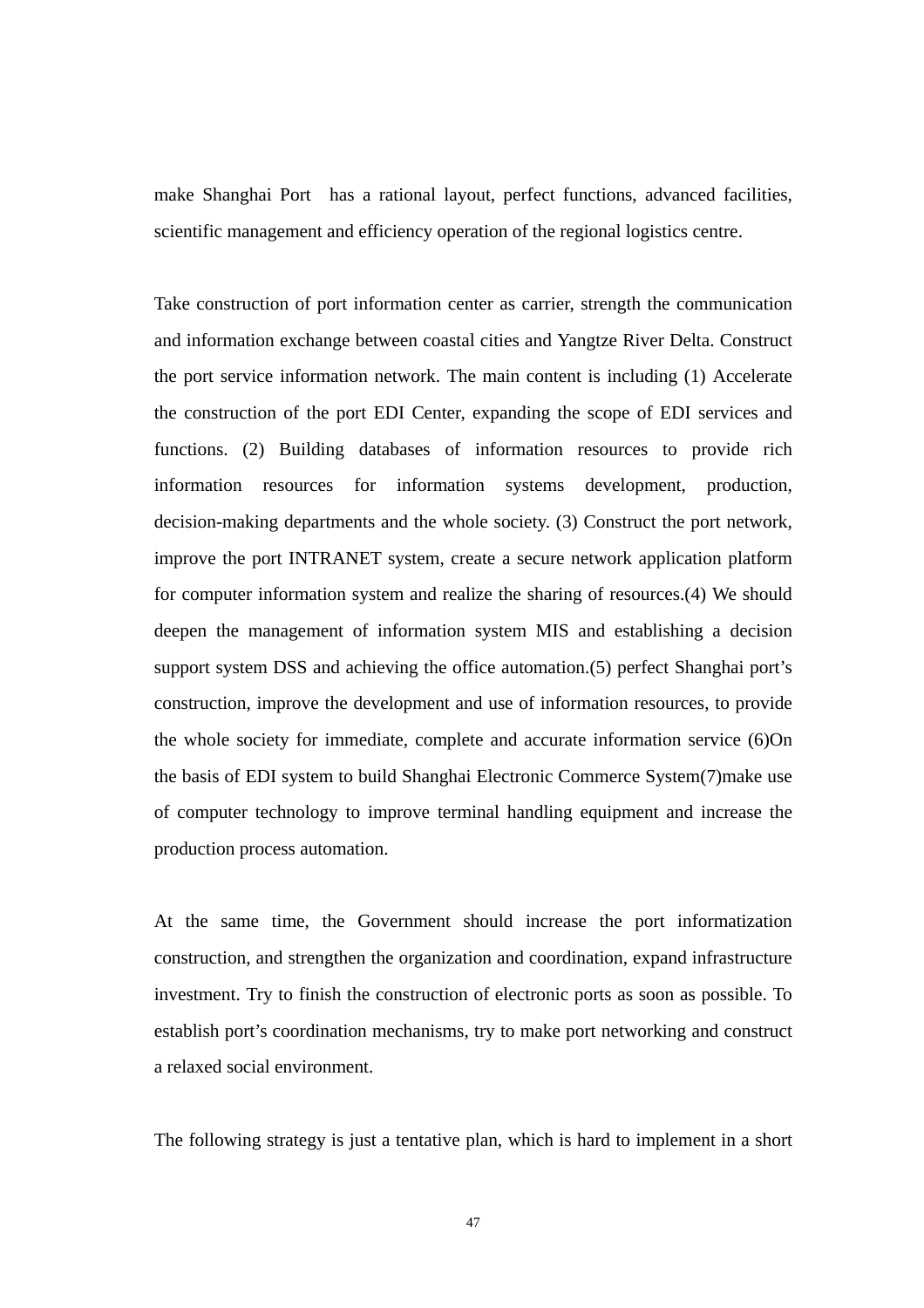period of time.

## **4.3.7 Port-City Interactive Strategy**

1. Relationship between Port and City

Port is core of city's function. The expansion of urban economic activities, scientific and technological progress and improved productivity, perfection of consolidation and deconsolidation has opened a broad space to ports and related shipping industry's development. Port as a commercial entity, its ultimate purpose is to further promote the city's economic growth.

(1). Port's Contribution to City

1. Port as a part of city's economy, through the creation of the gross domestic product, employment opportunities, taxation to make contributions to urban development.

2. Port provides a superior location for modern industry gather together. Port has large-scale transport capacity, which could cut the transport cost of coastal port industry; Port as people, logistics and information centers, can provide qualified personnel, information, capital and other aspects of support.

3. Port is the distributing center of passengers and cargoes; Port as a node of transport network can lead the development of other modes of transportation and relevant industries; port as the node of sea and land can easily link domestic and over sea's market.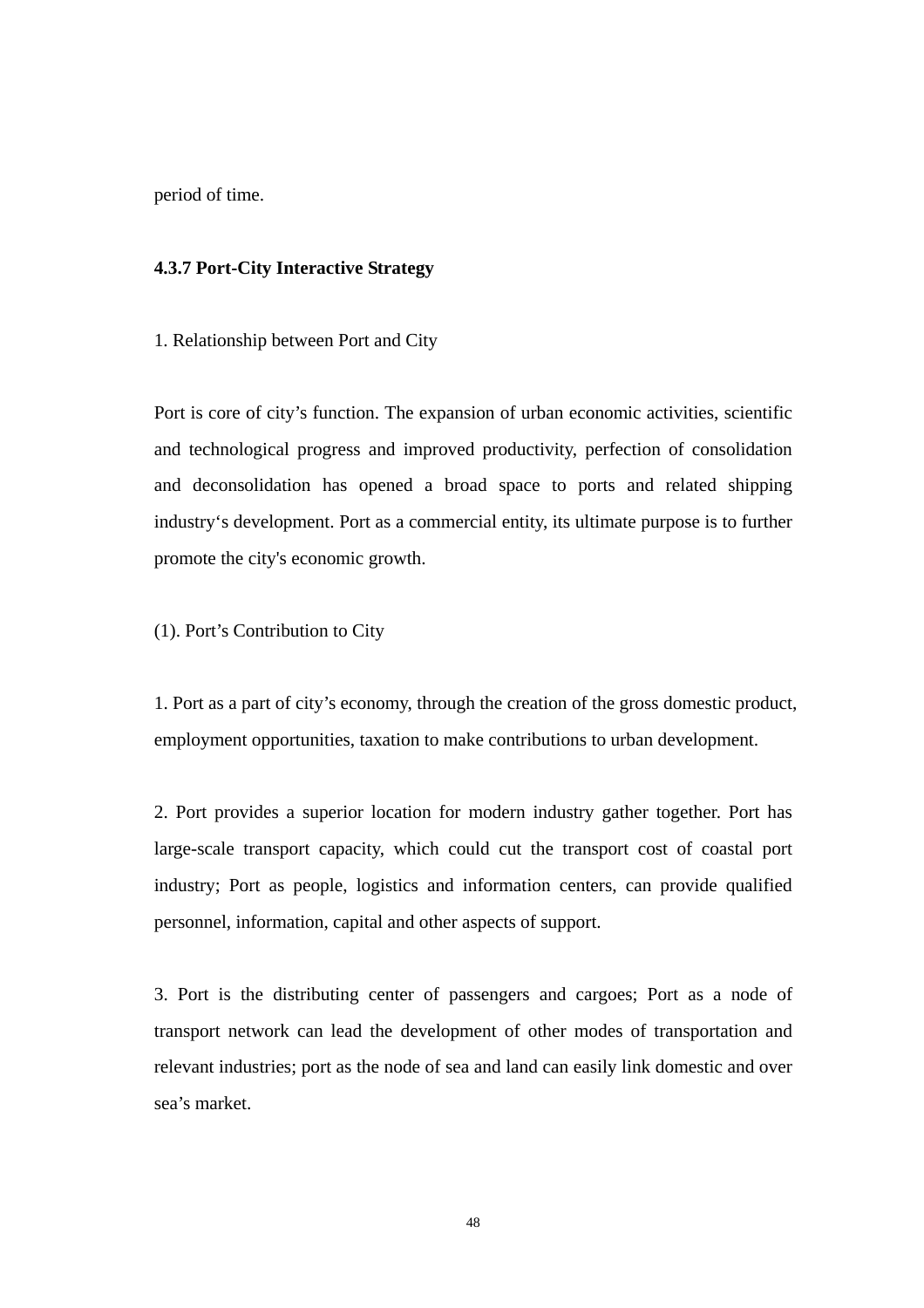#### (2). City's Contribution to Port

1 City provides development space for port. City restricts the size of the port: the more big size of the cities is, the more developed economy is, the stronger support for capabilities of the port cargo, logistics services and the greater potential for port development.

2. Urban infrastructure is the basic material conditions of port development. The perfection of transport mode in the city, the degree of convergence effective, advanced communications facilities and the extent of the traffic management level, will affect port's function.

3. The Urban industry structure will impact on the port's nature and scale. If a city's industry base on food and light industry, the port throughput will not large; if an urban economy is outward-orientation, the more developed of foreign trade, the larger scale of port is; if a port's industry structure transform into heavy industry and fine processing industry, the proportion of dry bulk will drop, and the proportion of groceries and containers will increase.

#### 3. The Mechanism Analysis of Port -City Interactive

City has pilot role and leading role to the development of port. When the city's economic and social activities concentrated to a certain extent, there must be a linkage to the out-world. The media is transport. Sea transport in particular, because of the low cost or the other factors of maritime transport, makes port becomes a node of external linkage between urban economy and social activities.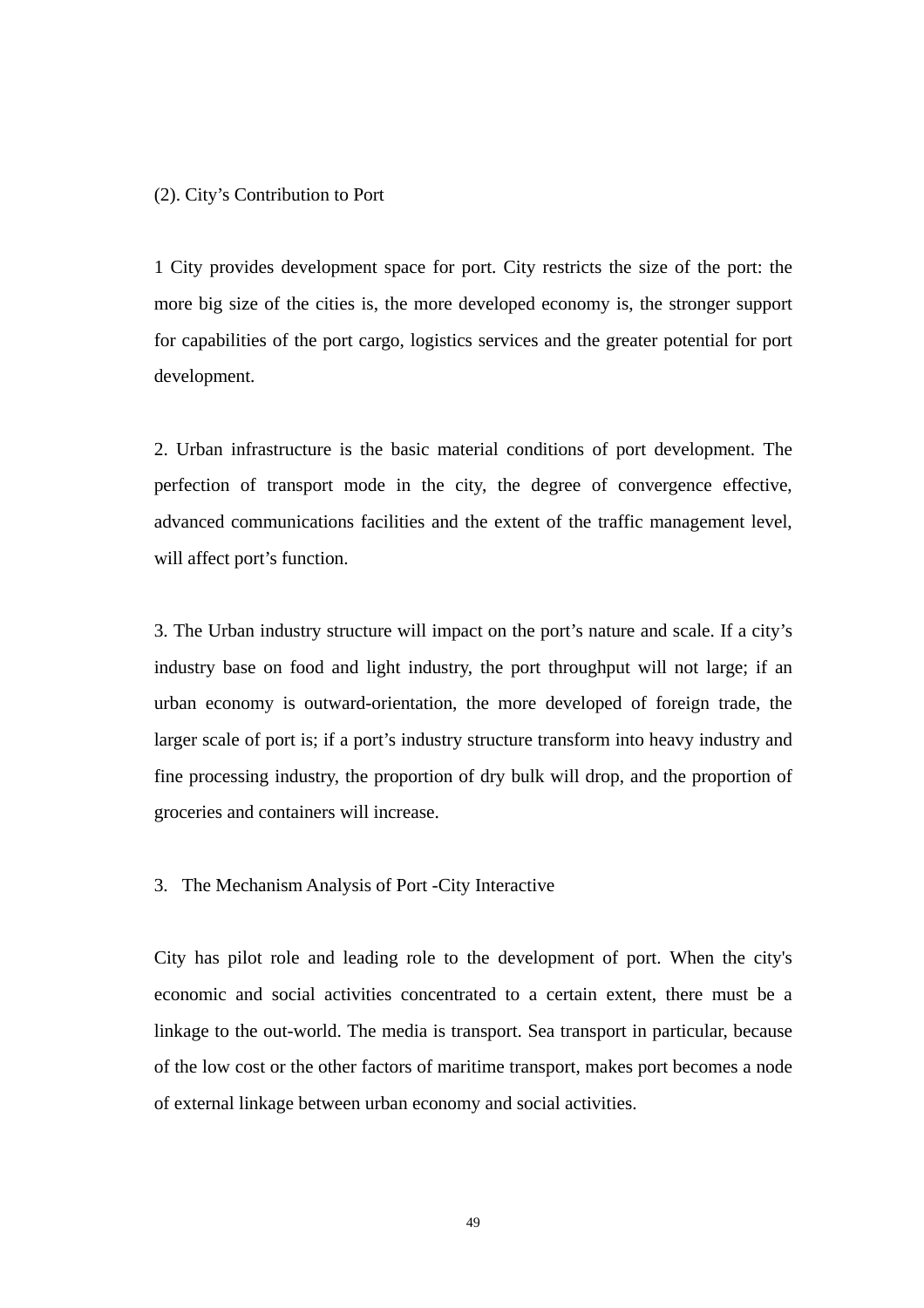The essence of city-port integrated is that make port in the region and adjacent areas as a whole, unified planning and unified development. The implementation of the integrated development strategy is an inevitable choice for Shanghai Port's function restructuring. The development of port-city integrated represents the development direction for the world port, such as Rotterdam and Antwerp port.

Shanghai port should take Rotterdam and Antwerp port's management experiences as reference, establish a new integrated port management model, through the management integration to promote city-port integrated development. This is a major innovation in China's port.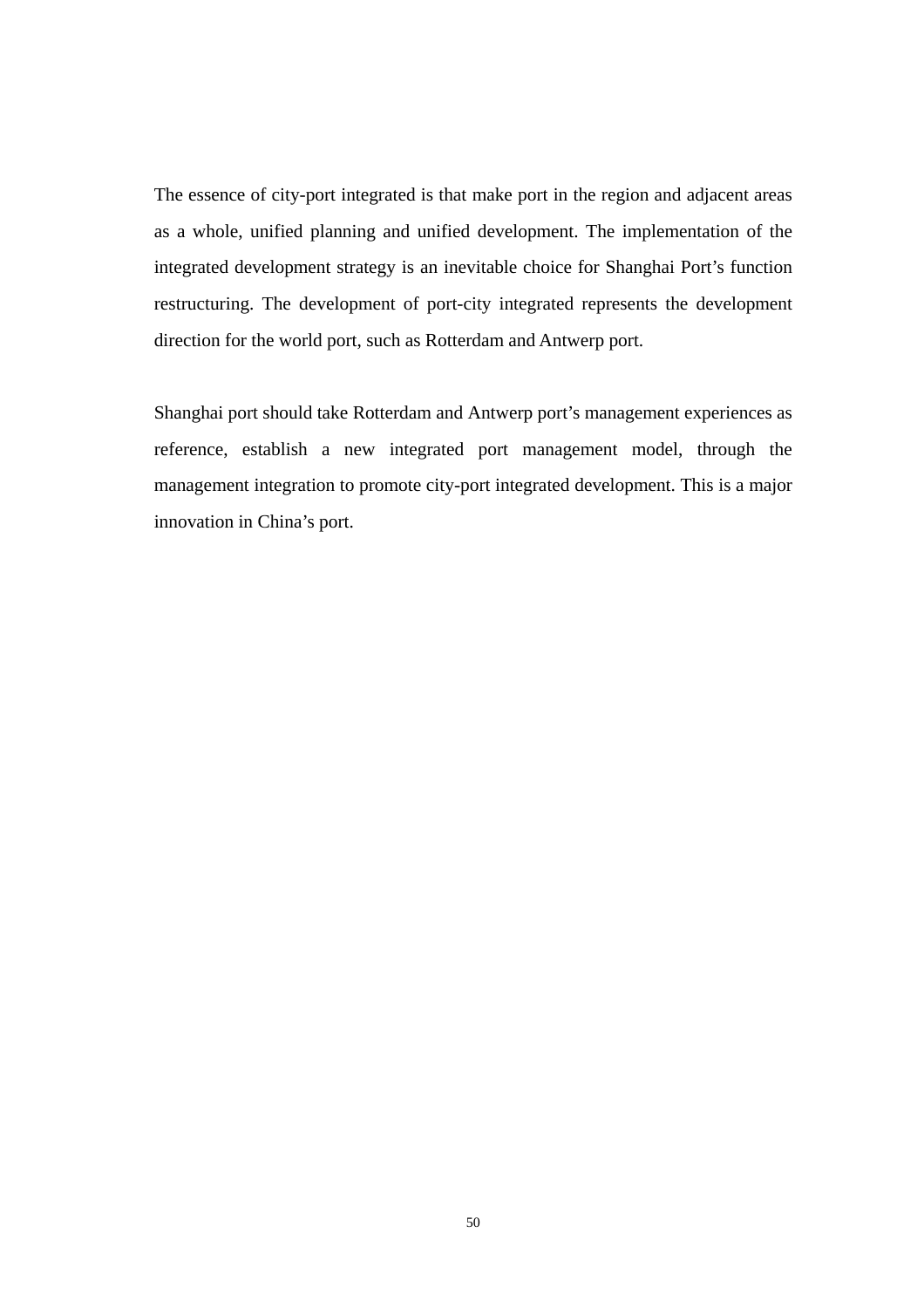# **Chapter 5 Suggested Measures to Ensure Implementation of Shanghai Port Container Transport Strategic Development**

## **5.1 Prerequisite to Ensure Strategic Development**

#### **5.1.1 Completing Port Policy and Legal System**

The development of port should integrate into the international market competition. Shanghai port future should manage port affairs according to law and make port towards standardization and legalization to establish a united, open and orderly competition water market. Provide port operator a good environment for fair competition.

### **5.1.2 Raising Port's Reputation**

Shanghai port should strengthen future marketing sense, establish marketing mechanisms. From the original regional marketing, domestic marketing towards global marketing direction, then establish a systematic marketing mechanisms and networks in internal group. A good marketing strategy can improve the density of container liner routes and expand port's reputation.

#### **5.1.3 Strengthening Technical Service Exchange with the Other Ports**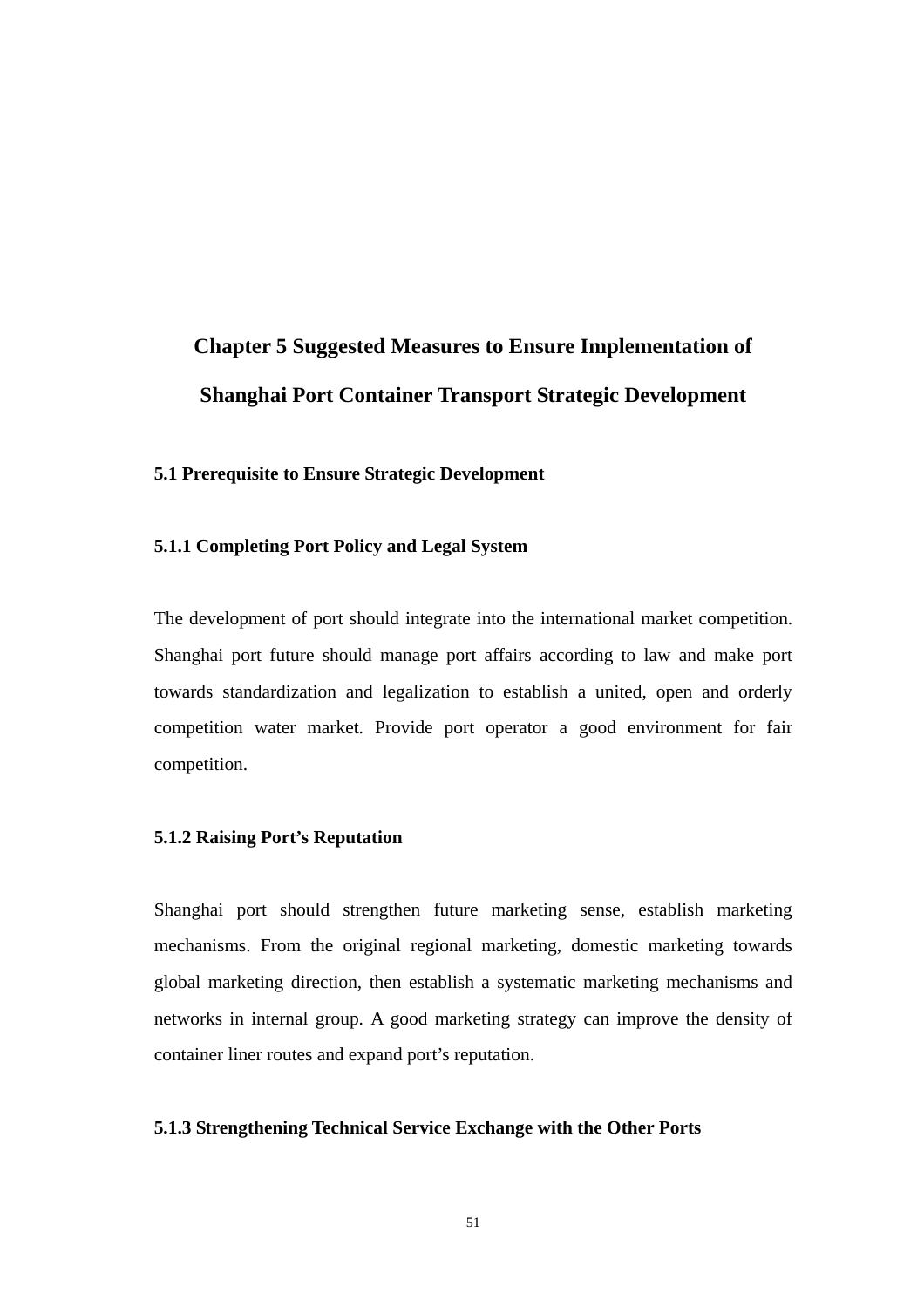Shanghai port should focus on the construction of exchange platform, that is information from Yangtze Delta port, service and technology as well as the communication pattern of ports and shippers, freight forwarding, ship owners, ship agency and so on .In a word, Shanghai port should attach importance to exert communication with guild.

#### **5.1.4 Establishing Port Enterprise Features**

Business culture is an important part of modern enterprise system. The construction of port business culture is an important guarantee to promote the reform and development of port. Business culture also plays an important role of internal cohesion and formation of external competitiveness. Shanghai port should enhance port's modern philosophy, standardize enterprise behavior and create port's top brand.

#### **5.2 Implementation of Suggested Measures**

#### **5.2.1 Establish Monitoring Mechanism**

The establishment of supervision mechanisms must be for the purpose of achieving the strategic objectives. The supervision mechanisms has own features, they are scientificalness, possibility and adjustability. The possibility of supervision mechanism is that the subject and object in this process must know what they should do and not to, what is the right or wrong. In the process of strategy control, no matter what to do, we must focus on the strategic objective, leave some rooms for adjustment.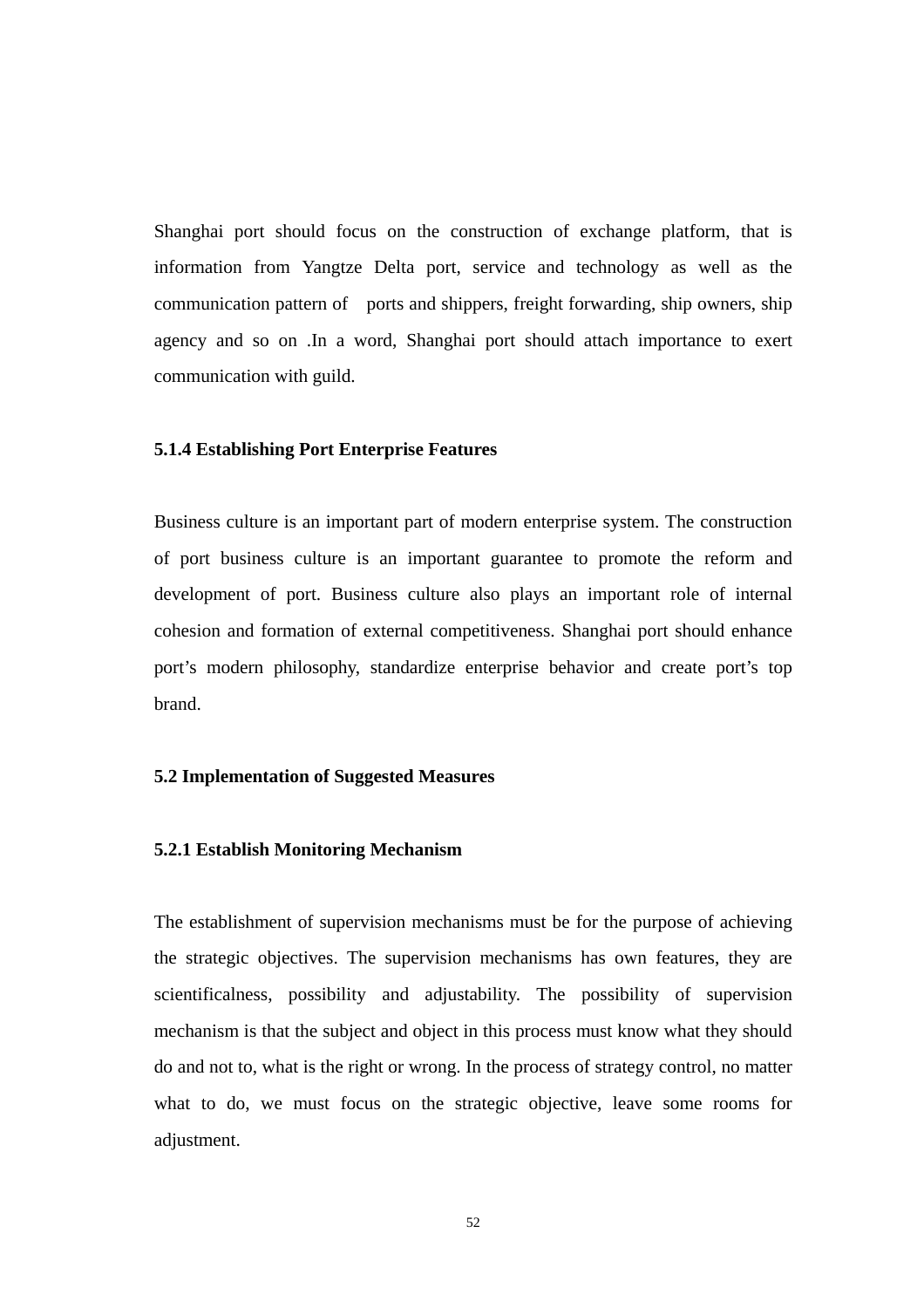## **5.2.2 Procedures of Monitoring Mechanism**

In order to raise the quality of strategy implement, it's necessary to carry on strategy control. The specific approach is that in the process of strategy implement, makes a comparison between actual results and objectives or standards, if there is differences between them, analysis the reason why and adopt suitable measures in order to ensure the achievement of objectives or standards, or when in need amend or change the objectives or standards. (Strategy Control, Website)

There are 5 steps as following,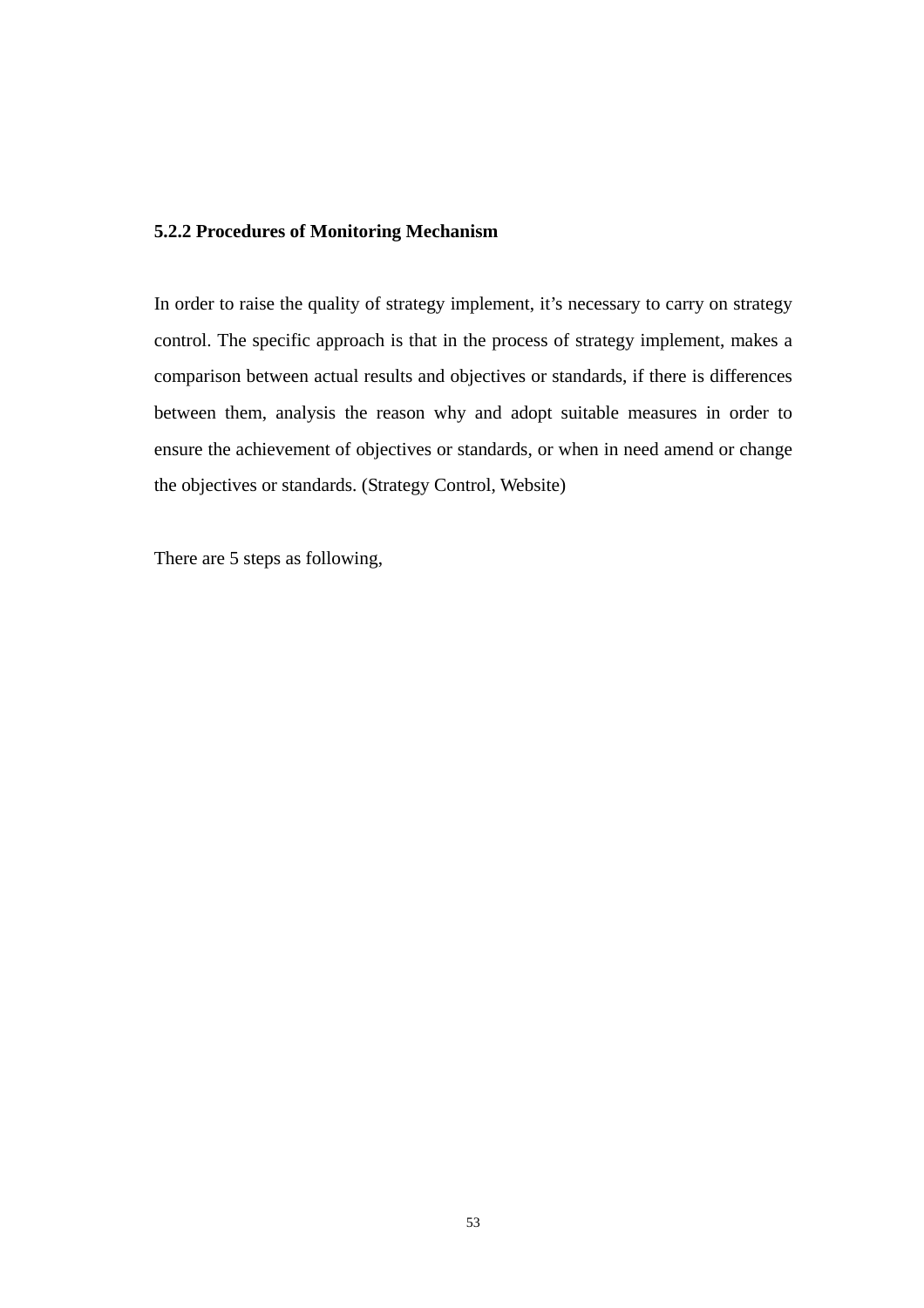

Figure 5.1 –Strategy control flowing chart

1. Decide which achievements need to predict. Shanghai container transport involves many activities, in the implementation of strategy; we must decide which activities or results need to determinate in advance. The decided activities or results ought to be important elements to achieve the strategy of Shanghai port's container transport.

2. Establish achievement standards. Refer to determined achievements, there must establish several standards. Standard is a kind of measurement to measure whether achievement could be received. Every standards has an allowable extent, if the achievements is in the extent, it's qualified.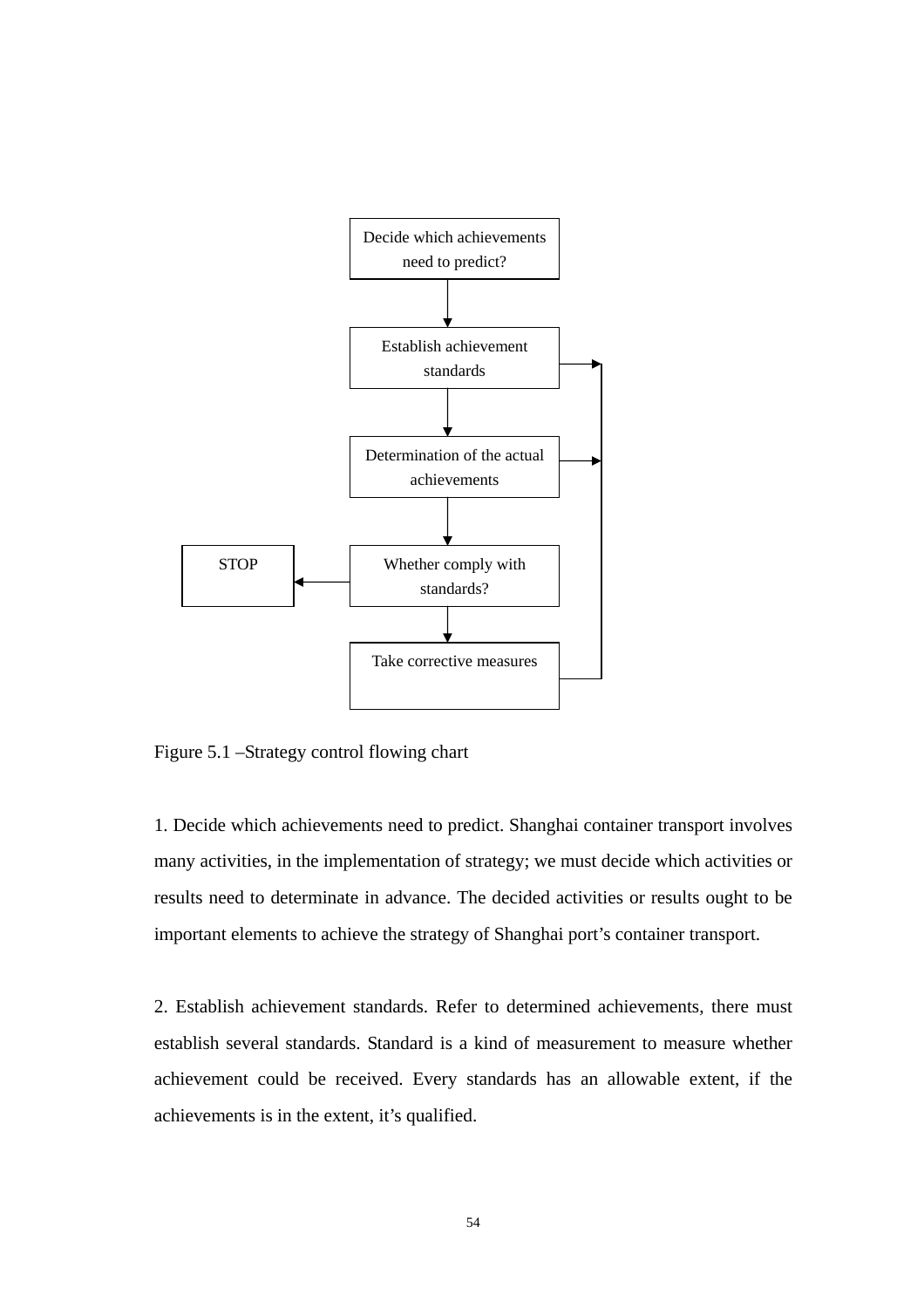3. Determination of the actual achievements. This must carry on at certain time and frequency.

4. Whether comply with standards. Make comparison between actual achievement and standards, if achievements are in the allowable extent, the control will finish.

5. Take corrective measures. If achievements are out of allowable extent, we must take action to correct difference. Here to consider the following points (1) is this difference is temporary? (2) Are there mistakes when implement the strategy? (3) Are there changes in the external environment led to the original strategy and objectives divorced from reality? If so, Take important measures to find the origin and prevent future recurrence.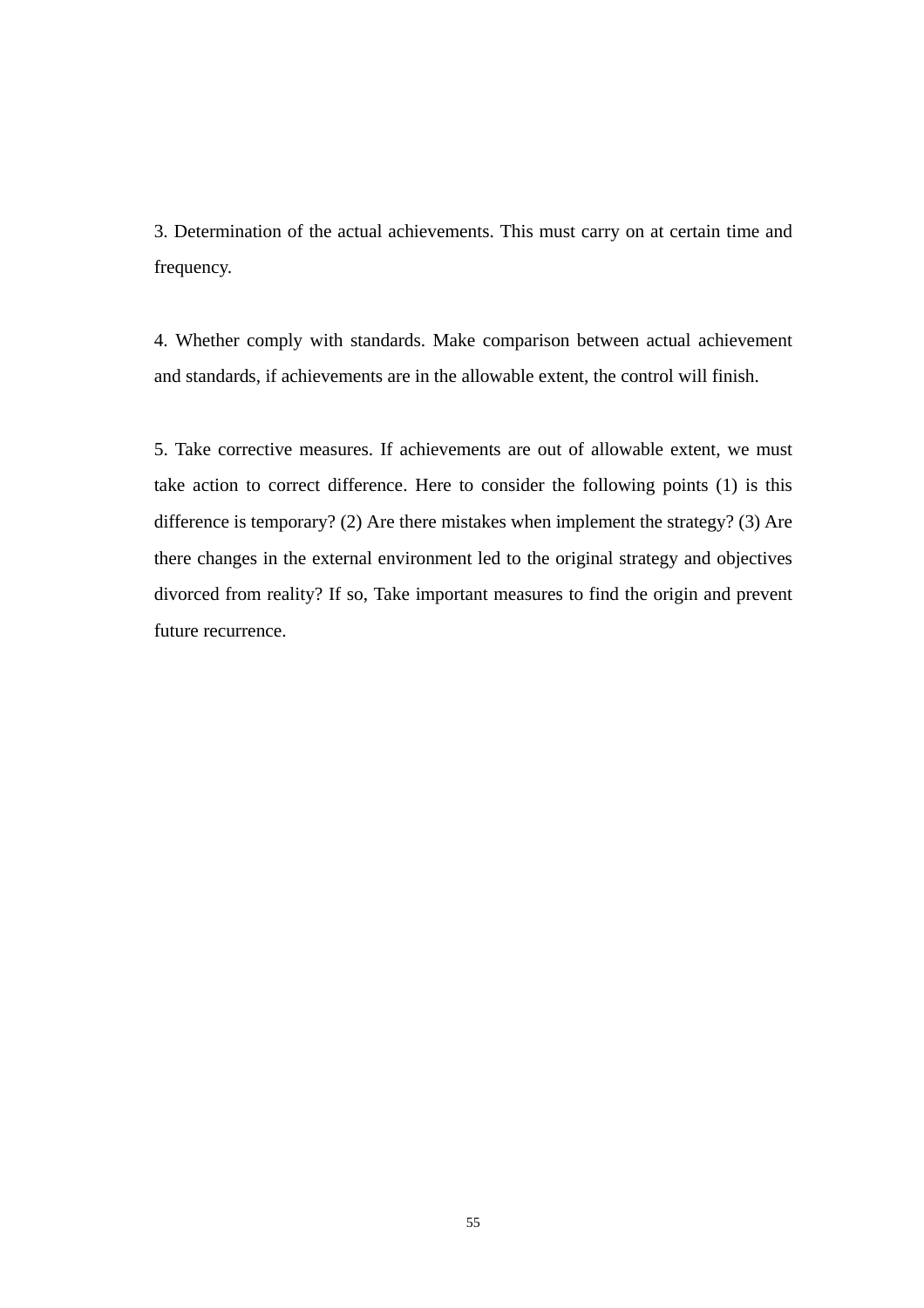#### **CONCLUSIONS**

Shanghai port rapid development in recent years, on the one hand benefited from its rapid economic development in the hinterland, on the other it also have valuable experiences in development of Shanghai Port Container business.

The author suggests that Shanghai Port now should first consider the following points to increase the overall competitiveness. First, great improve internal conditions of container shipping port, which including expand deepwater channel and berths, accelerate the construction of deepwater Container Terminal and integrate existing port's resources. Second, give full play to external conditions of container port, greatly develop the Sea-Rail combined transport, enhance the ability of consolidation and deconsolidation system; develop extension network, expand the hinterland of supply; implement a more open policy of shipping to further improve the soft environment. The third is to enhance the capability of operation and management of container transport, including service quality, improve service levels; rely on scientific and technological innovation, improve efficiency of loading and unloading and raising the level of informatization, speed up the process of EDI applications; increase the coverage of the routes and increased flights density, vigorously develop the transit business and so on. The fourth is to further strengthen the strategic competition in container transport and sustainable development capacity. This includes efforts to train qualified personnel and improve the integrated logistics system.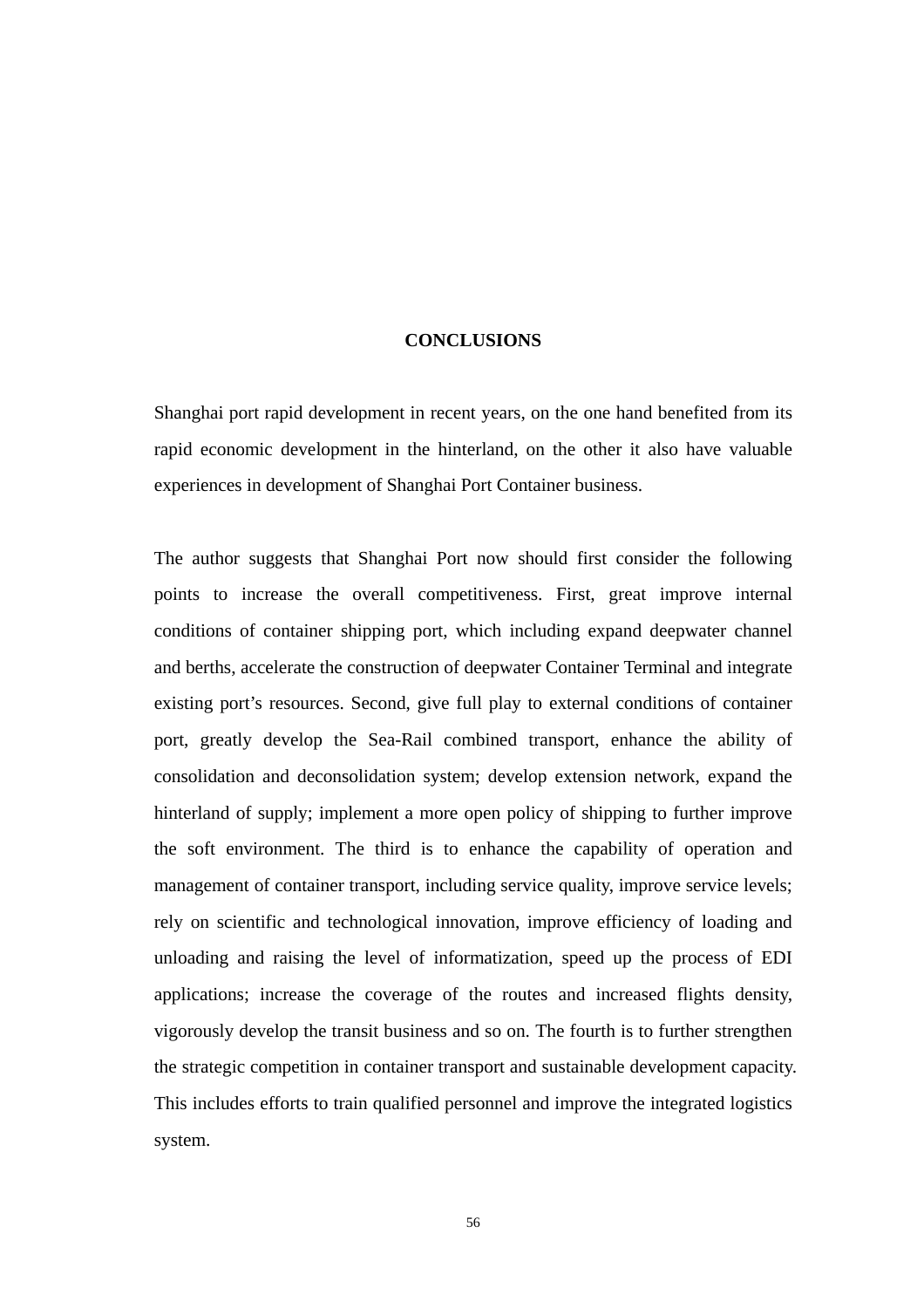Overall, Shanghai Port Container Transport will maintain a comparatively high growth rate in the future for a long time, but it should pay more attention to inter-regional cooperation and actively play a coordinating role to ensure the development of Yangtze River Delta ports overall competitiveness and the smooth development of international shipping center.

The paper is comprehensively study on the future development strategy of Shanghai port container transport, and through scientific analysis and forecasting methods to definite a clear strategies implement trend for future.

Because of the limitation of time, conditions, data sources and knowledge, this article is also need to be improved in many places, such as the reasonableness and accuracy of container throughput forecasting methods, and also the study of strategic contents have yet to be thoroughly. But I hope this paper having reference value to the development of Shanghai Port Container Transport Planning and it will help other ports to develop strategy. Furthermore, I will also conduct an in-depth study of this topic in the future.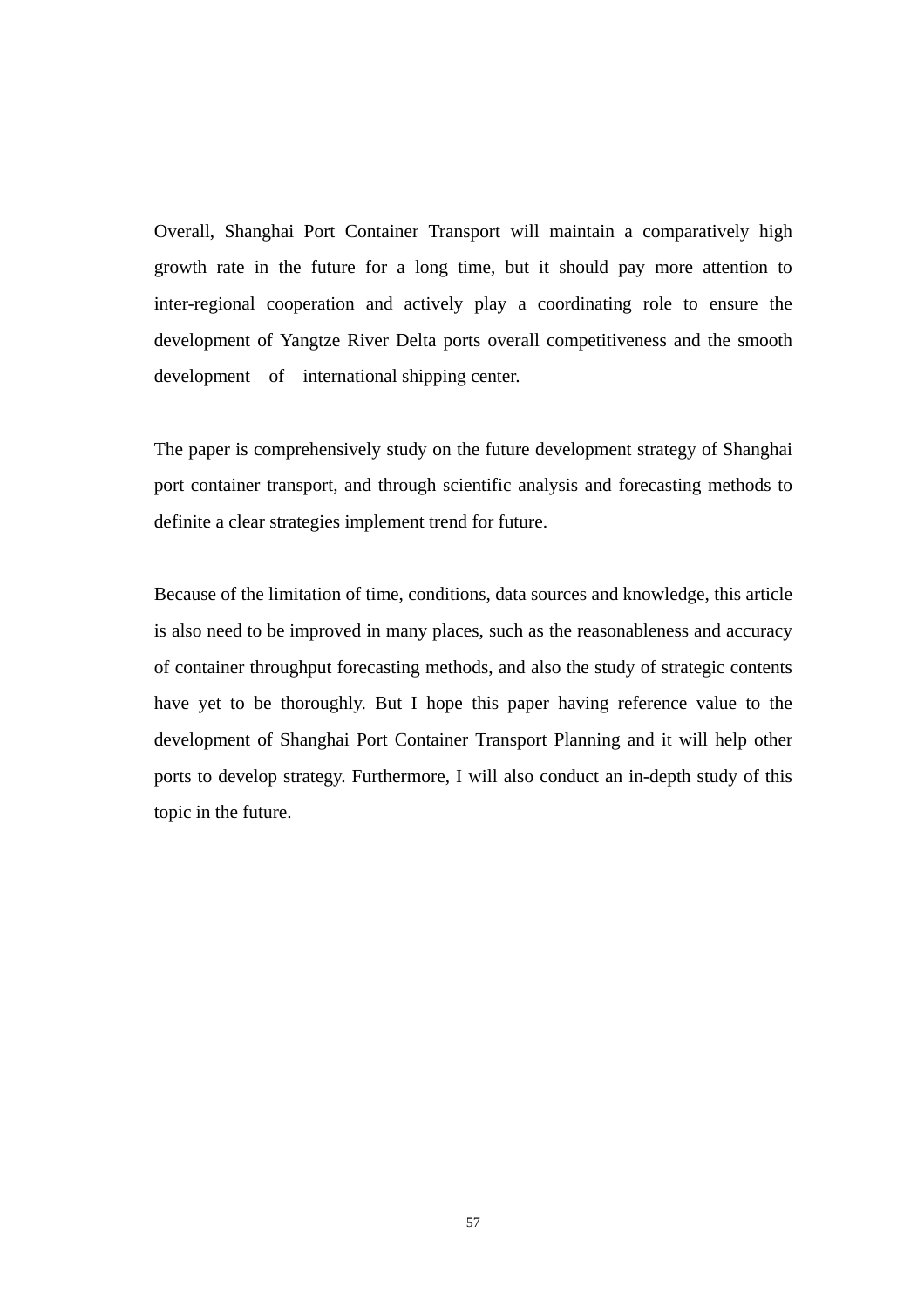## **REFERENCE**

An Dong, Cheng Zude (2007), *Application of Gray System Theory in the Logistics Forecasting of Shanghai Port,* Logistics Sci-Tech,2007(3)p68-p70

Cai Zhixian(2007)*SWOT analysis of Shanghai container transport development*, Shipping management.2007(8)p17-p19

Cai Zhengrong(2006),*The opening of port promote the development of Yangtze River's container transport*, Containerization,2006(12) p19-p21

Deng Wen,Li Junhui(2006),*Problems and suggestions for Yangtze River Delta's container transport development*, China Ports, 2006(7)

Ge Rui,Fen Yuxiao,Lang Maoxiang(2007)*Study on existent problems and countermeasures of China's container sea-rail combined transportation*, logistics sci-tech.2007(5)p126-p128

Gao Jie(2005*)Evaluation of Shanghai port container transport competitiveness*, Journal of Shanghai maritime university.2005(4)VOL.26,p67-p72

Ge Rui, Feng Xaioyu, Lang maoxiang (2007) *Study on existence problems and countermeasures of China's container Sea-Rail combined transport*, Logistics Sci-Tech 2007(5) p126

Gao Jie(2005),*Competitive edge of Shanghai terminal's container transport*, Journal of Shanghai Maritime University,2005(12)

Huang Xi (2006) *Research on developing strategies in China's container transport industry,* Journal of Wuhan Institute of Shipbuilding Technology.2006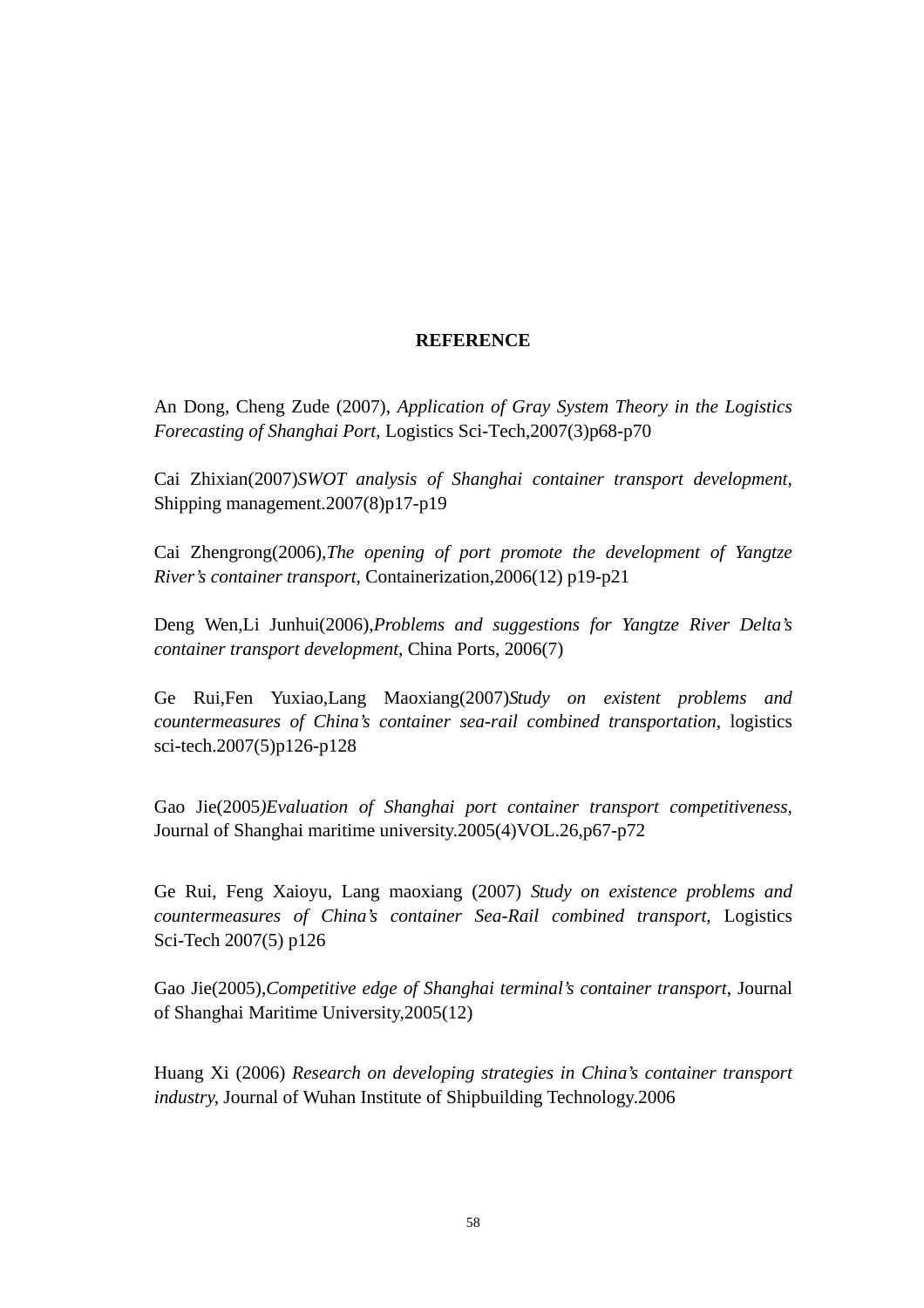Jiang Shaowen(2007),*effect and opportunity to Shanghai port of Large container ship,* Navigation of China.2007(3) p77-80

Jiang Shaowen (2007), *the implementation of Northeast Asia and international strategies of Shanghai port,* Port Operation, 2007(4) p37-p40

Jin Zhiwei(2007), *recommendations and measures for Improve the capacity of Shanghai Port Container consolidation and deconsolidation system,* China Port2007(11)p25-p27

Pan Youquan(2007),*Develop trend of international container transport*, Container Transport ,2007(8)p13-p15

Peng Chuangsheng(2006)*The comparison between Sino-US container transport*, Comprehensive transportation.2006(10)p21-p23

Shou Jianmin(2007) *Proud achievements and future development countermeasures of China port container transport*, China Port.2007(11)p1-p4

Sun Tao (2007), *Container shipping market present five characteristics*, China ship survey, 2007(6) p39

Tang Zhongfu(2006),*Port container transport and hinterland economic development*, Port Economy,2006(1)p20-p23

Wang Guanyun (2007), *Research on development of Shanghai Port's international container rail transport,* China Ports.2007 (1) p32-p33

Wang Yue,Cao Youhui(2007), *Evolution and optimization of Shanghai port container transport function*, Resource development and market,2007(6) p535-p538

Xiang Kaibiao (2007) *Review of 2006 international container transport and outlook in 2007*, China logistics and purchase, 2007(11) p50-p53

Xu Ruxue(2006),*Container forecast of Yangtze River Delta's main port*,Containerlization,2006(8)p10-p12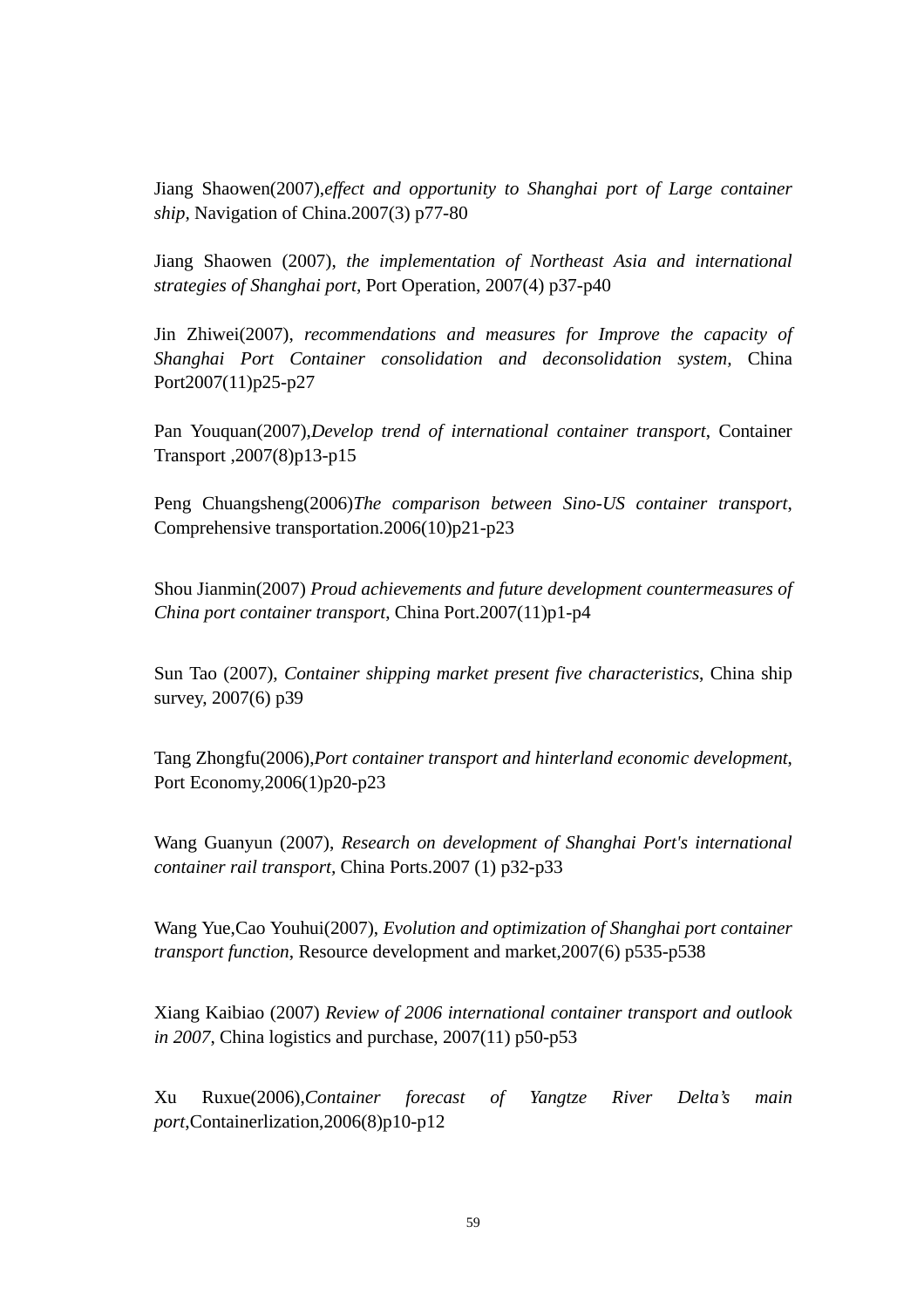Xiao Hong (2007) *the high speed development of Shanghai port foreign trade container consolidation and deconsolidation system,* Traffic and transportation.2007 (5)

Yang Zhongqin, Zhao Binbin, Liao Huimin(2006), *Application of Grey Combination Model in Forecasting of Container Throughput*, Port and waterway engineering,  $2006(9)$ p14-p15

Zhang Huaqin(2002)*Research on China's port container transport prediction*,2006

Zhong Xiaojun(2007)*Research on constrains and countermeasure of development of China's container transport,* Logistics engineering.2007(1)p50-p51

Zhang Jin and Xu Jianhua(2007)*Cooperation and competition strategy of container transportation development in Shanghai port*, Logistics sci-tech.2007(6)p138-p142

Zhang Junfei(2007) *Discussion on development of Ningbo port container external transport*, Market modernization.2007(10)p221-p222

Zhang Jin, Xu Jianhua(2007),*The cooperation and competition strategy of container transportation development in Shanghai port*, Logistics Sci-Tech,2007(6)p138-p142

*11th five-year period planning of Shanghai logistics development* 2006

*2008 world economic growth or flat with last year,* China and the world economic development report 2008.p1-p4

*Current situation and development strategy for Shanghai port container Sea-Rail combined transport*, Water Transportation Digest, 2003(9) p24-p25

*Shanghai Container Transport market bullish after the Spring Festival,* China storage and transport magazine.2008 (3) p64